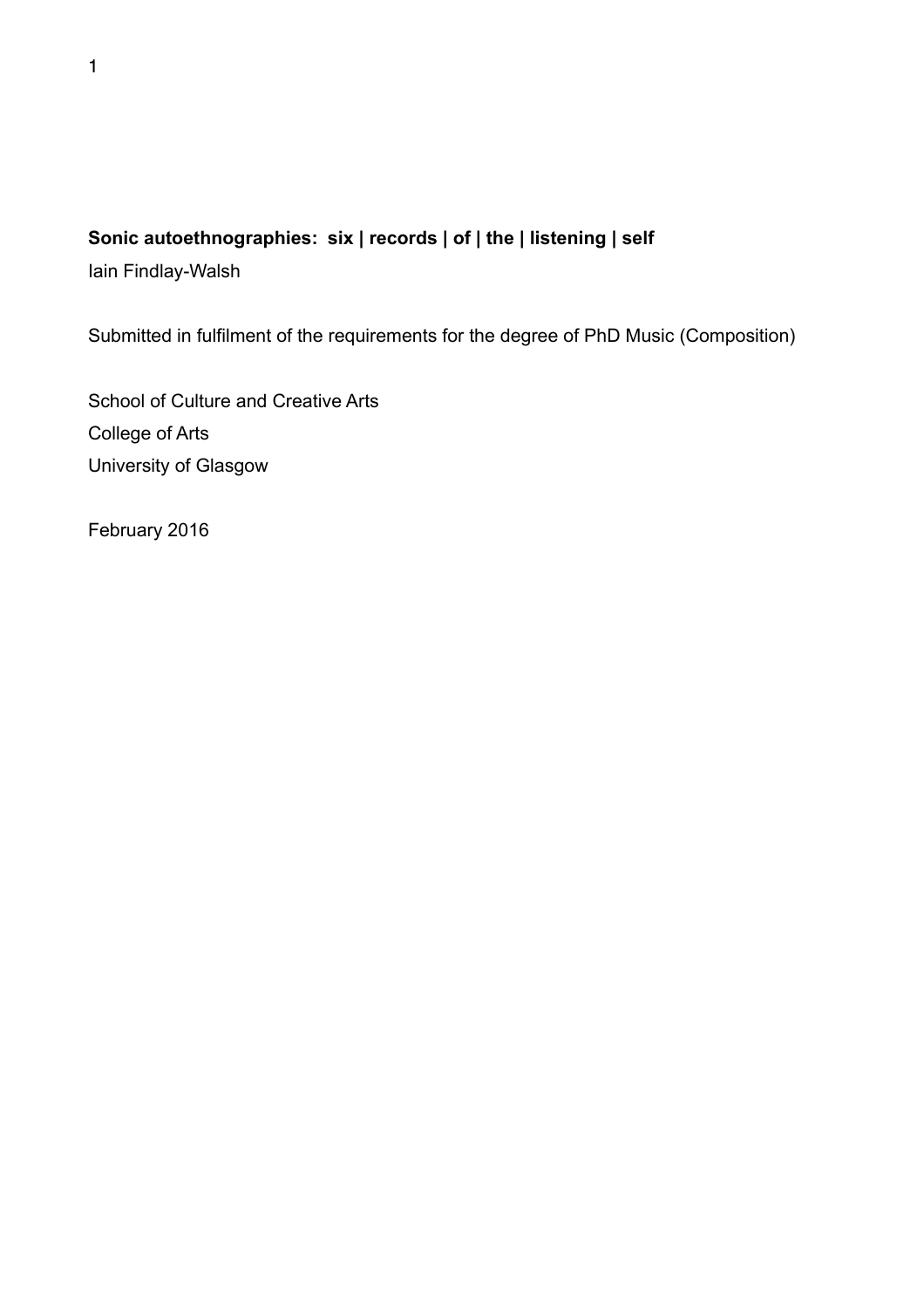# Portfolio contents

- 1. Commentary (including portfolio on USB flash drive)
- 2. plastic 2 x CD case corresponding to *postface*
- 3. 1 x CD wrapped in packing tape corresponding to *In Posterface: 1*
- 4. 12" art print in PVC sleeve corresponding to *Somehere in*
- 5. removable vinyl sticker corresponding to *\_omiting in the changing room*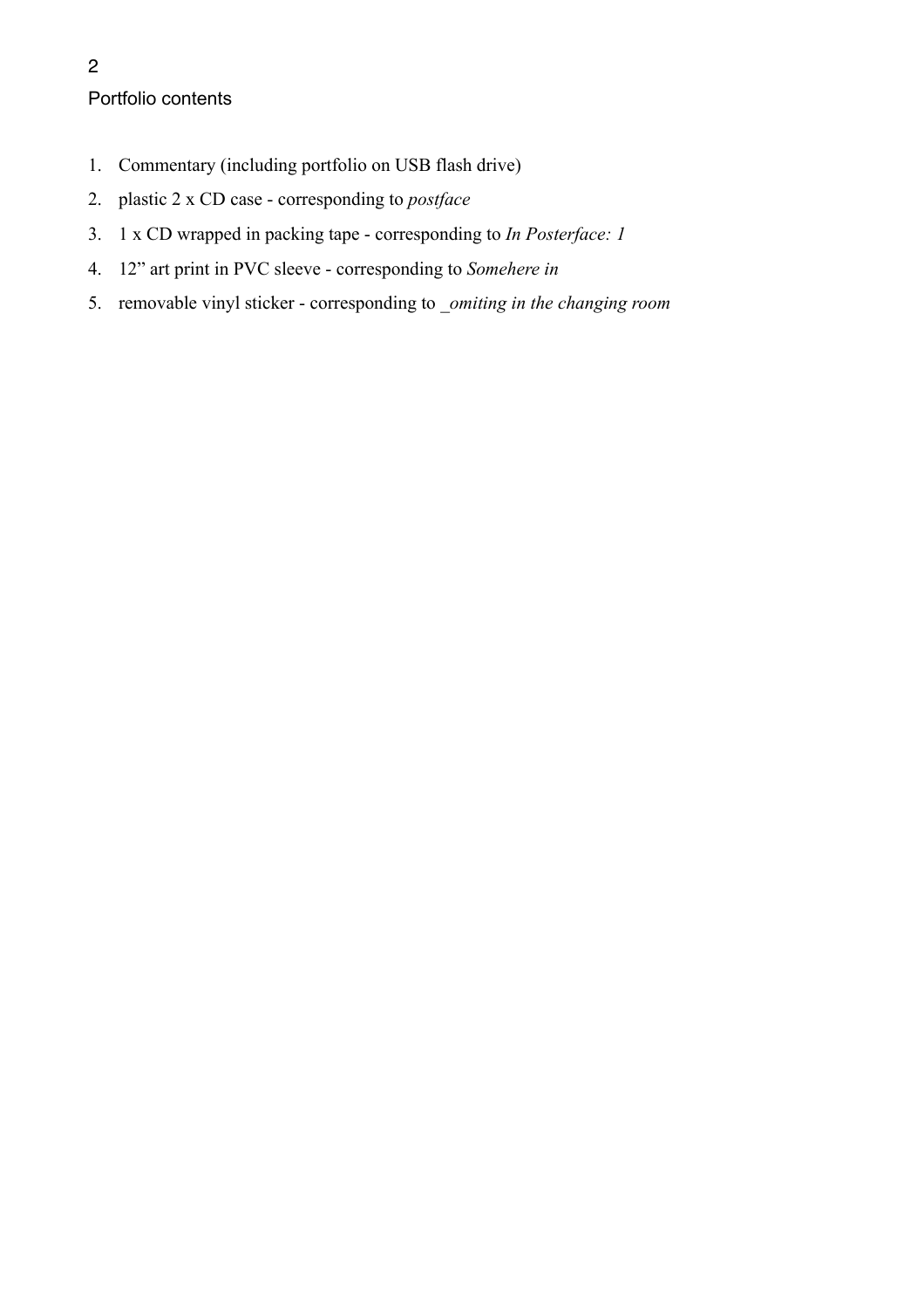## Acknowledgements

Thanks to Louisa-Jane, Blue and Bon Findlay-Walsh for providing the support and space to develop and complete this work. Thanks to Nick Fells and Martin Parker Dixon, who supervised throughout the project.

Thanks to the following for supporting me in this work, providing opportunities to test and present parts of it, and contributing to the ideas and practice.

Alasdair Campbell, Clare McFarlane, Tristan Partridge, John Campbell, May Campbell, Ruth Campbell, FK Alexander, Rob Alexander, Nick Anderson, Calum Beith, Rosana Cade, Liam Casey, Martin Cloonan, Lewis Cook, Carlo Cubero, Euan Currie, Anne Danielsen, Neil Davidson, Barry Esson, Stuart Evans, Paul Gallagher, Mark Grimshaw, Louise Harris, Paul Henry, Fielding Hope, Katia Isakoff, Bryony McIntyre, Emily McLaren, Jamie McNeill, Rickie McNeill, Felipe Otondo, Dale Perkins, Emily Roff, Calum Scott, Toby Seay, Sam Smith, Craig Tannoch, Rupert Till, Fritz Welch, Simon Zagorski-Thomas.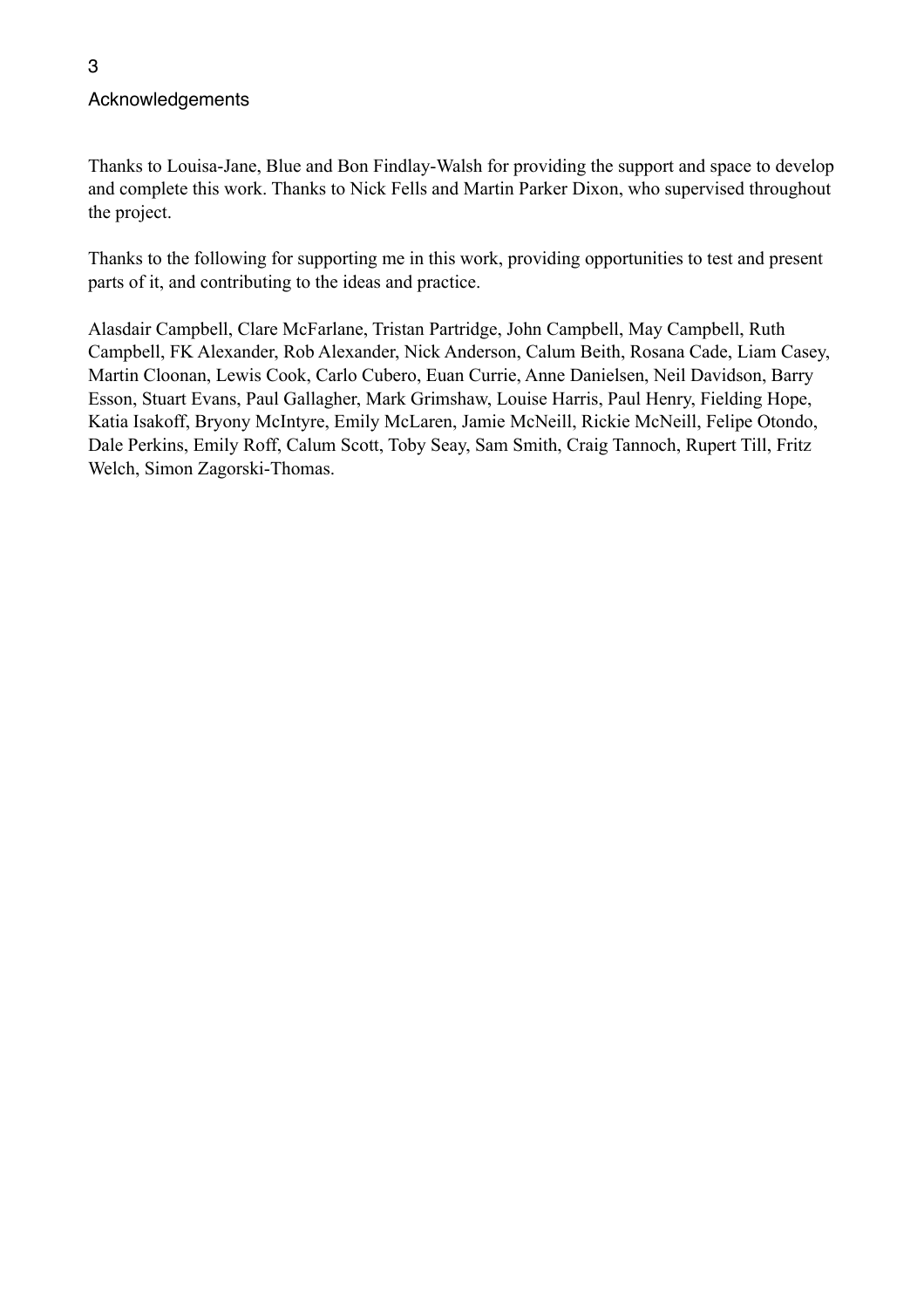### Abstract

This commentary accompanies a portfolio of pieces which combine soundscape composition and record production methods with aspects of autoethnographic practice. This work constitutes embodied research into relations between everyday auditory experience, music production and reception, and selfhood. The commentary draws together the methods and practices from which the pieces have emerged - which range across field recording, sound collage, installation, audio-visual composition, and performative action - to present the project as a cohesive series of *sonic autoethnographies*. Recent theory and practice in sound and in autoethnography is considered in relation to the portfolio, which presents a personal listening culture through multiple and layered representations of self. Discussion of the pieces is used to propose generalisable insights in the related areas of personal listening, record production, and soundscape composition.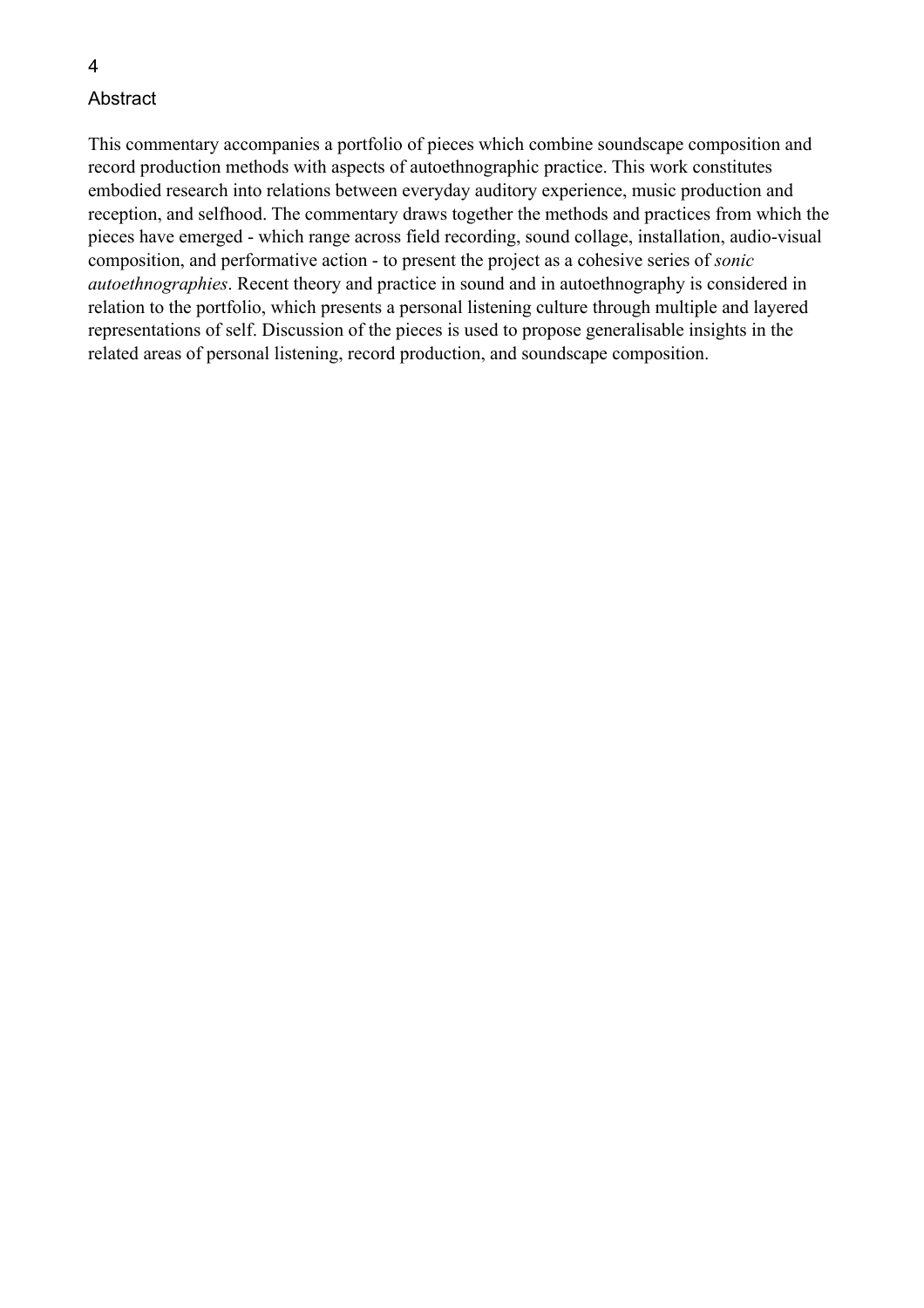Table of Contents

Title page - *page 1* Portfolio contents - *page 2*  Acknowledgements - *page 3* Abstract - *page 4* Table of contents - *page 5* Introduction - *page 6* Sound studies, autoethnography and subjectivity - *page 8* I: postface - *page 10* II: In Posterface: 1 - *page 17* III: Somehere in - *page 25* IV: The Closing Ceremony - *page 31* V: Born On (Walking Version) - *page 38* VI: \_omiting in the changing room - *page 42* Ends - *page 47* Bibliography - *page 49* Discography (commentary) - *page 54* Discography (portfolio) - *page 57*

5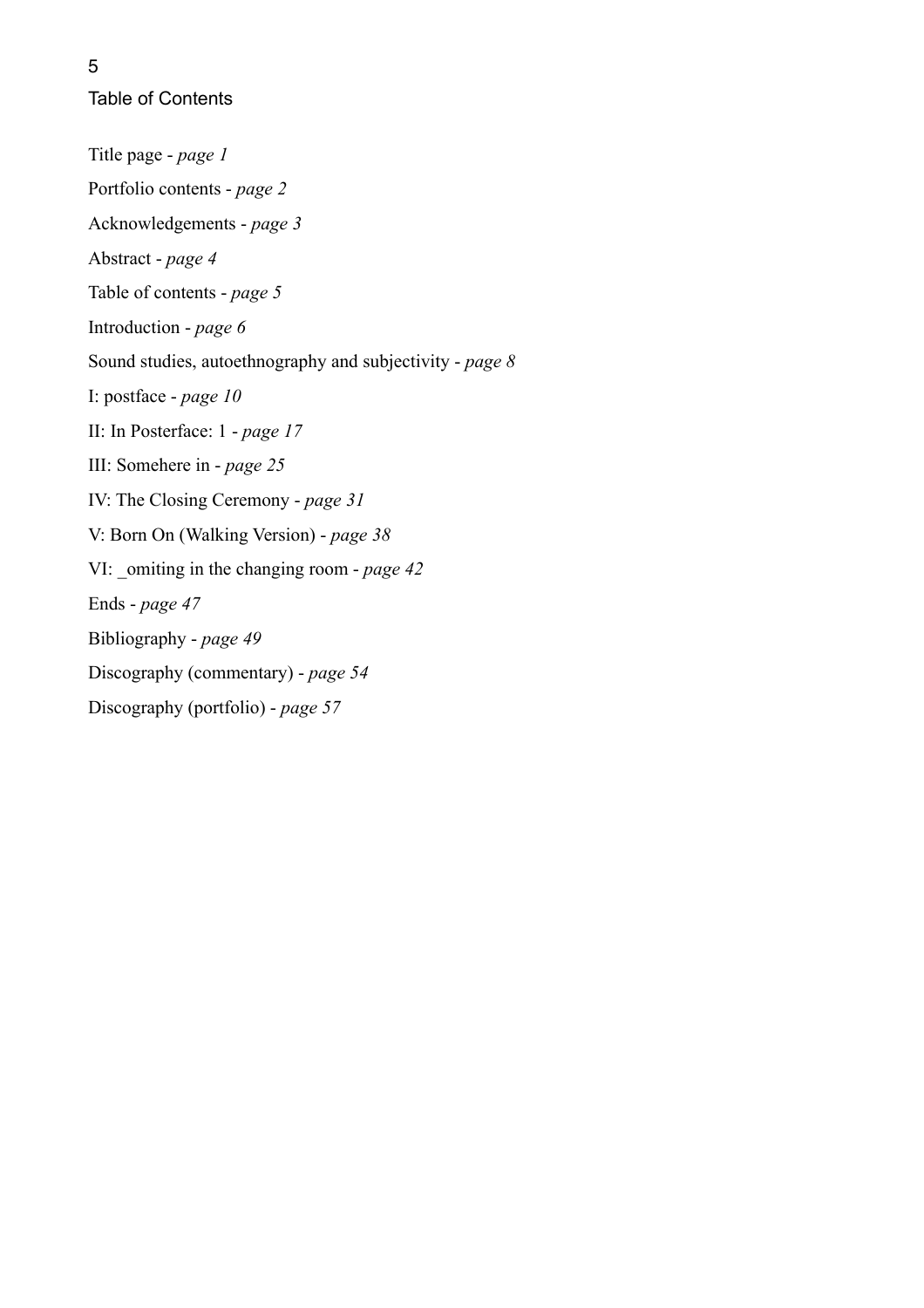…autoethnographic performance constitutes speaking oneself into existence within relations of power. (Grant, Short and Turner, 2013: p. 7)

…an individual, rather than being a self-conscious 'I', is a location where thoughts may emerge. The act of writing opens the writer to what is not yet known… (Grant, Short and Turner, 2013: p. 7)

 Sound triggers knowledge as sensate knowing: passing but concrete, testifying to experience but never concluding it; and thus it does not start in language but searches for it. (Voegelin, 2010: p. 177-178)

For the past five years I have been developing sound recording and composing methods as primary means of doing autoethnographic research. This activity emerges from my earlier sound art practice, which combined everyday field-recording with record production methods, and which itself evolved from prior practices of songwriting, instrumental performance and studio recording. This doctoral project is part of an ongoing effort to gain deeper understanding of relations between everyday auditory experience, music production and reception, and selfhood. I feel the complexity of these relations fleetingly as I listen, and have been exploring ways to record and reframe them. The artistic practice discussed in this commentary has been developed as embodied research in this area, as activity through which to experience, document, critique and re-present listening encounters. My auditory experiences while living in an urban centre in the UK are the shifting subject of this work, which is focussed purposefully on a particular and local personal listening culture. The practice and resulting pieces under discussion here yield generalisable insights into the related areas of sound art, soundscape composition, record production, and personal listening.

Each composition in the portfolio can be understood as a reflexive self-narrative, which has been generated through processes of recording, collecting, reflecting on, and reordering everyday auditory experiences. The sound of my compositional activity - of recording, typing, walking - was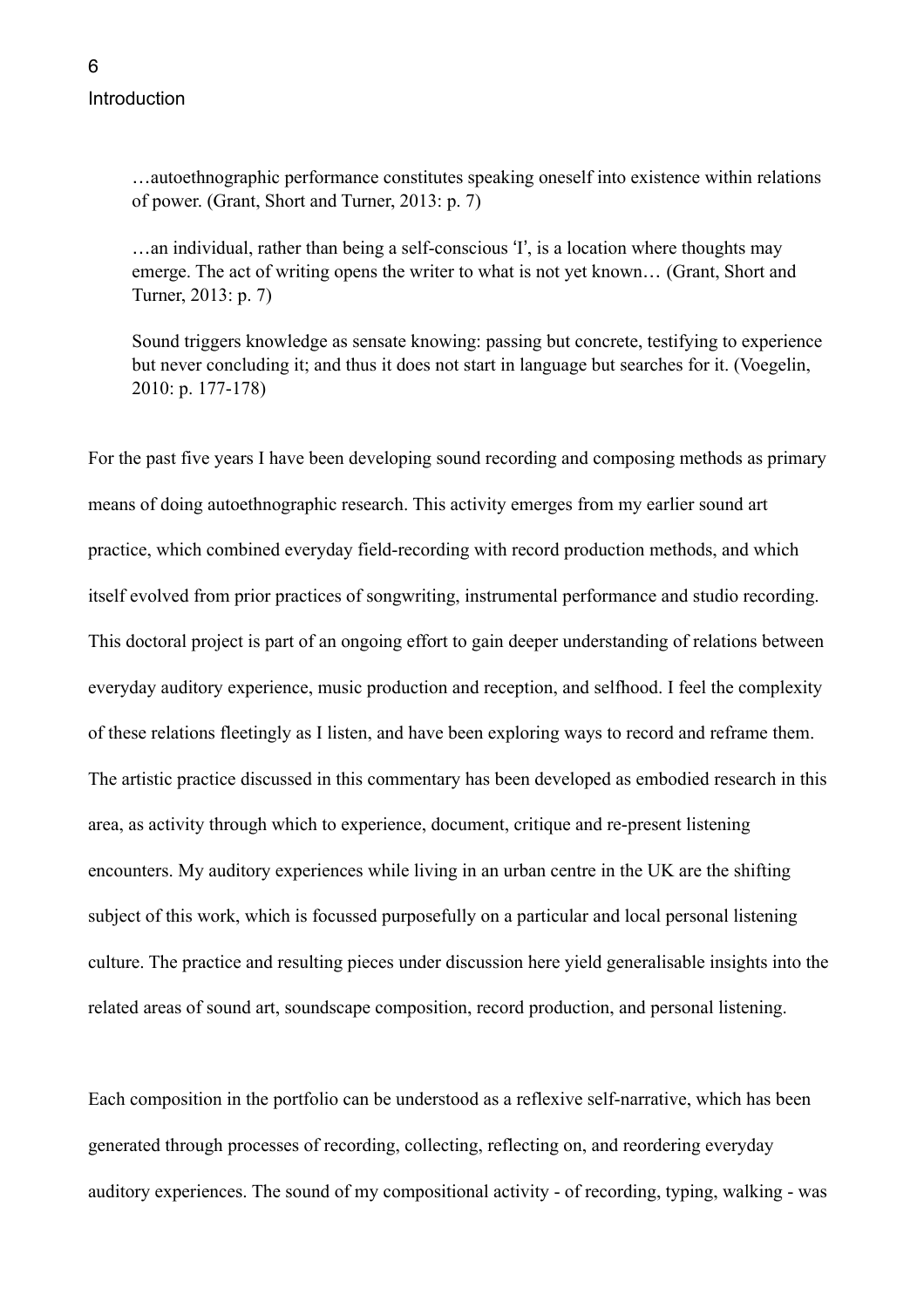also frequently recorded, and these recordings find their way back into the content of the pieces. This is one of a number of ways that the subject-position of both recordist/composer and listener are problematised in and through the work. The pieces consist of multiple and layered representations of self, and often combine field-recordings with appropriated, found audio in fragmentary collages. Some of the pieces can be understood as idiosyncratic record releases, others as rhetorical soundscape compositions. Each is presented in tension with its reception.

This commentary draws together the disparate methods and practices through which the compositions have emerged - ranging across field recording, record production, installation, audiovisual composition, reflexive writing, and performative action - to present the project as a necessarily messy, yet coherent series of sonic autoethnographies. The main aim of this writing is to illuminate the portfolio through a discussion of key aspects of the practice, proposing the pieces as research of use to those theorising sound and self, and particularly to those working on related concerns through artistic practice. A secondary aim is to demonstrate more generally the usefulness of autoethnographic methods to reflexive music practices which aim towards cultural research. Below, each piece is discussed chronologically - in the order in which I stopped working on them. The commentary relates each piece to existing theory and to relevant compositions and artworks. First I will begin by briefly outlining what I think are resonances between some recent ideas in sound studies, and autoethnography, in order establish some theoretical ground for detailed discussion of the portfolio.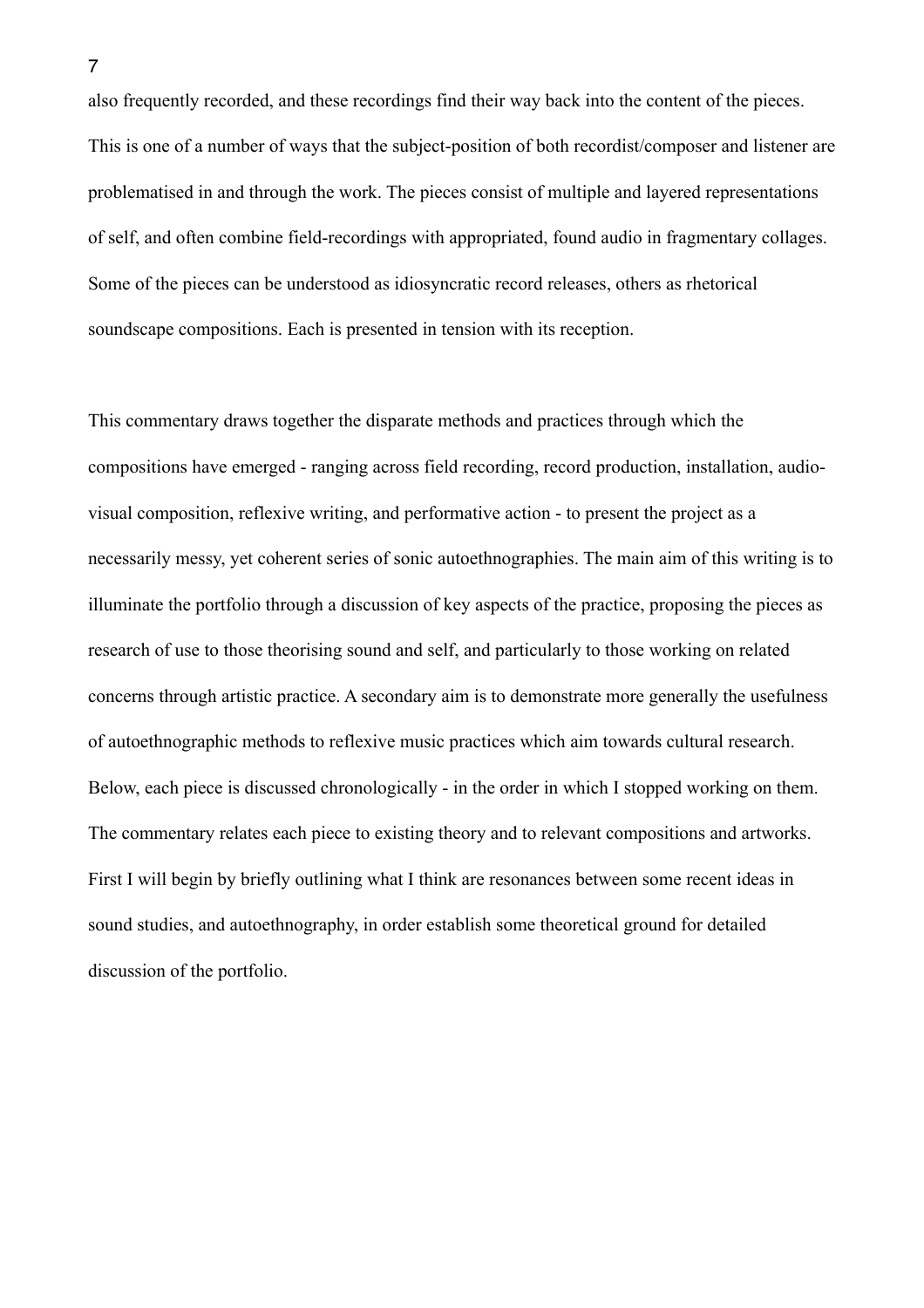In recent years, a number of key writers in sound studies have drawn upon a similar and closely related set of ideas to advance theories on the relationship between sound, listening and subjectivity. Evolving during a period when the emphasis in musicology 'has shifted to cultural context, reception, and subject position' (Scott, 2012: p. vii), this recent thinking and writing on sound (Voegelin, 2010; LaBelle, 2010; Connor, 1997; Bull, 2004; DeNora, 2000) has built upon the ideas of a range of mid-to-late twentieth century philosophers and cultural theorists to conceptualise listening as an activity of self-becoming.

Drawing on Theodor Adorno and Maurice Merleau-Ponty, Salome Voegelin suggests we are 'sonic subjectivities' who 'meet not in reason but affection' (2010: p. 189-190), while for Brandon LaBelle, focussing on sound helps to emphasise 'individual identity as a relational project' (2010: p. xxi). For Steven Connor 'the auditory self is an attentive rather than an investigatory self, which takes part in the world rather than taking aim at it' (1997: p. 219). Michael Bull echoes Jean Baudrillard to propose listening as an activity through which 'sound colonises the listener' (2004: p. 283). Tia DeNora, with reference to both Adorno and Michel Foucault, proposes recorded music as a 'technology of self' (2000: p. 46-74). While there are significant distinctions between each writer's perspective on sound and listening, they all posit listening as a kind of already-immersed, intersubjective experiencing which relies on and encourages inter-connectedness and responsiveness, in contrast to the distancing and othering tendencies of 'western ocularcentrism'. These ideas on listening also build on the work of R. Murray Schafer (1977 / 1994) and the acoustic ecology movement, and on the work of field recordists active throughout the past half-century, to which I will return later.

This way of understanding relations between sound, listening and subjectivity corresponds with some of the key concerns and aims of autoethnographers. Autoethnography has emerged in recent years as a set of related methods and practices within sociology and anthropology, whereby autoethnographers reflexively write about their own experiences as the basis for their cultural work. The emergence of autoethnography can be understood as a collective, heterogeneous attempt to deal with problems relating to representation, authorship and authority which have developed in social research fields throughout the twentieth century, in response to post-structuralist and post-colonial critiques of power.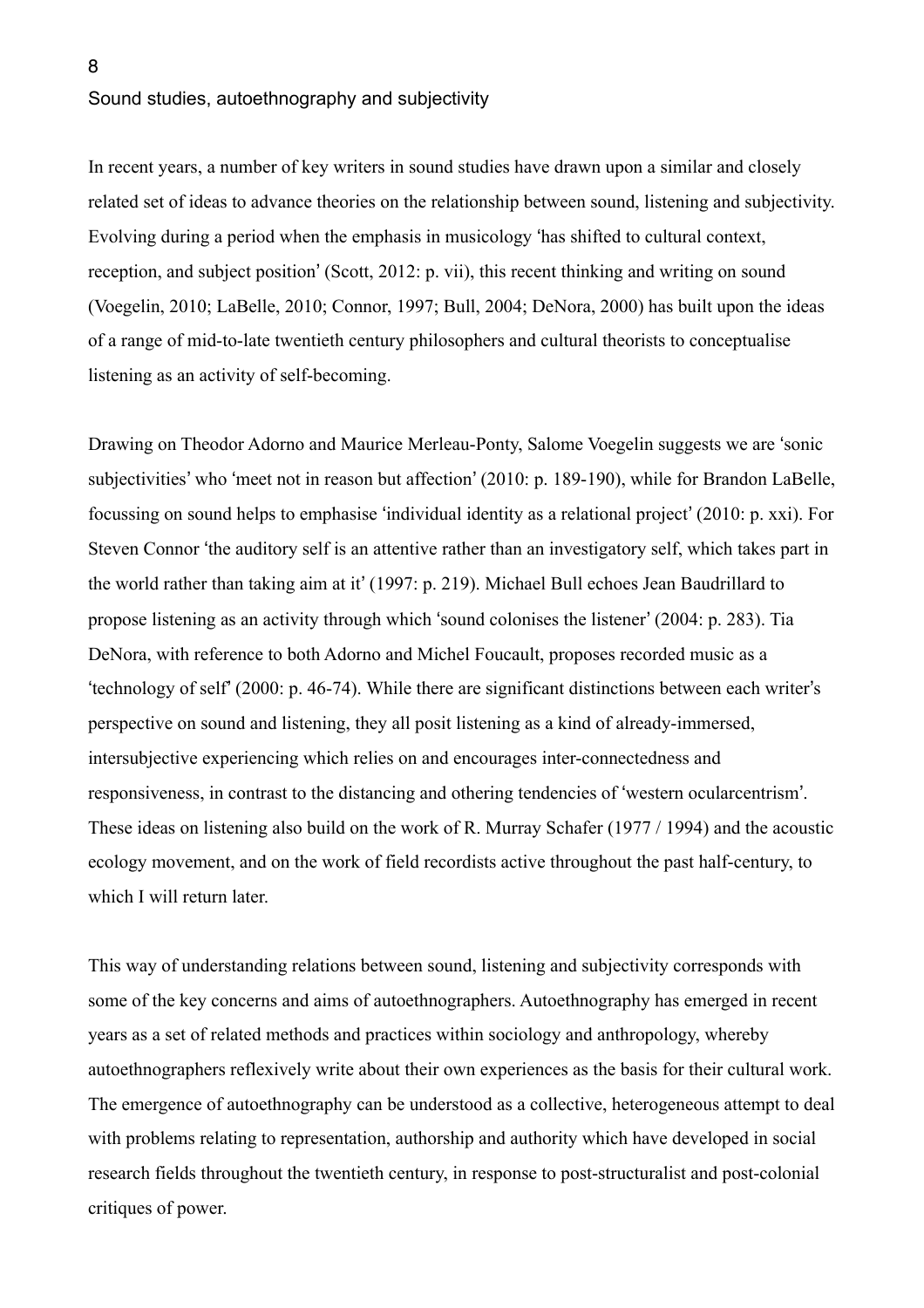#### As Stacy Holman Jones writes,

 The crisis of representation… motivated researchers to acknowledge how their own identities, lives, beliefs, feelings, and relationships influenced their approach to research and their re porting of "findings". This focus on representation encouraged qualitative researchers to search for more transparent, reflexive, and creative ways to do and share their research. Rather than deny or separate the researcher from the research and the personal from the relational, cultural, and political, qualitative researchers embraced methods that *recognised* and *used* personal-cultural entanglements. (Adams, Ellis and Jones, 2015: p. 22)

By reflexively documenting their own experiences, autoethnographers tend to foreground the issues of their own context, role and voice, as representational problems through which to approach cultural knowledge. Autoethnography has developed as a kind of pursuit of embodied knowledge through the performed de-centring of researcher identities, processes and outcomes. As a methodology for understanding culture through experience, autoethnography explores selfhood as a processual becoming, by reflecting on personal experience through layered writing practices and interwoven self-narratives, which necessarily implicate subsequent readers in the exchange. Like Connor's 'auditory self', autoethnographers begin their research 'in the midst of the world', and as such, autoethnographic texts 'might wander, twist and turn, changing direction unexpectedly…', or '…might jump from one thought/feeling/memory or experience up or down or backwards, forwards or sideways to another…' (Grant, Short and Turner, 2013: p. 2).

The composition portfolio presented here explores the proposition that autoethnographic practice and sound art practice can be usefully combined to investigate relations between contemporary listening and selfhood. Although there are instances of writing (text), and visual documentation in the works under discussion, sound recording is employed here as the primary means of 'writing' these stories of self.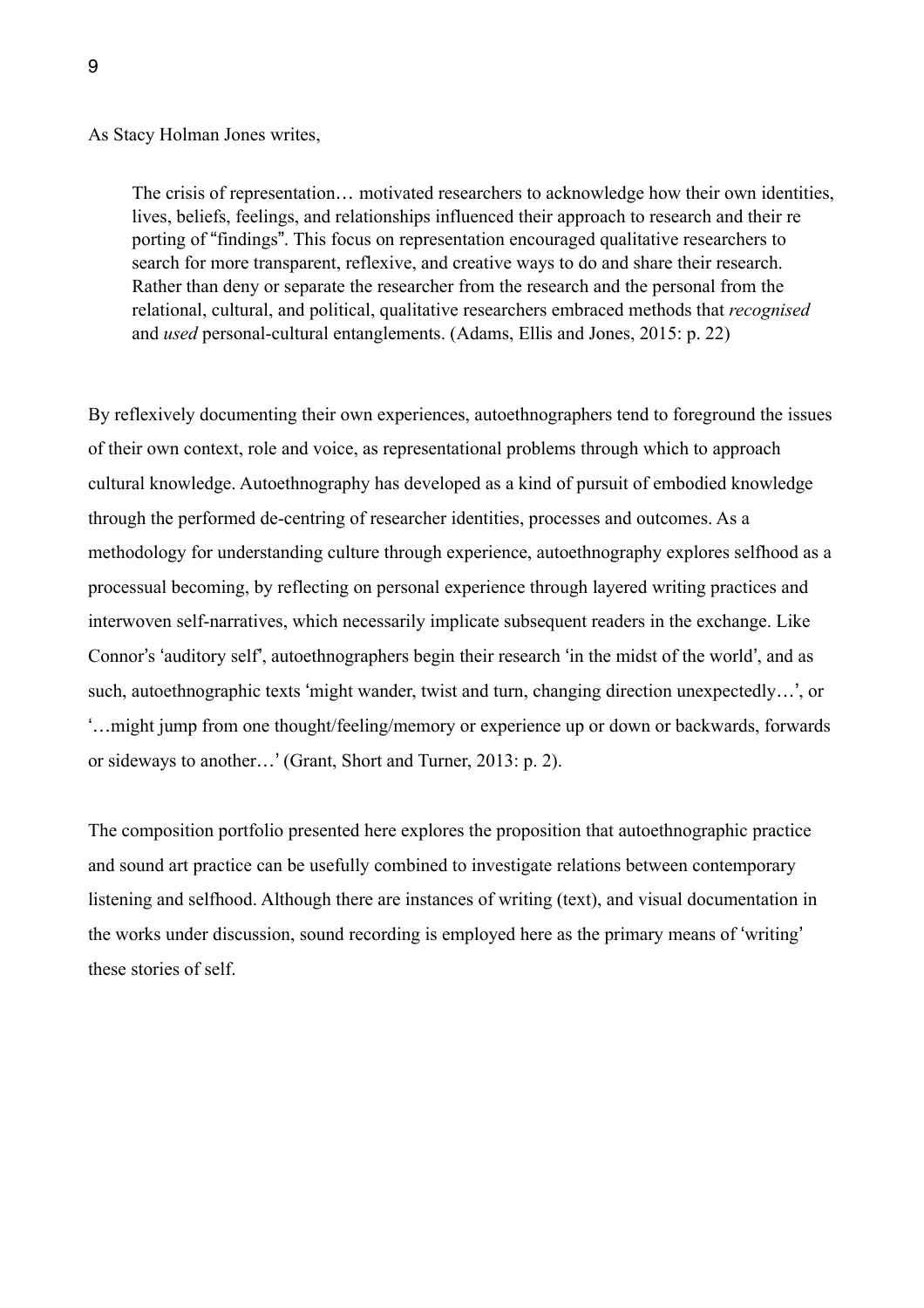I: postface

10

receiver freedom baby respect ya fixing hey hi subject the right menu play mirrorticket…

(text from *postface*)

'postface' is a record release / public installation which consists of a double CD collection of sound recording and editing experiments. These draw on everyday listening encounters to produce a kind of fragmentary, mundane audio diary. As this work was developed at the outset of my doctoral study, the creative process was consciously experimental in the sense that I began by trying a variety of approaches with no pre-intended outcome in mind.

only way to break the inexorable down spiral of ugly uglier ugliest recording and playback is with counter recording and playback the first step is to isolate and cut association lines of the control machine carry a tape recorder with you and record all the ugliest stupid things (Burroughs, 2009: p. 340)

For approximately nine months I habitually carried a variety of portable sound recorders - digital stereo recorder, mobile phone, cassette recorder - making short recordings several times each day. This recording activity functioned as a kind of secret diarising of my auditory experiences and encounters. I collected hundreds of short recordings while at home, at work in a nearby music venue, or travelling between the two, initially with no clear idea as to how these recordings would be used. Carrying and using the recorders led to me develop an increased awareness of these sound worlds and my listening activity. Pressing 'record' and 'stop' functioned as a Cagean framing of my experiences, which led me to listen more intently, critically and self-consciously. I never used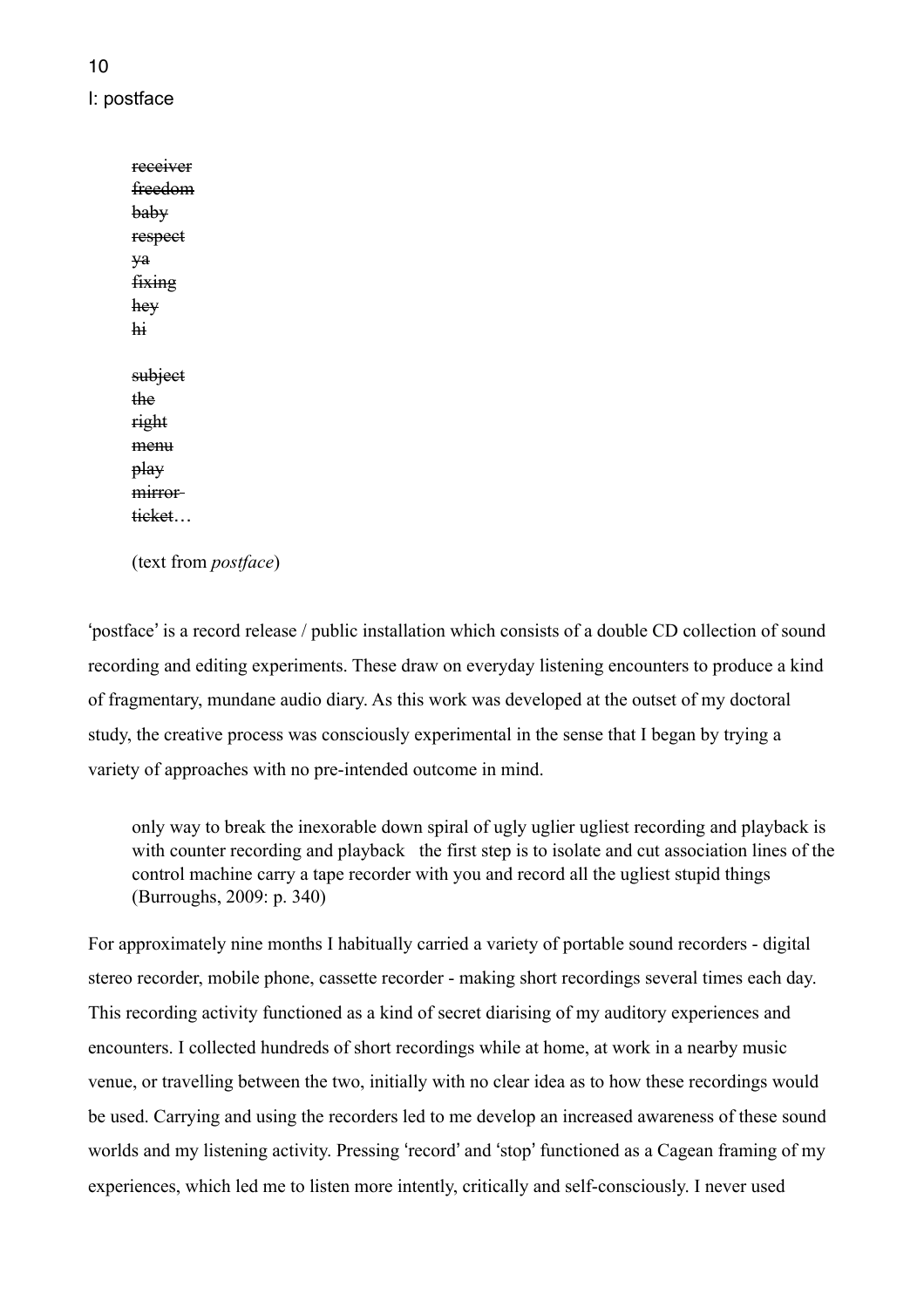headphones to monitor my recordings while making them, but rather carried the recorders with me as extra 'attendant ears'.

During this recording activity I became especially aware of the recorded music I was encountering in everyday environments. Having previously been a practising songwriter and recording vocalist/ instrumentalist, I became interested in the idea of making an 'album', which substituted the expressive, cohesive, musical and narrative content common to a pop/rock record, with recorded fragments of the recordist's everyday mundanity, including fragments of existing recorded music (songs which I heard or which came to mind while working on the album). The resulting album can be understood as a series of documents of a person trying to make sense of their listening experiences and activities.

The first track, 'with out', is a recording of the chronological skipping through of the Alicia Keys track 'Try Sleeping With A Broken Heart' (Keys, 2009) on an iPod, by holding down the 'fastforward' button. A familiar pop readymade is subjected to my intervention, scrambling its sound, meaning and effect. The track and approach has obvious similarities with some of John Oswald's 'Plunderphonic' pieces, such as 'Pretender' (Oswald, 1998 / 2008), on which Chris Cutler writes:

 The grain of the song is opened up and the ear, seduced by detail, lets a throng of surprising associations and ideas fall in behind it. (Cutler, 2009: p. 139)

When I (re)hear 'with out' I realise that the newly skipping vocal rearranges the song's original lyric with the effect of intensifying its apparent yearning and self-doubt, while adding a new degree of subject-object ambiguity:

'…feel you | me | way to make it, without you | you wore the crown | make it | make me | take me | oh tonight, I'm gonna find a way to make it, without | right from the start its going to fall apart…'

While Oswald does his 'pretending' by intervening in and manipulating a Dolly Parton record, 'with out' is a recording of me simply skipping through a track. What we hear in what is presented is the sound of somebody engaging with a technical function of everyday music use - fast-forward. In this way the track has similarities with the compositional techniques and audio aesthetic of Christian Marclay's 'Record Without a Cover' (Marclay, 1985), which documents and re-presents Marclay's interactions with vinyl records and playback media. On 'Record Without A Cover', vinyl records

11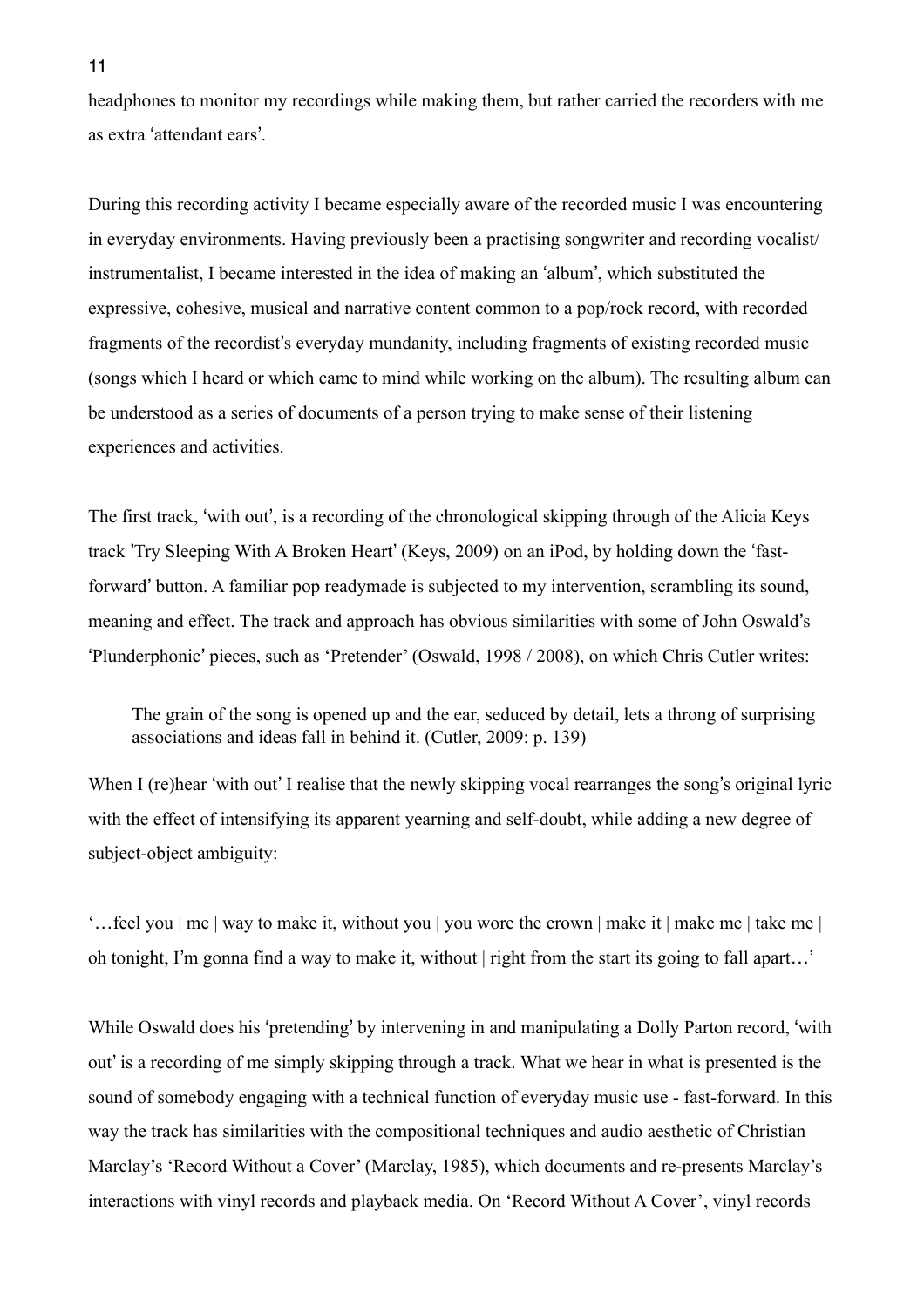are played back, looped and layered, effectively foregrounding the materiality and sonic properties of the format, and proposing these both as musical material and as the trace of a user's interaction with machines. This focus on user interaction in the record's content ultimately draws attention to the listener's own engagement with the record at hand, and this is reinforced by its unusual presentation, to which I will return later.

'with out' appears as the first track on CD2 of 'postface', in part because I understand it to be a kind of statement of aims in relation to the rest of the album. While making 'postface' I had begun to think of the effort as being to make an 'album' which resists or defers narrative continuity and coherence, to make 'it' without 'you' - without presenting a stable artist identity for a listener to relate to. The tracks throughout 'postface' vary significantly in content and length, however, most of them consist of what sound like fissured or partial recordings. Immediately following 'with out' is the seven-second track 'customisation', on which a voice (my voice) can be heard saying, '*…dgets and customisation and shit, an' I just, em... I suppose I...' The questioning and inconclusiveness of* the words and speech mirror characteristics of the sound recording - as a seemingly arbitrary recorded slice of conversation (truncated at the started and end), audibly disrupted by mobile phone signal. As this recording has been chosen and presented as a complete, named track, its content invites interpretation, especially in its apparent contrast with the preceding 'with out'. Despite their apparent differences in content however, both tracks ('with out' and 'customisation') share key characteristics. Both present seemingly partial recordings in which a first-person narrator can be heard expressing their desire in self-doubting language. The consistency of the subject/narrator is in pieces.

Most of the materials used in the penultimate track on the album, 'postface (track)', are short recordings which capture a wide range of everyday activities and encounters. These include: digital stereo recordings made at home while watching television, preparing food, eating, and using social media; mono cassette recordings made in various locations while playing a piano, talking to others about trying to make the piece, mixing live music in a venue where I worked at the time (from behind a sound desk), using the toilet, vomiting (due to a sickness bug), and; mono mobile phone recordings of various conversations, and journeys to and from home. Also included are sections of the audio track 'The First Time Ever I Saw Your Face' (Lewis, 2009) - the 2009 version sung by Leona Lewis - chosen partly due to its repeated references to 'your face'. I thought that this song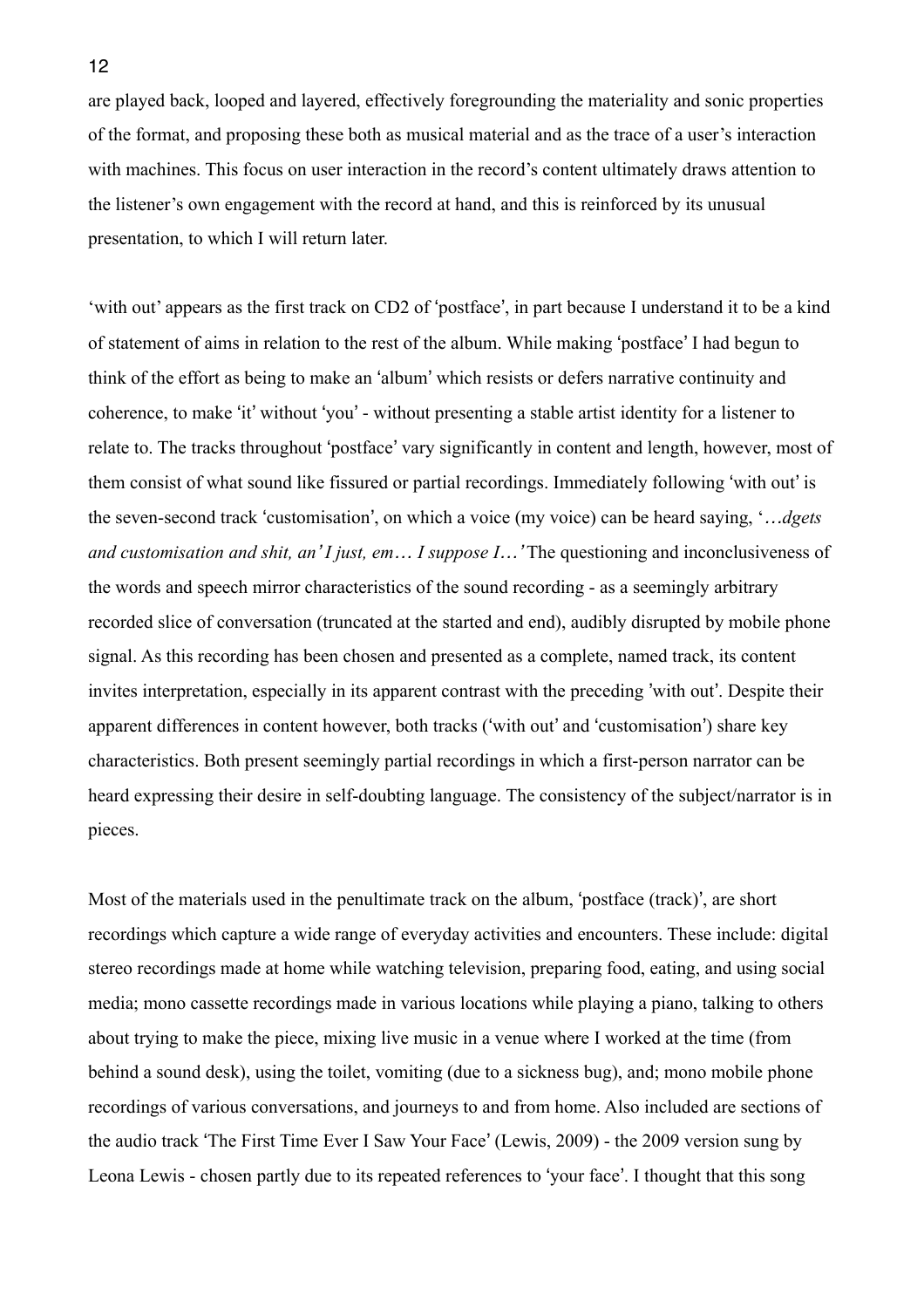and lyric might introduce some tensions with the other content, and add a new representational layer to the otherwise self-recorded audio.

While working on 'postface (track)', an editing/redacting technique was developed which is used in subsequent pieces throughout the portfolio. What follows is a detailed description of this method, which will be referred to more briefly in later chapters, in relation to other portfolio pieces.

After deciding on a variety of recorded materials to use on a particular piece or track, these are added to the same project in a software sequencer (DAW), by creating a new channel for each recording and dragging and dropping them one-at-a-time in a random place on the project time-line. The mute button for each channel is 'record-enabled', ready to be automated and for the automation to be recorded/written in real-time. The editing process consists primarily of a repeated process of playing back the entire project with all channels sounding simultaneously, while monitoring the playback into the mixing room (a tiny office / cupboard in my flat) via studio monitors. During repeated playbacks I 'play' the mute on/off buttons of any combination of channels while listening back in real time. All muting activity performed during each pass is 'written' as automation for the emerging edit. With each new pass I can hear the automated muting from previous passes and respond to this as I perform yet more mute-automation. By recording the muting activity in this way I am effectively redacting the audio in each channel by chopping out sections of audio as the timeline progresses. As this process is repeated again and again, the cumulative effect is increasingly destructive (more and more audio is being cut from the edit) and the combination of materials in the emerging edit sounds increasingly chaotic (more so than if I was using subtle fade-in/outs). The editing begins to produce some relationships (harmonic, narrative, cause-effect) between the recorded sounds, and a formal shape begins to emerge. This process can be understood as a kind of improvised real-time redaction, which, similarly to the iPod-skipping for 'with out*'*, mimics processes of everyday music use. I simply choose which sounds to turn on and off as the chaotic combination of sources plays out repeatedly.

This process has some similarities with methods used on 'Solo Buttons for Joe Meek', the first track on the 2006 record 'The Rose Has Teeth in the Mouth of a Beast' by electronic music duo Matmos (Matmos, 2006). I was not aware of this track at the time of composing 'postface (track)'. On 'Solo Buttons…', as the track title might suggest, the composers 'play' the solo buttons of each track on the multichannel mix of an existing Joe Meek production in a similar way to my playing of the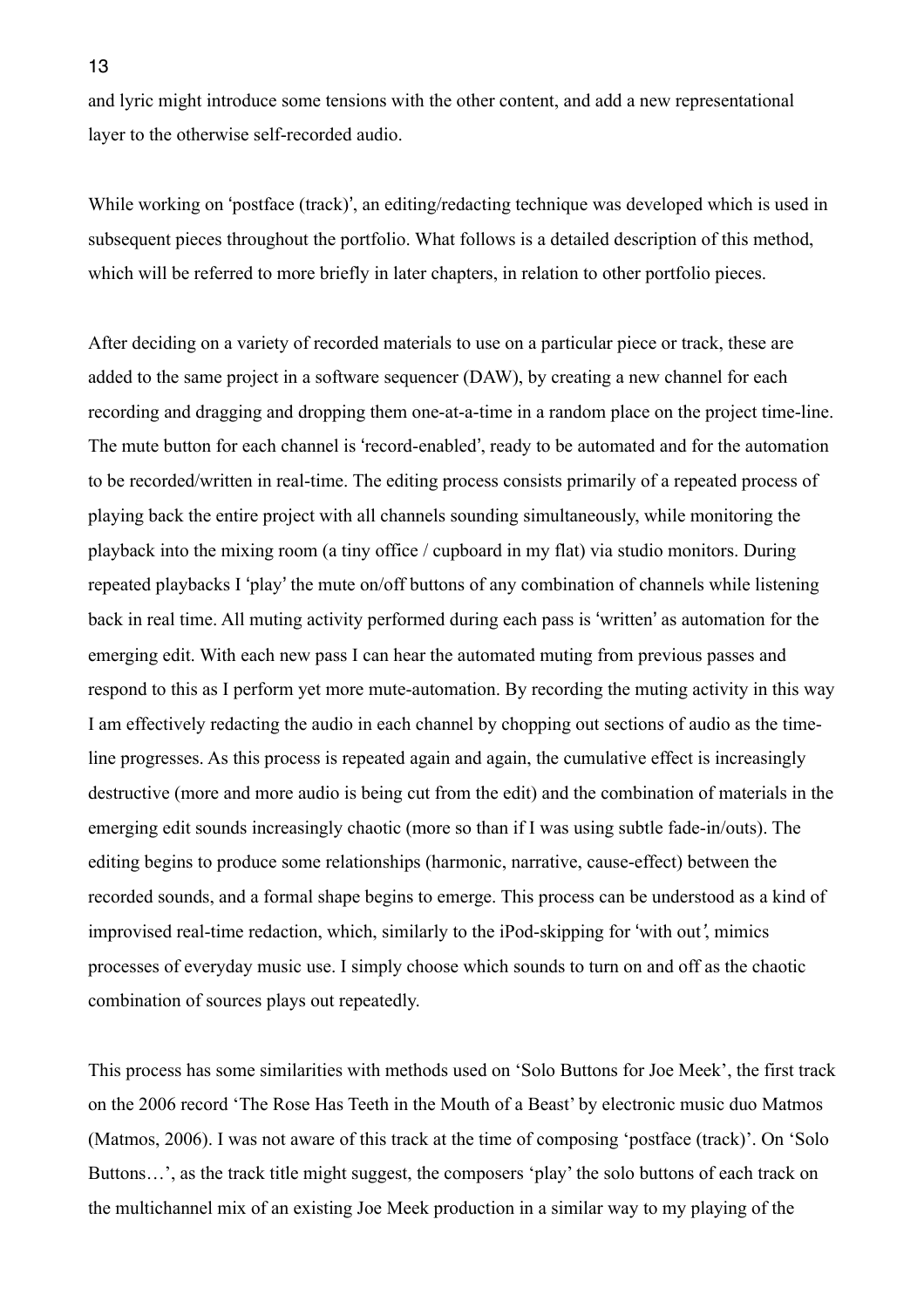mute controls, as the starting point for developing a turbulent cut-up. While the Matmos track produces a comparably fragmentary outcome to 'postface (track)', it proceeds by effectively isolating particular materials and recorded perspectives in relation to an absent 'whole' ensemble production. By contrast, 'postface (track)' uses the mute controls to chip away at an unsorted mass of material in order to uncover and explore hidden resonances. While 'Solo Buttons…' deconstructs record production through track isolation, 'postface' redacts layers of documented listening to present schizophrenic aural consumption.

During this process, sections of digital silence begin to emerge in the increasingly disintegrated edit. These cause my listening attention to be diverted away from the edit which is emanating from the studio monitors, and into auditory ambience of the room I am mixing in. The more 'silent' passages there are in the emerging edit, the more aware I become of my immediate auditory environment and my sounding within it as I edit - the sounds of my typing on a computer keyboard, mouse-clicking, occasional sighing, shifting in my seat etc. Using a range of recording equipment I make new sound recordings of myself engaged in the editing activity, documenting my typing, clicking, sighing, shifting sounds, and adding these new recordings to the project as I go. This new content adds additional layers of self-narrativisation to the edit. It also produces a disorientating effect where I begin to regularly mistake sounds coming from the studio monitors for sounds I am making in the room, and vice versa. I can't distinguish between the recorded sounds playing back and the ones I am making, as the recorded representations and real ambience blur. This is an uncanny and sometimes exhilarating experience which calls to mind Salome Voegelin's 'intersubjective "I" '*,* which, through listening, 'produces certainty of itself and its environment, the life-world, through continuous production in uncertainty' (2010: p. 193). Surprisingly, I feel especially mobilised during these instances of sensory disorientation, as my position in relation to what I hear is momentarily scrambled.

This notion of 'continuous production in uncertainty' could also be applied more generally to the editing activity outlined above, which is practiced as a reactive response to hearing the unexpected consequences of the edits I have made during previous passes. As a consequence of this approach, deciding when an edit is 'finished' becomes a difficult task, and the edit for 'postface (track)' (and others on 'postface') is eventually 'abandoned' rather than 'completed'. These abandoned edits contribute to a general sense of partiality or lack of resolution across the album. Single tracks often appear either truncated - the seconds-long 'customisation' - or overlong - the ponderous,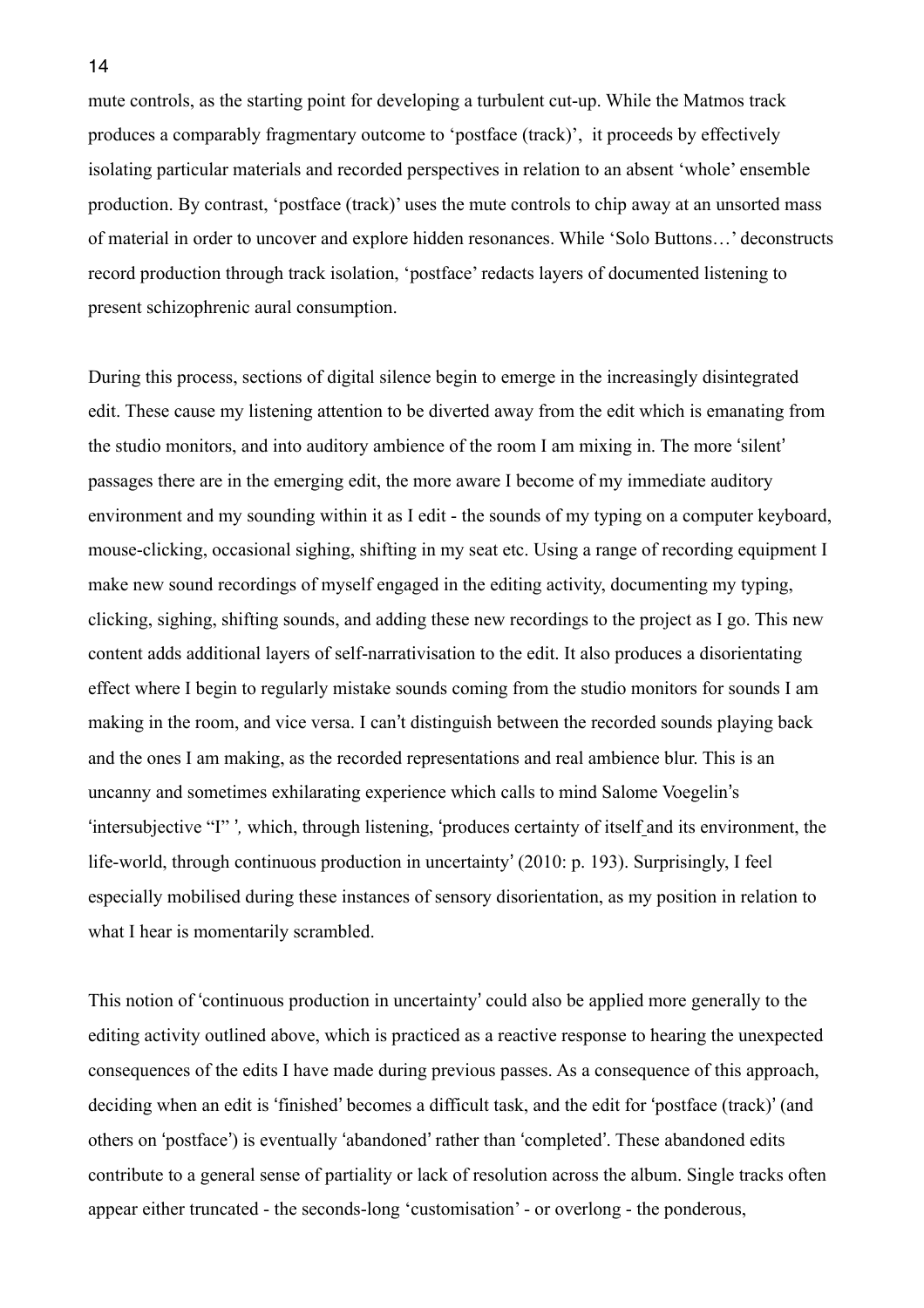disintegrative ending of 'postface'. Consequently track sequencing and naming is carefully considered and is intended to some provide balance and flow to the record as a whole. The track titles combine to suggest a complete statement - '*with out customisation galaxy The Golden Boy eats the message i recorded as Complete Vision postface pop n roll*'. The album's closing track, 'pop n roll' consists of a recorded snapshot of music playing back on the office radio in my place of work at the time, looped and repeated over approximately five and a half minutes. The seemingly arbitrary nature of this recording of everyday music reception, and its presentation as a repeating and unchanging loop, serve as a fittingly unresolved ending to the collection.

'postface' combines fragmentary recordings and collages of my everyday auditory experience and activity, with appropriated found recordings and documented experiments with music playback. The collection is connected by continual references to listening, music, everyday mundanity, and the recording and compositional process itself. CD 1 of consists of one seventy-minute long edit of recordings made in my home and while out walking, taking breaks from making the contents of CD 2. CD 2 consists of eight shorter tracks, including 'with out', 'customisation' and 'postface (track)' totalling approximately 34 minutes. The collection was 'released' as a 2 x CD package, with CD 1 (placed towards the front of the package) smeared with vaseline, over time rendering it unplayable. The package also includes a number of additional items intended to obstruct a listener's encounter with, and usage of, its contents. These include an enclosed scale colour photograph of a CD, and a sealed and typed letter composed of edited text notes written while making the album. Twenty of these packages were installed (without consent) in the rock/pop sections of record shops across Glasgow City (filed under the letter 'I') on Saturday April 21st 2012 - Record Store Day, left to be used or discarded by anyone who found them.

The decision to present CD 1 smeared with vaseline further echoes Marclay's 'Record Without a Cover' (Marclay, 1985), which similarly presents an object which degrades over time. As the name might suggest, 'Record Without a Cover' was originally sold with no protective record sleeve. The absence of a cover heightens the user/listener's responsibility for taking care of the vinyl, and their actions have consequences for the form/composition of the audio content that they will eventually hear. With 'postface' CD 1, the user is similarly implicated in the care for the CD object and can only attempt to play the contents of CD 1 after first dealing with and making direct contact with the transparent petroleum jelly. The user's interaction with the physical record has direct consequences for what they hear (or don't hear), while the release literally leaves its mark on them. Both the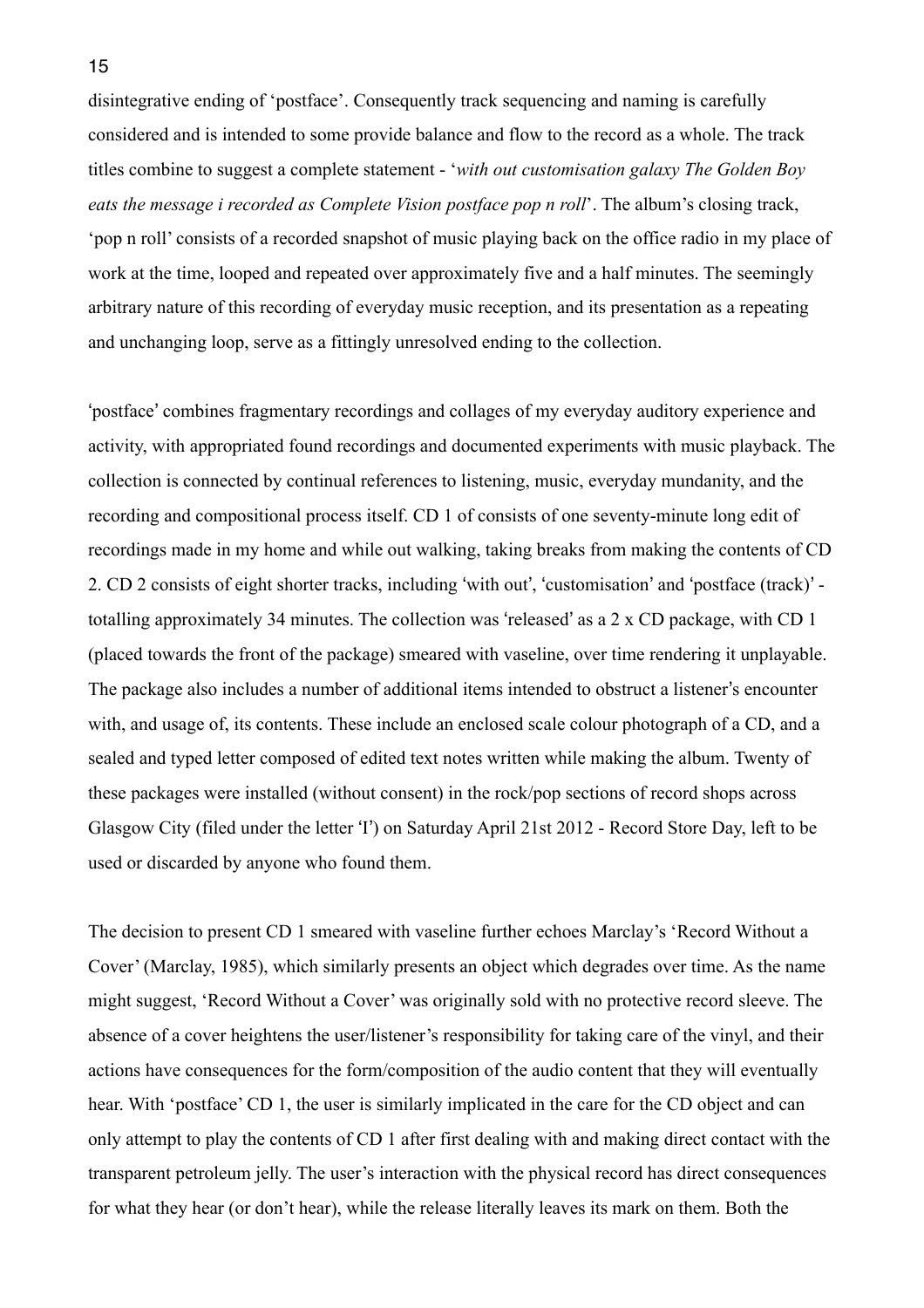content of 'postface (album)', and the form of its release, have resonances with the culture-jamming of Negativland, in particular the 1989 album Helter Stupid (1989), on which found sound materials are combined with the group's recorded interventions in disjointed collages which reflect on music reception and music culture, blurring lines between music producer and listener. The inclusion of 'Toilet piece / untitled' on Yoko Ono's album 'Fly' (1971) is also a useful comparison with some of the choices of material and approach to track-order found on 'postface'. On 'Fly', 'Toilet piece / untitled', which consists entirely of the recorded sound of a toilet being flushed, follows immediately after a relatively conventional, if eccentric, rock song ('Hirake'). This content, and incongruity of its place on the album encourages the listener to consider relations between artist, recording, and the representation of self.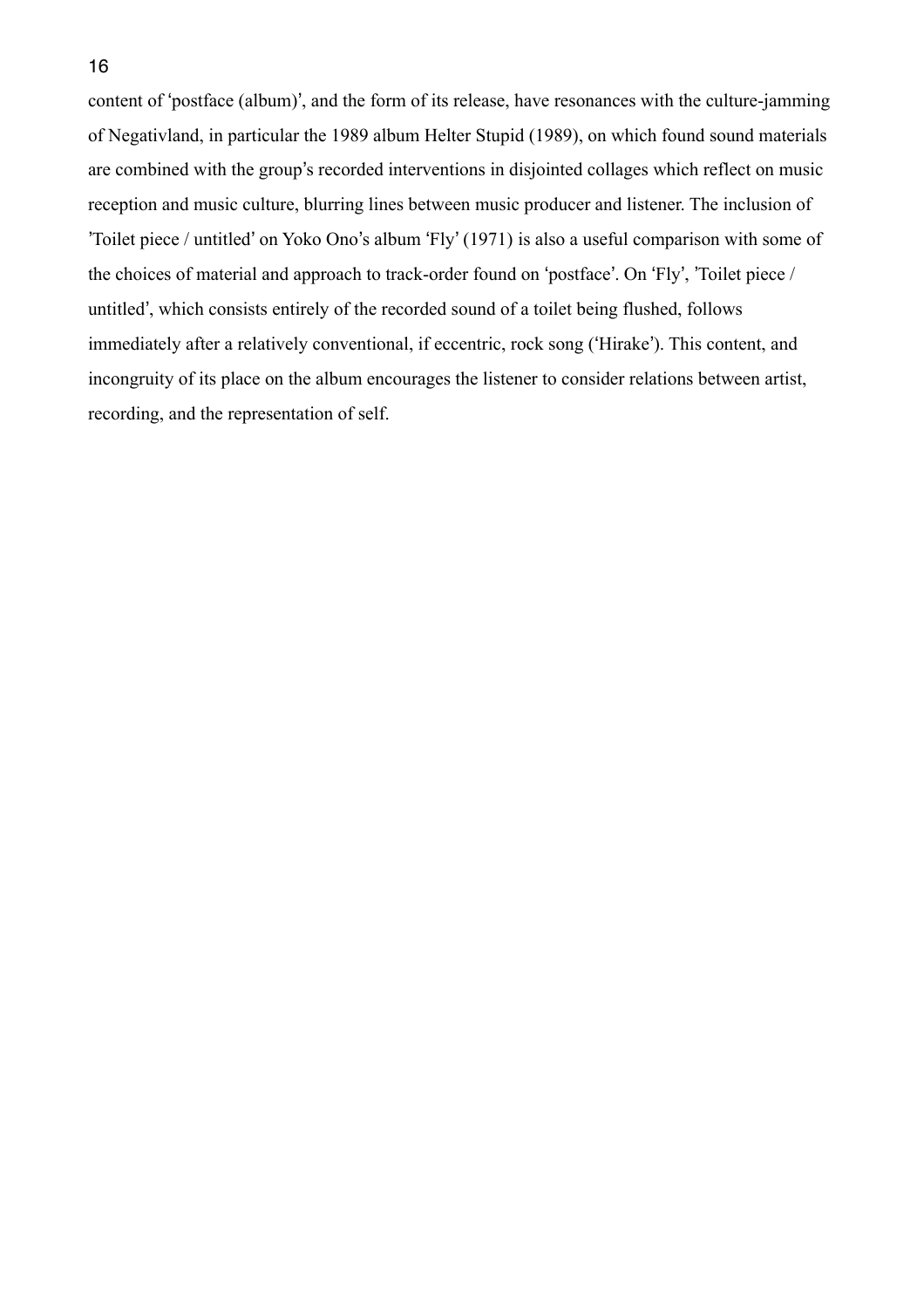II: In Posterface: 1

 Find a group of friends to capture the idea of people

(lyrics from 'Physical Things', on 'In Posterface: 1')

'In Posterface: 1' is a record release and public installation which existed across physical and virtual locations, and was released/installed in late 2013. The piece consists of an eight track CD album of music, and a music video, additional artwork and visual documentation, which are included on an accompanying webpage. The CD album was distributed in public places across Glasgow City, and was marked with a web-URL which directed those who found the CD to the webpage. Through a variety of recording and compositional strategies, the album uses a band and album format as the basis for exploring relationships between auditory experience, recorded songs, and selfhood. 'In Posterface' is the name given to the band, while '1' is the name given to the album. This enquiry builds upon a number of methods developed while making 'postface (album)', such as the practice of everyday sound recording, the inclusion of pop readymades, the editing/redacting technique, and the performative release strategy. On '1', these methods are filtered through a self-reflexive songwriting and production practice.

The combining of reflexive songwriting and sound collage practices has many precedents on pop/ rock albums from the nineteen-sixties onwards. Some interesting examples include The Beatles (1967), The Mothers of Invention (1968), This Heat (1981), Portishead (2008), and Death Grips (2012). On the album 'We're Only In It For The Money', composer and producer Frank Zappa displays considerable narrative reflexivity as many of the songs are written from a range of (fictional) perspectives which frequently reference music and music culture. These perspectives include those of music fans and band members, as on the song 'Flower Punk', which addresses a fictional music fan who is on their way to San Francisco to join a band:

 Hey punk, where you goin' with that flower in your hand? Well, I'm goin' up to frisco to join a psychedelic band. Hey punk, where you goin' with that button on your shirt? I'm goin' to the love-in to sit and play my bongos in the dirt. (The Mothers of Invention, 1968)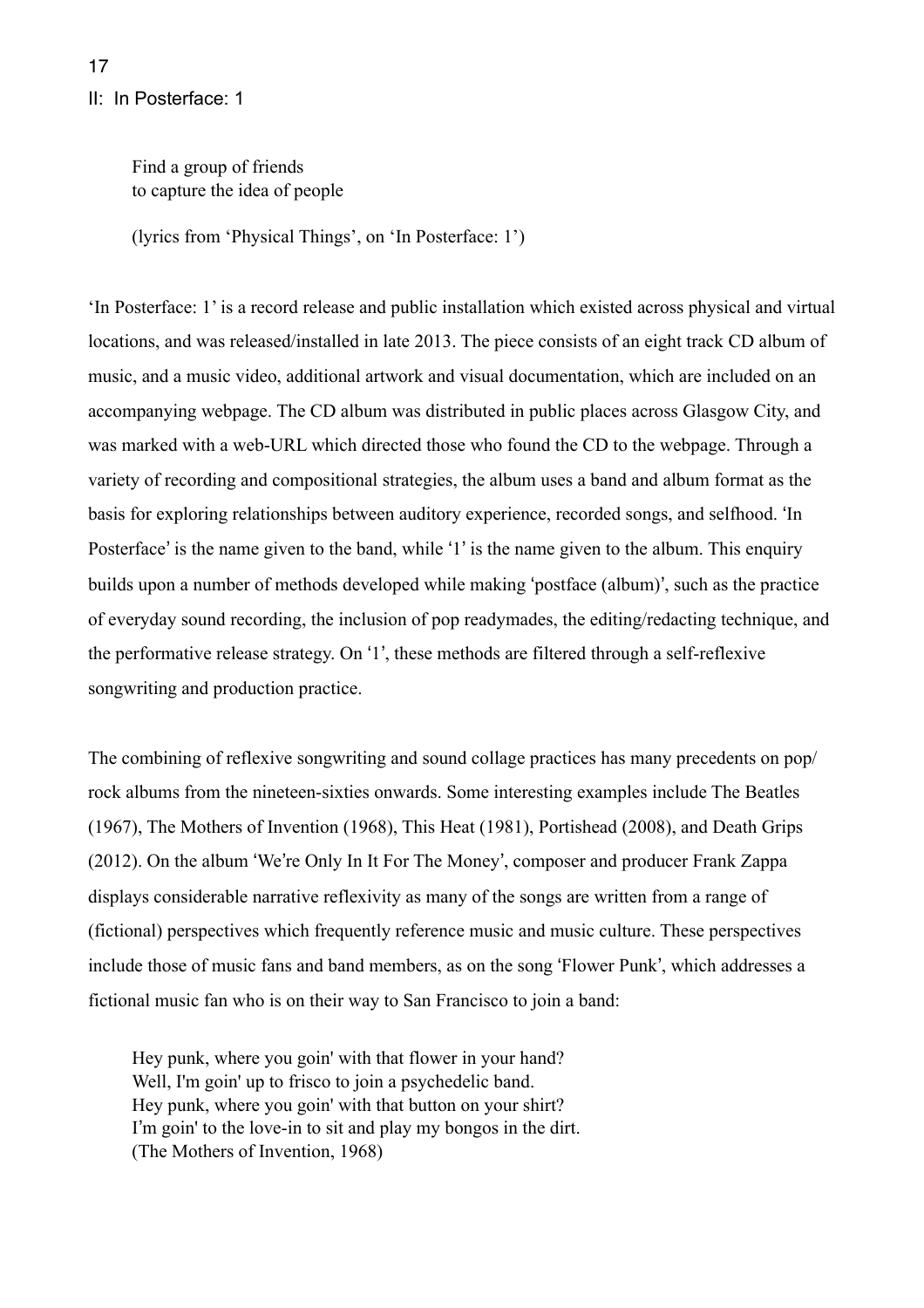Through these songs Zappa and the band explore and articulate abiding concerns relating to music culture and reception in the late 1960s. As songwriter and producer, Zappa's early work can be understood as explicitly ethnographic. As music critic and Zappa biographer Ben Watson observes,

 Zappa's songs are possibilities for feeling, not statements. He is a ringmaster, not a singer songwriter. This explains his readiness to use other singers, part of his strategy in achieving an ambivalent resonance for so-called self-expression (Watson, 1995: p. 117)

On 'We're Only In It For The Money' (The Mothers of Invention, 1968) highly self-conscious rock songs are often placed side by side with abstract sound collages in the track-listing, which mangle together a diverse range of recorded content, contributing a diversity of representational layers to the album as a whole. This material includes recorded vocal performances, documentary recordings of band members, sampled rude noises, and bursts of instrumental playing, often manipulated with tape-delays and changes to playback speed, as on 'The Chrome-Plated Megaphone of Destiny', 'Are You Hung Up?', and 'Nasal Retentive Calliope Music' (The Mothers of Invention, 1968). Zappa and the Mothers' practice of song / sound collage can be understood to relate to, but differ from, the emergence of scratching and sampling in hip-hop in the mid-1970s and later popularised by groups including N. W. A. and Public Enemy, by their turntablist Terminator X. With Zappa and the Mothers, collage can be understood as a disruptive and detached editing technique applied to recorded material in the service of a heterogeneous and abstract work. This contrasts with the recorded but often real-time scratching and sample playback performances on Public Enemy tracks, which bring textural, representational and dimensional depths to an accompaniment of mobilising beats (often themselves amputated and appropriated) and vocals, on, for example, 'It Takes a Nation of Millions to Hold Us Back' (Public Enemy, 1988).

Comparably with 'We're Only In It For The Money', the songs on '1' begin as recorded instrumental and vocal performances, which are subsequently combined with documentary recordings, found audio, additional recorded voices, and sections of existing contemporary pop tracks. The vocal performances are based on texts which combine automatic writing, overheard conversations and lyric quotations with notes and observations on self and identity, and on the writing process itself. The documentary recordings are collected in a similar way to those which appear on 'postface', and document a variety of my everyday experiences, such as going to the bank, walking through the city-centre to work, and playing with my son at home (who was, at the time, aged '1'). The pop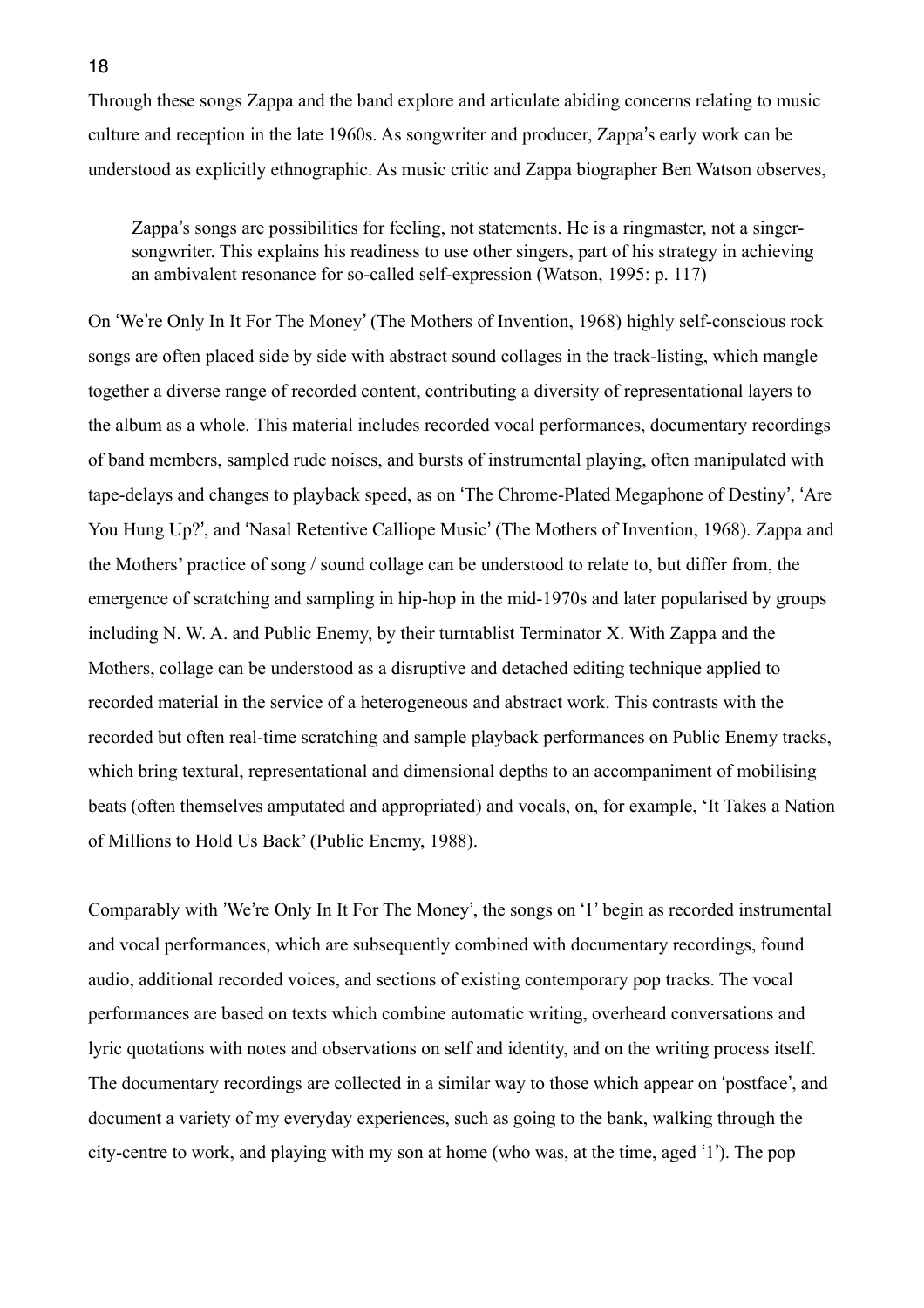music readymades which feature on the album are mostly UK number one singles from the period during which the album was being made.

This collection of material is edited using a similar real-time editing/muting method to that which was discussed in relation to 'postface'. As before, sound recordings were made which document this editing and monitoring process and these new recordings were added to the emerging edits. Additionally, other aspects of the process and activity of recording are self-consciously referred to in the tracks themselves, through the inclusion of sonic artefacts of the recording processes (the sound of tape machines engaging, mic hiss, digital clicks, and the sound of tape rewinding) and through direct, spoken references to the recording process, such as the introduction to 'Physical Things', which begins with the spoken exchange - 'Ok whenever you wanna start / eh… i think we're on the…'.

The repeated references to sound recording methods and processes in the recorded materials themselves has some notable precedents. On 'Paintwork' from UK post-punk band The Fall's 1985 album 'This Nation's Saving Grace' (The Fall, 1985), the constructed, synthesised mix of the studio-recorded song is frequently sabotaged by the singer's introduction of noisy mono dictaphone recordings - the master mix is literally taped over. In what stands up as a notably *autoethnographic* recorded song, the singer-narrator (Mark E. Smith) alludes to these disruptive interventions in the song's lyrics - 'Sometimes people say "Hey mark, you're messing up the paintwork" '. According to lyric in 'Paintwork', *other people* judge that the singer is disrupting the smooth operation of record production. The song is a fittingly performative iteration of, and comment on, Smith's socially and sonically disruptive record production practice. Japanese experimental rock collective Boredoms similarly deals with the final mix as manipulable material throughout the album 'Super æ' (Boredoms, 1998). On 'Super You' we can hear the master mix of what sounds like a live ensemble recording (drums, guitars etc.) being frequently and unexpectedly stretched and smeared with time-stretching and re-pitching effects (perhaps through guitar pedals). This reshaping of the master mix highlights the illusory nature of all studio mixes of 'live' performances i.e. 'Super You' reminds us that the sonic space of the final mix is always a fake, and amounts to just one more material for studio experimentation.

What emerges as the finished tracks on '1' can be understood as layered assemblages of recorded content, jarring combinations of mediated 'music', or as fragmentary self-narratives. As a listener,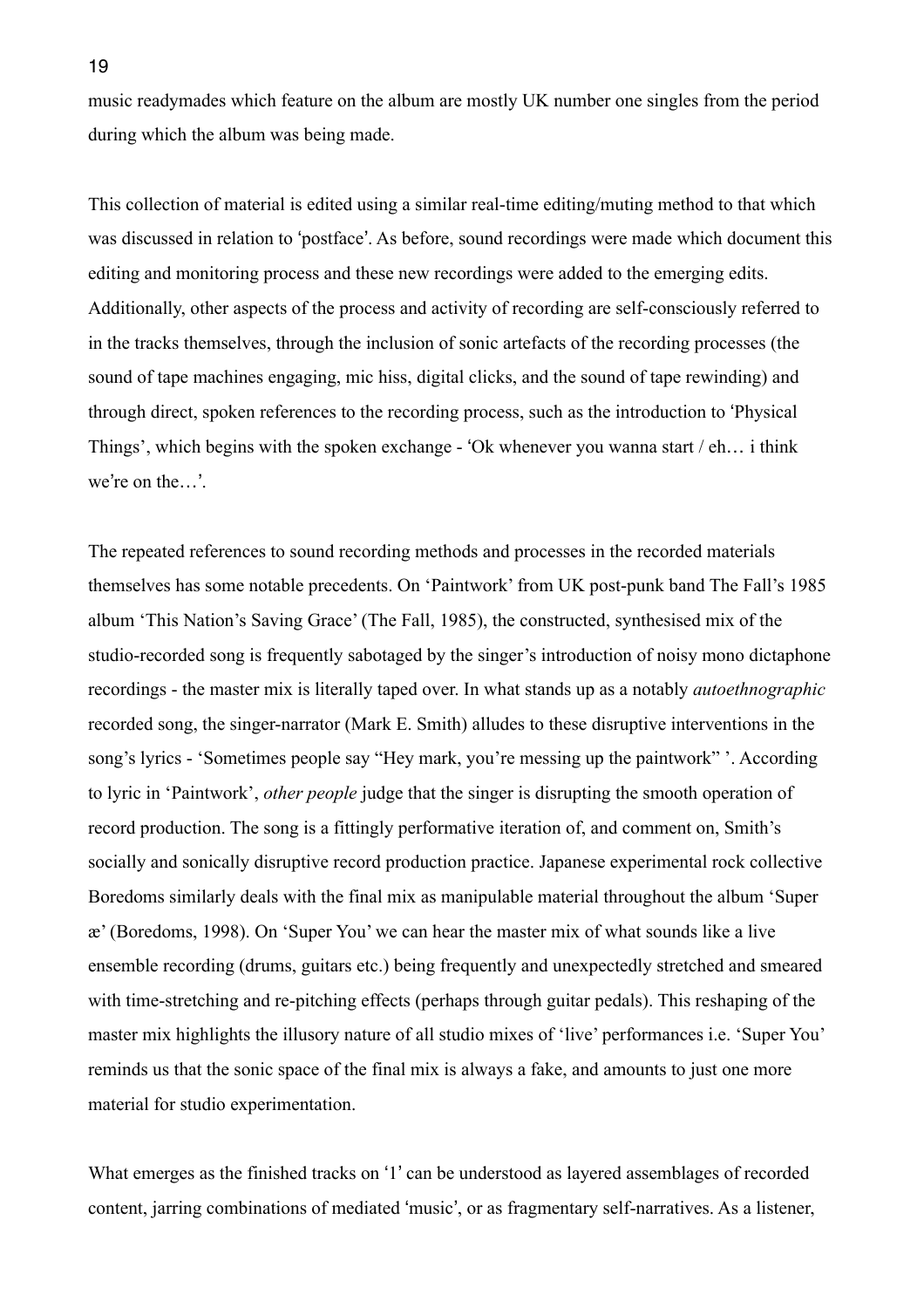the abrupt juxtaposition of different ontologies of sound recording which comprises each track (e.g. mono mobile-phone recordings, studio-recorded improvisations, number one pop singles) seems to me to result in tracks which elicit a variety of conflicting subject-positions simultaneously. My use of the term subject-position relates to Allan Clarke's definition in relation to recorded music, as 'the way in which characteristics of the musical material shape the general character of the listener's response or engagement' (Clarke, 2005: p. 91-92), but also draws on Roshanak Kheshti's notion of 'aural positionality', meaning the 'aural 'point of view', the physical position that a researcher identifies with in aural ethnography' (Kheshti, 2009: p. 15). For my purposes, 'subject-position' is used to refer both to the character of the listener's engagement in relation to the music, and the listener's sense of physical proximity and situatedness in relation to, or their spatial relationship with, the music.

Throughout '1', recorded contents are explicitly and abruptly 'grafted' onto each other in disorientating collages, which mirror the disorientation expressed, albeit inconsistently, by the singer/narrator. As Jacques Derrida writes on collage practice,

 Each cited element breaks the continuity or linearity of the discourse and leads necessarily to a double-reading: that of the fragment perceived in relation to its context of origin; that of the same fragment as incorporated into a new whole, a different totality. The trick of collage consists also of never entirely suppressing the alterity of these elements reunited in a temporary composition. Thus the art of collage proves to be one of the most effective strategies in the putting into question of all the illusions of representation.' (Group Mu, 1978: p. 34-35)

In the case of '1', by redacting and scrambling the different types of recorded material, as *subjectpositioning* elements, it is arguably *the listener's position in relation to the music* which is being 'collaged'. The tracks on the album, by scrambling musical, narrative, and spatial information, can be understood to deconstruct the possibility of a stable subject-position for the listener.

 .ou ....t ….. .. .... ... .ou t.... ... ... ..yle of a person open gut bed in sew grow without the knowing hostage in the cavity of the body…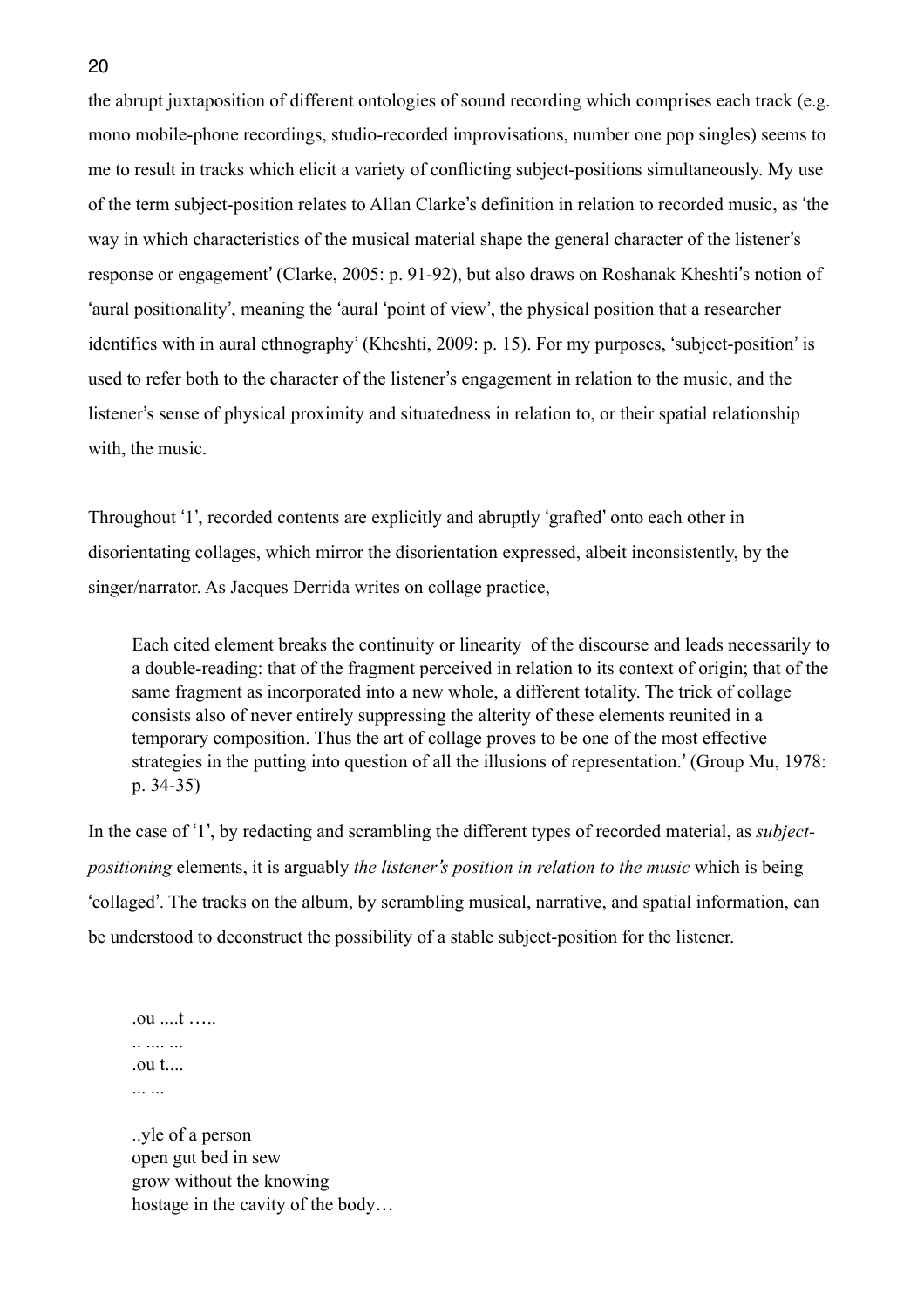(from lyrics to 'You Vomit Blood', from 'In Posterface: 1')

The track 'You Vomit Blood' was developed by mapping vocal and instrumental performances, documentary recordings of the editing process (typing, computer noise etc.), and a well-known pop / R&B track - Ne-Yo's UK number one single 'Let Me Love You' (2012) - over the core element of a recorded instrumental improvisation, which was captured on a portable stereo recorder. Throughout the track, the editing / muting technique (see 'postface') generates ambiguity between the recorded sounds and spaces, with the 'original' recorded rehearsal only being revealed ('unmuted') after four-and-a-half minutes. Recordings of typing, mouse-clicking and computer printing recorded during the editing process are dropped in and out as percussive elements, and allude to the repetitive recording process, musical arrangement, and recurring lyrical refrain.

Towards the end of 'You Vomit Blood'*,* the stereo master of Ne-Yo's 'Let Me Love You' (2012) loudly enters the mix after a quick fade-in, and persists for a full forty-six seconds. 'Let Me Love You' battles with the established song arrangement, before being abruptly dropped out. This entry effects an sudden change to 'You Vomit Blood*',* destabilising the rhythm of the track, and intervening in the established (albeit ambiguous and layered) vocal narrative by adding another contrasting one.

 Girl let me love you And I will love you Until you learn to love yourself Girl let me love you A heart of numbness, gets brought to life I'll take you there (Ne-Yo, 2012)

At 5:13, as the (my) established vocal sings 'out, out, out', Ne-Yo's appropriated vocal intervenes - 'Let me love you / and I will love you / until you learn / to love yourself' (Ne-Yo, 2012). The contrast between both vocal narratives is analogous to the contrast between the fragmentary, unstable, pre-established arrangement and vocal, and the vivid, linear arrangement of the Ne-Yo song. 'Let Me Love You' is illustrative of Ben Watson's observation that '(I)n many ways the lovesong symbolises the singer's relationship to his audience: in romancing the loved one the singer expresses an attitude towards the consumer*'* (1995: p. 122)*.* In the song Ne-Yo's vocal appeals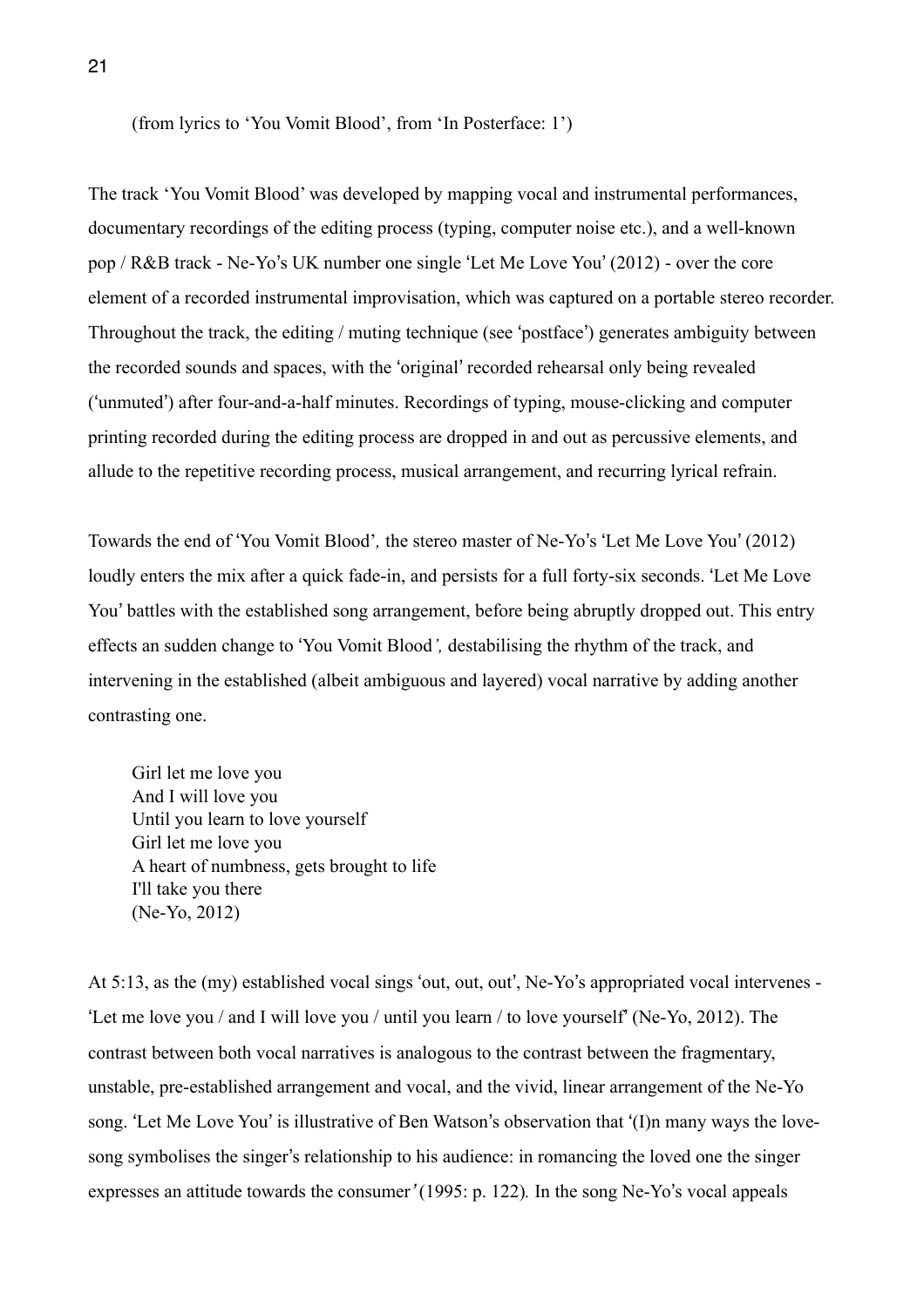directly and pleadingly to the listener, to submit to his (controlling) advances, for their own good. The inclusion of the 'Let Me Love You' in 'You Vomit Blood' effects an intervention into the existing narrative and arrangement or the song, and also disrupts the listener's auditory activity, as they are forced to reconcile what seem to be two different recorded songs playing simultaneously. The listener is actively involved and implicated in reconciling the pre-established arrangement of 'You Vomit Blood' with the new inclusion of 'Let Me Love You'. Reflection and contemplation are momentarily obstructed, as 'Let Me Love You' neutralises critical distance with pleading vocals and vivid R&B production. This moment is an example of the dual function of '1' as both an album of songs, and a body of work through which the meaning and function of disparate recorded materials is presented for consideration and critique.

The process of recording, editing and mixing '1' had begun to foreground the notion of subjectposition, and had caused me to explore and question spatial relationships between recording and listening environments in more depth. These considerations helped to form my thinking on an appropriate release strategy for the album. The release format of '1' consists of a packaged CD and an accompanying webpage. One hundred copies of the CD were burned, stamped with the URL 'inpf.net', and housed in cardboard CD sleeves which were each then wrapped and sealed in brown packing tape. The 'release' method consisted of leaving each packaged copy of the CD in a different public location across Glasgow City - in public parks, toilets, shops, cafes, train stations. Each copy was photographed in its location, and these photographs were added as a slideshow to the webpage, which also incorporated streamable links to each track, an embedded music video (collaged from filmed band footage and existing pop videos by Callum Beith) and a large digital image of the band with the word 'MUSIC' superimposed over it. In the image the 'band' are wearing wigs, heavy make-up and garish clothing, with the colours of the photo digitally enhanced to accentuate the high contrast image content. Each band member's eyes are redacted with a manually mouse-drawn black strip. The visual language of much of these materials can be understood to relate to ambiguous and ambivalent expressions of self identity found throughout the tracks on the record. The 'trashwrapped' CD, similarly to the CDr package for 'postface', is unmarked, and therefore withholds information on its origin, identity and function. This packaging helps to present the CD as a conspicuous, 'faceless' object. By contrast, the band photo and imagery (in the video) presented on the accompanying website shows the band as visually *over-determined* - dressed in busy, vibrant and garish clothing and covered in fake-tan and make up. Their visual identity is 'too much', while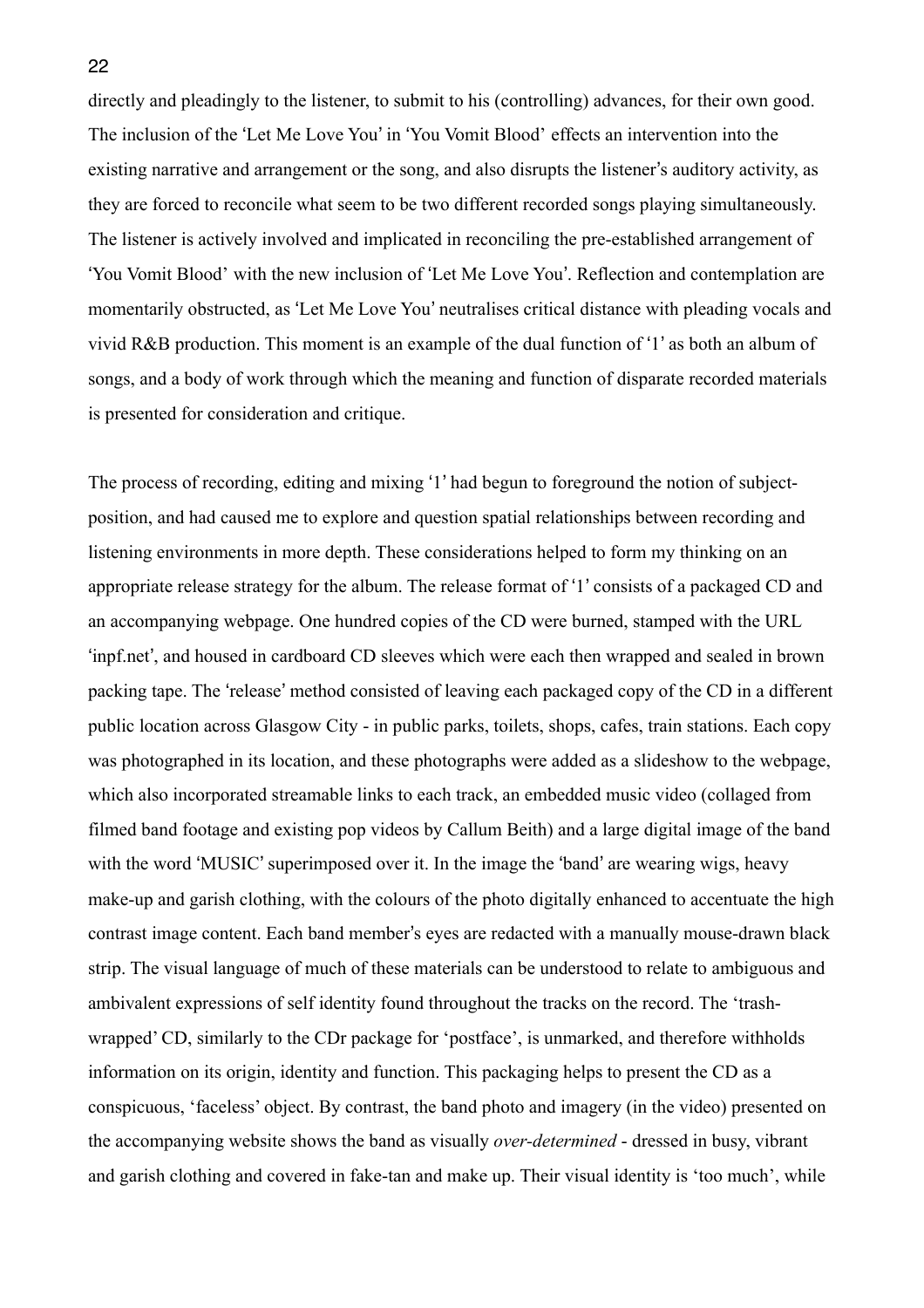their function - MUSIC - is overstated, placed front and centre of the webpage. This contrast and interplay between the identity-retentive and the over-determined mirrors the themes of ambivalent identity and self-expression found on the album tracks.

The approach to the record release of '1' has some parallels with instances of parody and appropriation in early internet art, as well as with recent multi-media releases by composer/ performers Boards of Canada and Death Grips. The website which hosts the content of 'In Posterface: 1' is designed to visually mimic a Google search page, using the same fonts, colours and layout, as well as incorporating code, which reads the user's IP address in order to change the displayed date information referring to when the site was 'last visited'. This date changes with each visit to the site. This mimicking of a familiar search engine webpage is another means of complicating the listener/user's sense of situatedness during their own inter-media journey through the release content. Additionally, it continues the appropriation and culture-jamming which are common to the audio tracks. Like internet artist Vuk Cosic's clone of the 'Documenta X' art exhibition website in his 1997 piece 'Documenta Done', the 'In Posterface: 1' website, in its mimicking of the Google search page, 'articulates the technical capabilities of reproduction and raises questions about authorship' in a way which seems to 'denigrate the original' (Greene, 2004).

Both Boards of Canada and Death Grips have used the internet to explore the record release as a creative spatial practice. In 2013, the year that '1' was released, electronic music producers Boards of Canada issued six separate codes through various means, which could be combined in order to access a website containing information on the forthcoming vinyl release of the album 'Tomorrow's Harvest'. The previous year experimental rock/hip-hop group Death Grips were dropped from the record label Epic Records for using their Facebook page to release the album 'No Love Deep Web' (and accompanying videos) instantaneously to listeners, before the planned release date. This is an example of the band's use of social media as both a socio-political strategy for disseminating their music, and an aesthetic strategy, which extends the fragmentary, spatially saturated content of the recordings. The release format and method for '1' refers to and extends the range of spatial representations and layered self-narratives on the album, while involving the listener in their own performance-journey through a variety of real and virtual spaces. Again the listener is required to try and reconcile disparate spatial representations and to negotiate their own relative position. Subject-position is proposed as a kind of problem for the listener, as the record can be understood to challenges listeners to find a stable relationship with the materials. These methods and examples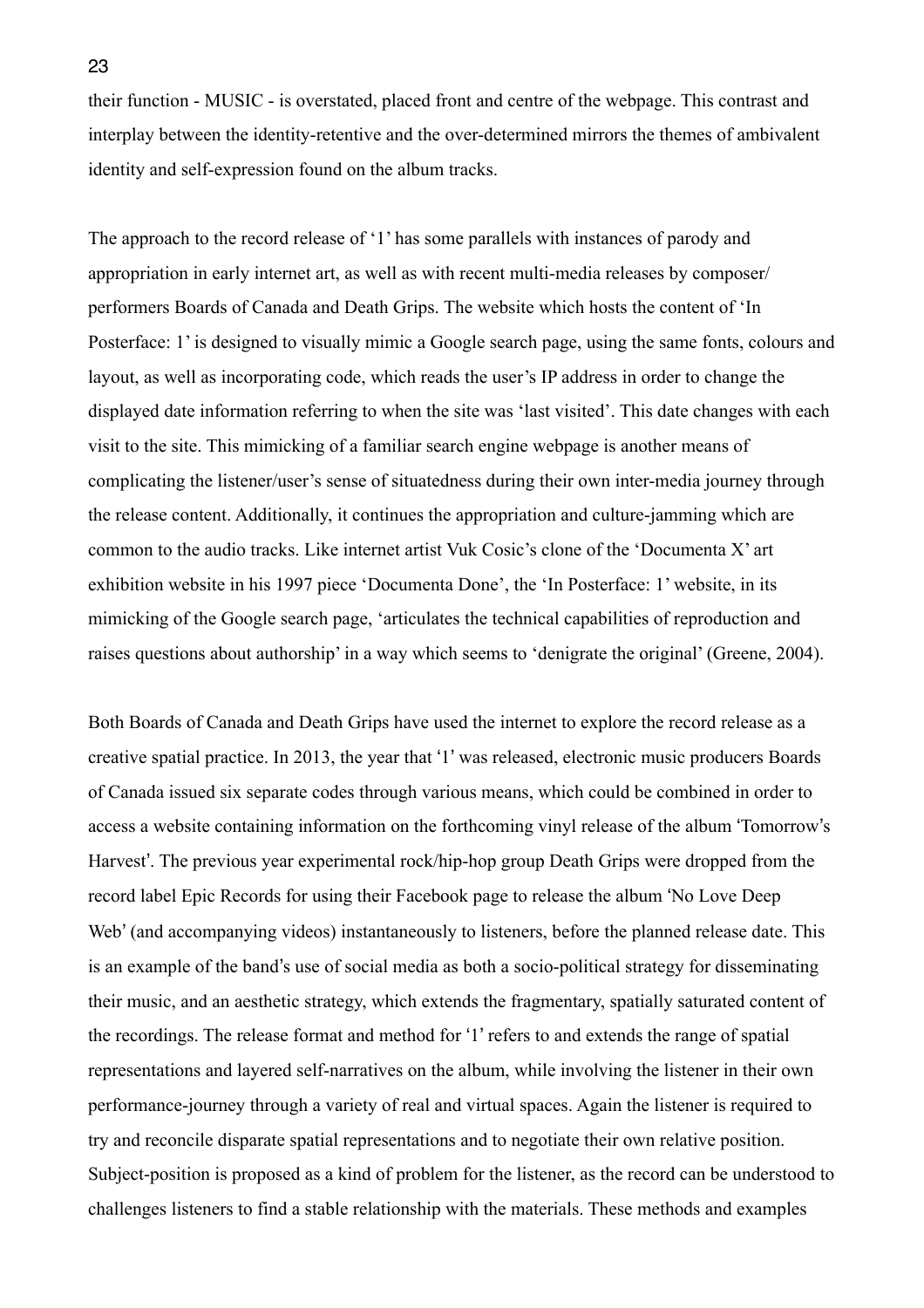draw on precedents in internet art and more generally on the inter-connectedness of Web 2.0 usage and culture, while building upon earlier correspondence art practices - from Ray Johnnson's Fluxusera mail-art, to the transgressive mail-art practices of COUM Transmissions/Throbbing Gristle, and the elaborate, conceptual releases of later noise artists such as Merzbow. Correspondence art persists in the post-internet, inter-media forms of many contemporary record releases.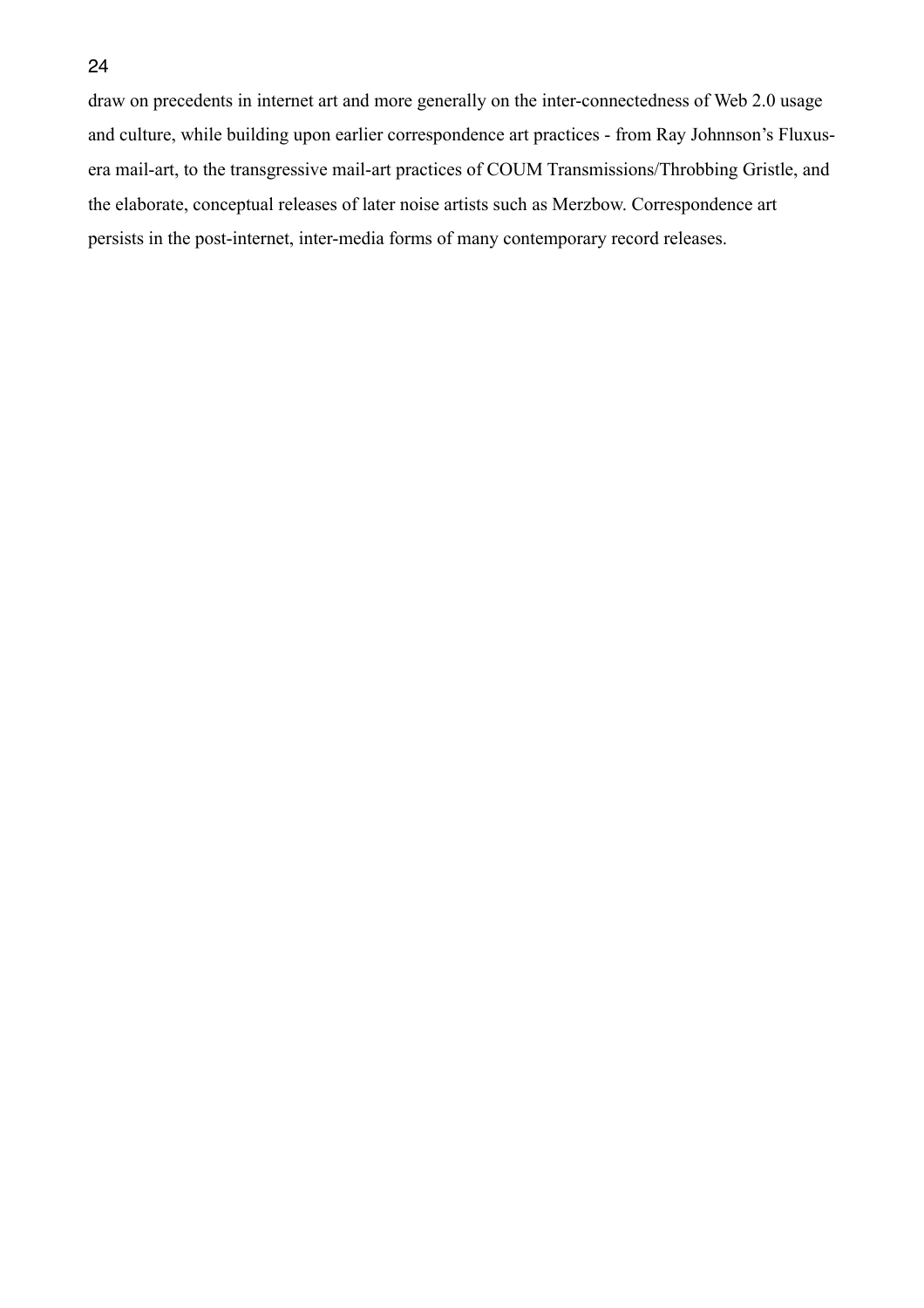you feel like a room

(text from 'Somehere in')

In each of the first two portfolio pieces, mobile phones (alongside other recording devices) were used as sound recorders to document everyday (auditory) experience. The choice of the mobile phone as a recorder is both practical - it is light, simple to use, and I carry one in my pocket every day - and aesthetic. The rugged omni-directional microphone and auto-compression built in to the phone's 'Voice Recorder' app results in noisy recordings which sacrifice environmental clarity for a focus on specific sound events (e.g. conversations). Like the sound of a phone call, the recordings generated on my mobile phone sound covert, and embedded within ingoing activity/life. As a portable object the mobile phone is designed to neatly fit the hand and pocket. Carried each day, pressed against the body or held in the hand, it fits well with Marshall McLuhan's notion of a media device through which 'our nervous system is technologically extended' (McLuhan, 1964: p. 4). Caroline Bassett has highlighted the mobile phone as media which plays a significant role in determining relations between everyday spaces and subjectivity. According to Bassett,

 The spatial economy of mobile telephony is complex. To explore it demands the consideration of the dynamics not only of virtual space (the bubble into which we speak when we make a connection), but also of physical space as it comes to be penetrated by virtual space… Mobiles play a part in the production of contemporary space. They also play a part in the production of contemporary subjectivity because to ask how the connections mobiles make are produced, maintained, reproduced, and understood is also to ask how this kind of technology might allow the negotiation of new forms of subjectivity. (Bassett, 2003: p. 344)

While Bassett's observation refers to mobile phone technology and usage in 2003, the development of mobile internet access and smartphones has changed mobiles into audiovisual web interfaces, transforming their role in and influence on everyday communication and (spatial) experience. The ubiquity of smartphones as recording devices and in particular as social media devices has resulted in their being used in daily communications in highly individualised and creative ways, as users communicate instantaneously through a variety of representational forms such as editable and sharable text(s), viral self-shot videos, appropriated and self-captioned images, and links to cultural content. As multi-media recording devices and pocket-held web interfaces, smartphones circulate often multi-layered representations of space and self-identity. Consequently, the influence of mobile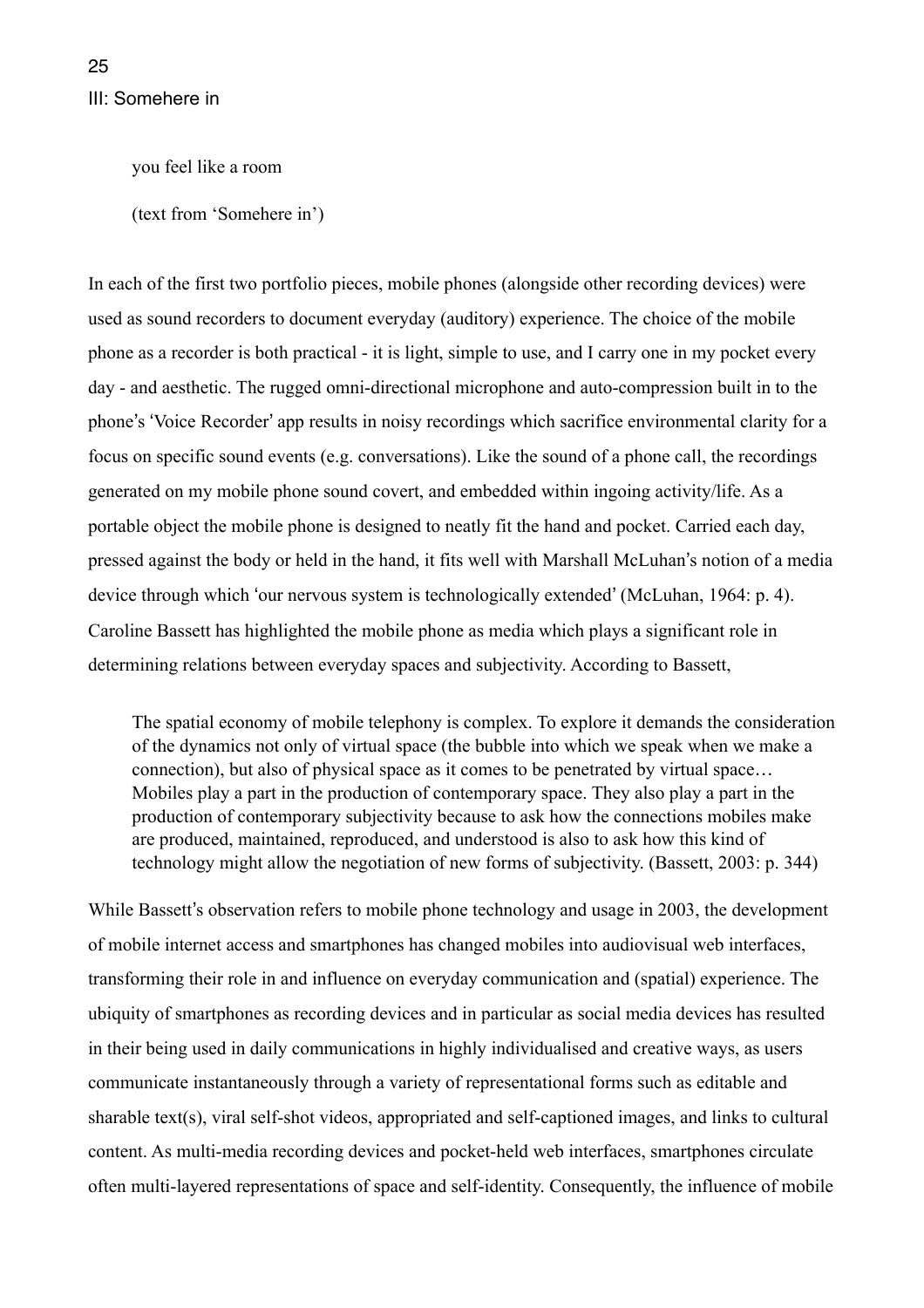phone technology on the *spatial complexity* of everyday communication and experience has intensified since Bassett's essay.

As the process of making the previous piece, 'In Posterface: 1', had resulted in my increasing interest in spatial considerations relating to recording, listening and releasing (circulating), I decided to explore my smartphone further as a potential means of developing this enquiry. I wanted to investigate smartphones as a means through which subjects produce the spaces of their lives, and as dominant means of generating and circulating everyday self-narratives through, for example, social media use. 'Somehere in' explores the smartphone as a means for both producing and consuming selfhood.

One relatively recent format of smartphone communication is the self-looping 'vine' video, which accompanies the social media platform 'twitter'. 'Vines' function as a way of recording and circulating short audio-visual clips which are easily digestible by smartphone users. With their sixsecond auto-looping format, vine videos communicate *situations* audio-visually, repeating them ad infinitum for the viewer-listener. This automatic looping transforms the digital video material from documentary snapshot, to recurring micro-narrative, presenting a fragment of content repeatedly for ongoing re-interpretation. As a next step for my research, and starting point for the next piece, I set out to explore the 'vine' as a format for documenting everyday (spatial) experience. This focus on investigating selfhood through (mediated) everyday spatiality resonates with Tami Spry's definition of autoethnography as 'a self-narrative that critiques the situatedness of self and others in social contexts' (Spry, 2001: p. 710).

I began by making and collecting 'vine' videos (short edited loops) of myself walking in Glasgow city centre during breaks in my working days throughout December of 2013. This recording activity had the effect of increasing my self-awareness and critical (auditory and visual) engagement with my surroundings. I found myself walking through the busy retail centres in the city centre at the height of the christmas shopping period, on a kind of inverted detournment through the busiest sites of consumer activity. Many of the vines I collected were shot with the smartphone camera facing the ground, looking down at the passing floor as I walk, which was often marked by a grid of floor tiles or paving stones. The sounds captured vary from noisy bursts of passing traffic and fleeting fragments of conversations to glimpses of chart pop songs playing in shop spaces.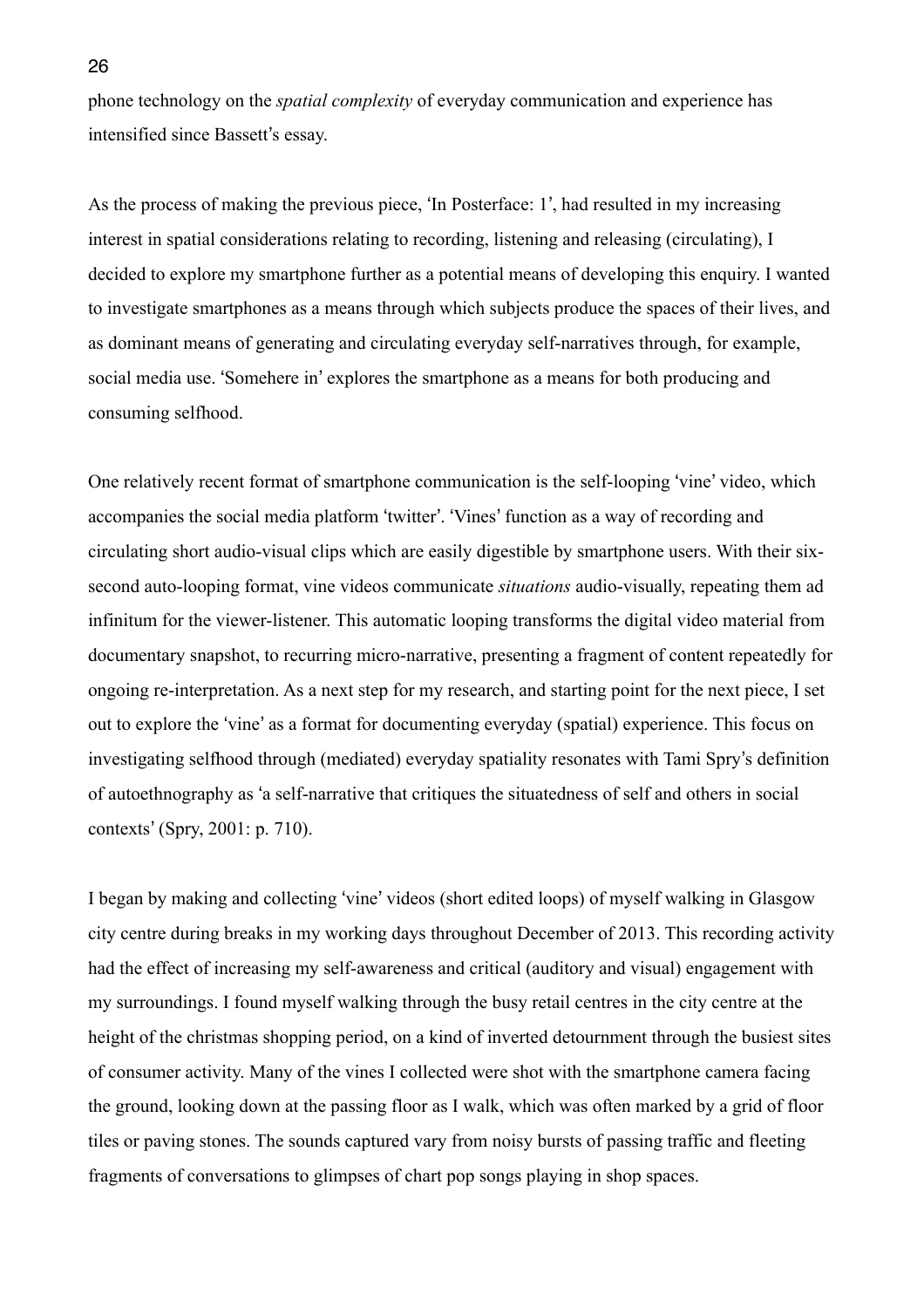'Somehere in', is composed using a selection of the self-shot vine videos recorded during these walks, and the audio and promotional video content of two specific pop songs, which regularly permeated the retail spaces of the city at the time. These are 'Somewhere Only We Know' (Allen, 2013), sung by Lily Allen, and 'Skyscraper' (Bailey, 2013), sung by Sam Bailey. Both of these tracks and videos use first-person narratives to tell stories of identity-affirmation. Notably, both also use spatial metaphors to convey the longed-for stability, or situatedness of the subject/singer. In the video for Lily Allen's 2013 version of 'Somewhere Only We Know', a stop-motion animated film tells the story of a bear who wants to avoid christmas by hibernating, but is persuaded to participate in celebrations with friends, eventually taking pleasure in the confirming nostalgia of returning to 'somewhere only we know' (John Lewis, 2013). The video of the 2013 Sam Bailey version of 'Skyscraper' (Bailey, 2013 2) features a collage of television footage from the singer's appearance on and eventual winning of 'reality' singing competition The X Factor (UK). This footage chronologically presents and dramatises the transformation of Bailey into a professional singer and media star during the television series. This content accompanies the song, which serves as a statement of resilience and situatedness by the narrator, who imagines themselves 'rising from the ground like a skyscraper'.

My intention with the edit was to explore the contrasts between the different types of recorded audio-visual content, and the identity-narratives that they each conveyed. The music-video content was manipulated (reversed and time-stretched) and edited together with the self-shot vine videos, using the editing/muting technique developed while making 'postface', but this time applied to both audio and video using video editing software, while monitoring audio and video content simultaneously on my computer screen and monitoring speakers. Similar to the juxtaposition of different types of recorded content on '1' (see 'You Vomit Blood'), the self-shot vines offset the signified aesthetic and narrative 'stability' of the pop videos with content which captures busy, transitory spaces, through the mediated gaze of the subject. The vines give POV glimpses into the liminal, contested spaces of an urban centre, with their regular looping accentuating a seeming overfamiliarity and repeatability. The time-stretching and reversal of the audio and video content for 'Somewhere Only We Know' creates a soporific, ambient and melancholic frame for other content. This contrasts with the regular looping for the vines, and the anxious, dramatic content of 'Skyscraper'.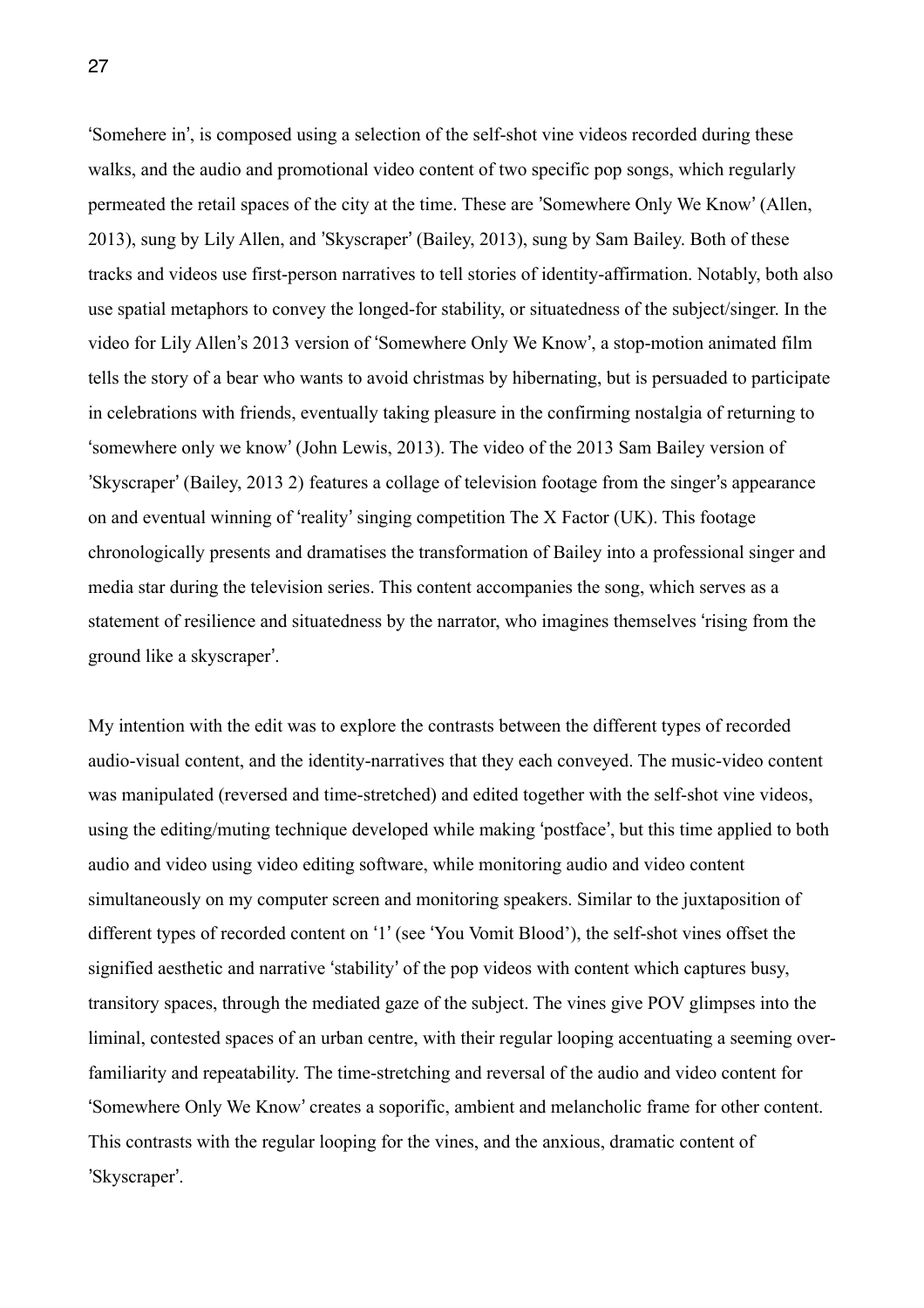As with previous pieces, I made recordings of the editing process of the work, this time by using a smartphone and hand-held 'flip-cam' to make digital videos of the computer screen and editing environment while monitoring and editing the video content. The inclusion of these new recordings in the emerging edit adds extra layers of spatial representation, and further re-frames my activity of 'looking through' the phone and computer screen at representations of my experiences. Also added were short sections of text, consisting mostly of quotes from the lyrics to the two pop songs, appearing in a stylised 'handwriting' font. The appearance of the isolated phrases from the lyrics in the 'handwritten' font - "like I'm made of glass", "you feel like a room", "an empty land" emphasises the fragmentary self-narratives in the emerging video-collage.

As an audio-visual autoethnography, the piece can be approached and understood primarily in terms of a pop-video collage, which combines AV narrative content to present a new layered narrative of spatial anxiety and identity flux. The manipulated pop video animations also combine with written lyric-captions to suggest ambiguous and often abject readings of the familiar video content. The combining of audio-visual narratives in 'Somehere in' is at times reminiscent of the video collages of Vicki Bennett/People Like Us, which often combine familiar AV content from two or more pop culture sources (often feature films) to explore resonances between them. A striking example of this can be found in 'The Sound of the End of Music' in which the iconic film sequence which accompanies the song 'The Sound of Music' is blended with footage from the feature film 'Apocalypse Now' in which Vietnam War bombings are recreated and soundtracked hauntingly by The Doors' song 'The End' (People Like Us, 2010). The contrast and combination of pristine country landscapes of 'The Sound of Music' and the flaming, scorched and bombed spaces of 'Apocalypse Now' injects horror and pathos into Julie Andrew's optimistic, utopian song. Andrews' celebrated present is shown to be in flames. In 'Somehere in', the collaged pop video content is combined with the self-shot vine loops, and the video of editing and playback shot while making the piece, both of which introduce different AV ontologies. Rather than being coherent AV narratives as per the pop videos, the vines are snapshots of 'situations', short lo-res loops of documented experience which puncture the cohesion and order of the pop content, blowing holes in its smooth surfaces with glimpses of lived, atomised space. Both the vine loops and the flip-cam footage of my computer screen intervene in the pop video content and its operation 'as an interplay of structurally congruent media' (Cook, 1998, p. 159). The 'I' of the pop videos is problematised -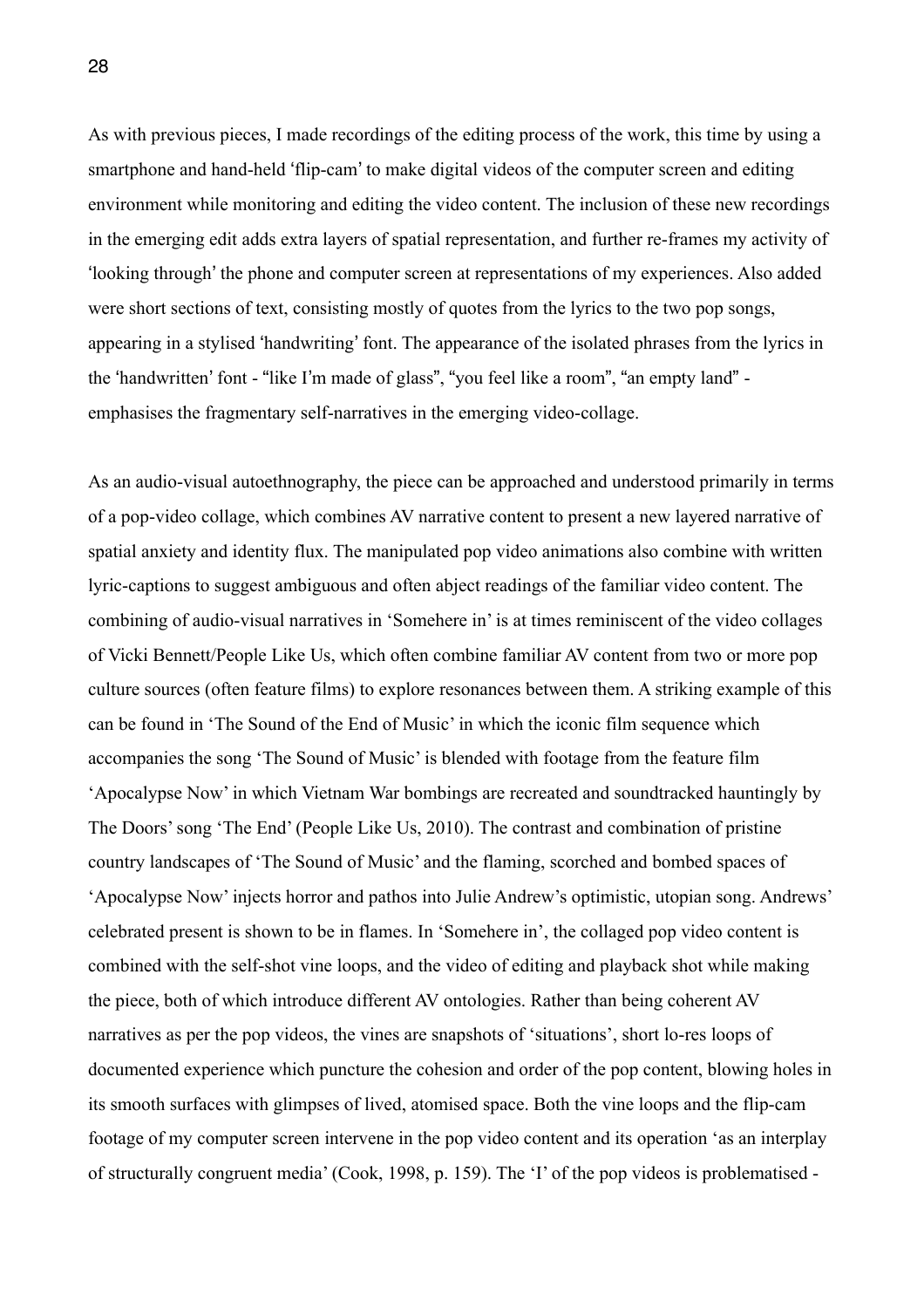first through their combination, then through its disruption via the atomised vines, and further through the frequent reframing of viewing (and listening) perspectives.

Having developed a multi-media record release/installation as a means of further exploring relations between sound, space and subject-position on 'In Posterface: 1', I was keen to investigate this further with the release format of 'Somehere in'. Various ideas were explored, including creating a fake social media persona to disseminate the video, and releasing all the vines and then the eventual AV piece using my own social media accounts. Neither of these methods felt satisfactory and I had difficulty devising a form for the release which would extend the enquiry developed through making the video. Eventually, my ideas returned to focus on the object which had been the starting point for the piece - the smartphone.

As much of the video content was created using a smartphone and phone-related recording format (vine), I decided to explore ways of presenting the video to the viewer/listener on their own phone. I thought that this reception context would resonate with the smartphone-generated content. I had the idea of using a printed QR code to disseminate a smartphone-readable link through which the listener/viewer could access the video piece. As a continuation of previous experimentation with the form of the record 'release', the QR code would form part of the artwork of a 'disc-less' 12" record, which could be stocked alongside vinyl records in record shops. For the 12" artwork I took digital photographs of the video playing back on my computer in the editing environment, and used these to create front and back cover art. These were printed on either side of a piece of card, and inserted into a transparent 12" vinyl sleeve, giving the package the appearance of a vinyl release. Also included in the 12" package is a clear acetate print, which is transparent other than the black printed QR code, release information, and instructions on how to play the material (symbols which indicate instructions for playback - scan the code and watch on 'full screen' using headphones). This release was installed in record stores (with permission) and with a marked sale price of £0, and was promoted as a new release by Glasgow online label Instructional Media, with information and short clips of the work being shared online via their social media networks for a limited period.

As a development from the release format of 'In Posterface: 1', the release format and process of 'Somehere in' extends the spatial language of the video content, implicating the listener/viewer in a journey through physical and virtual spaces, as they look 'through the eyes' of the composer. The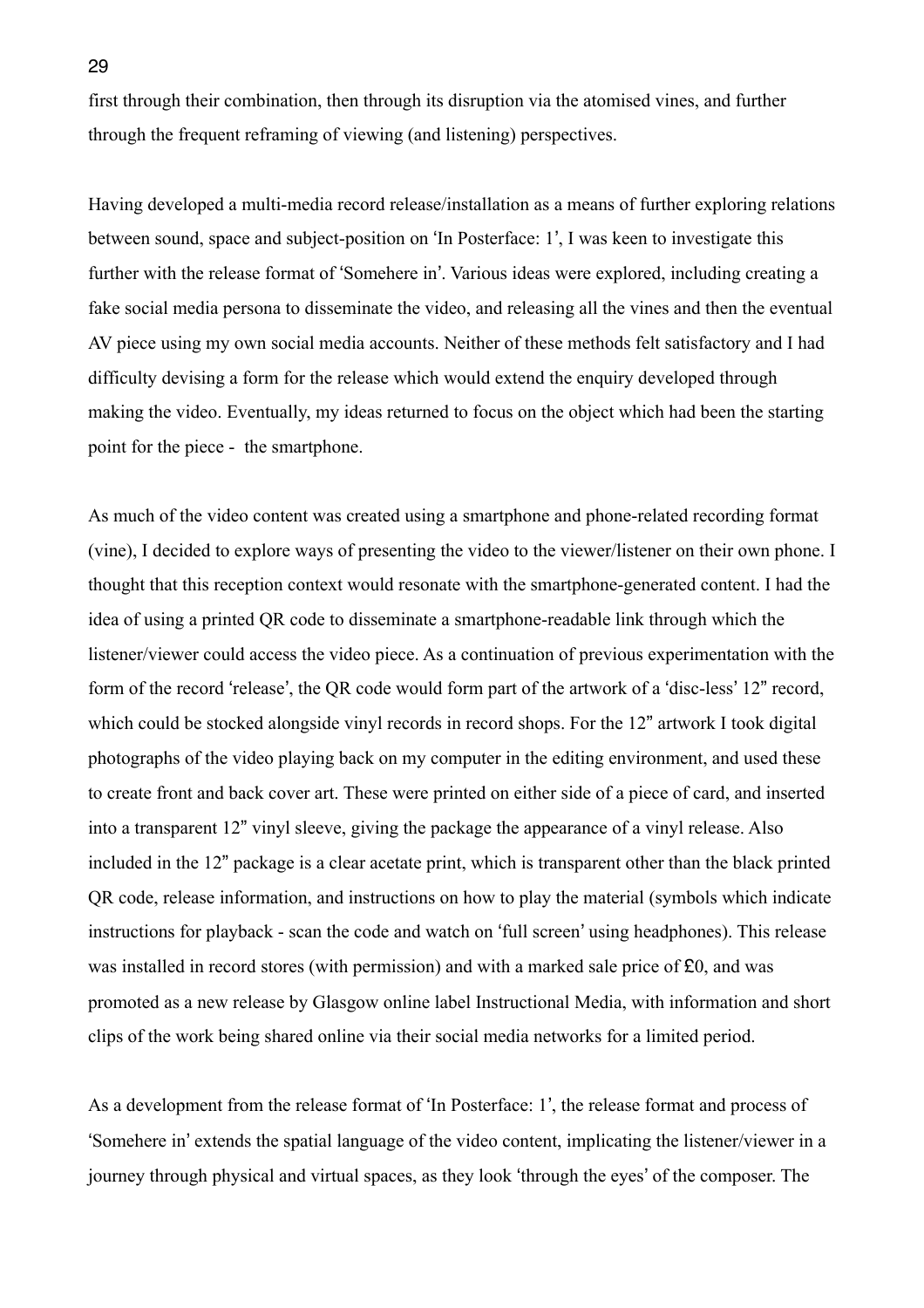release exists as a kind of performance/journey *between* digital and physical spaces, and as a story of everyday spatial anxiety, which explores both self-documentation and song as self-narrative forms.

The audio aesthetic of 'Somehere in' has similarities with some tendencies in recent 'vaporwave' releases, including Oneohtrix Point Never's Replica (Oneohtrix Point Never, 2011), and Macintosh Plus's Floral Shoppe (Macintosh Plus, 2011). In both, pop readymades are treated, looped and layered in order to produce collages which reflect on music reception and pop nostalgia. Samples are often time-stretched, repeated and treated with reverb/delay, resulting in a certain abject melancholia. Similar techniques can also be identified in the music of 'Burial' (Burial, 2006), which Mark Fisher characterises as 'hauntological', suggestive of 'a city haunted not only by the past but by lost futures.' (Fisher, 2014) During the period of making 'Somehere in' I was listening regularly to the Oneohtrix Point Never album 'Replica', and this release influenced some of the aesthetic choices on 'Somehere in'. 'Replica' draws primarily on readymade content, subjecting it to looping and time-stretching, while introducing additional sounds recorded by the composer. I had not seen the promotional video for the title track 'Replica' until writing this commentary over two years after completing 'Somehere in', and was surprised to discover that the video for 'Replica' consists entirely of appropriated, time-stretched and collaged animations.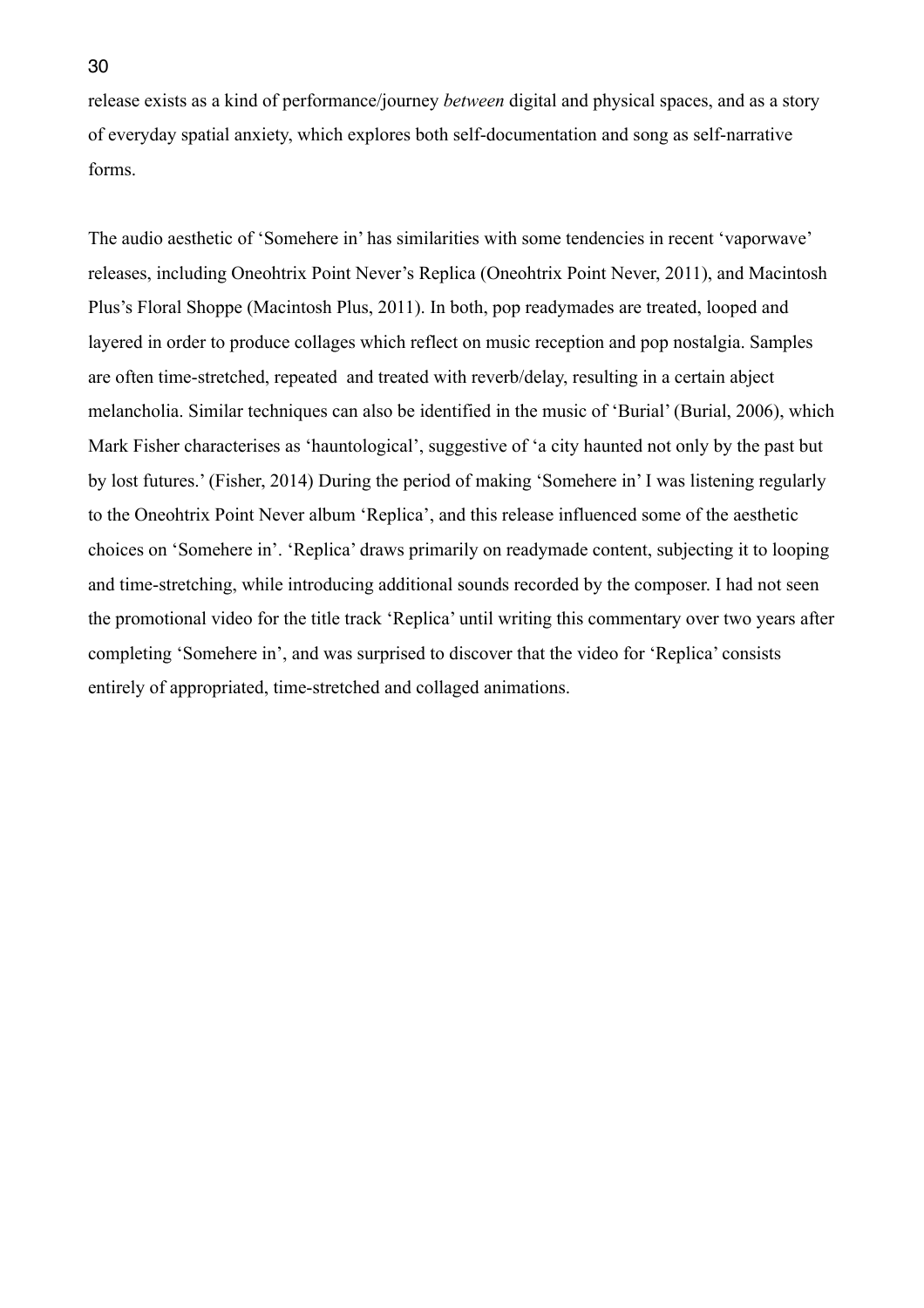## IV: The Closing Ceremony

…we must remember that there are spaces in which the individual feels himself to be a spectator without paying much attention to the spectacle. As if the position of the spectator were the essence of the spectacle, as if the spectator in the position of the spectator were his own spectacle.' (Augé, 2008: p. 70)

 And did I forget to mention that I found a new direction, and it leads back to me? (Minogue, 2000)

After finishing making 'Somehere in', I felt I wanted to narrow the focus of the types of recorded material I was using, and the types of situation and experience I was documenting. Rather than using recording devices to document everyday life and experience sporadically, I thought it would be an interesting challenge to concentrate on a particular aspect of, or event in, my lived experience. This could be a way of simplifying the compositional practice, and of further developing the research aspect of the work - generating a more clearly identifiable 'case-study' of sound and listening relations than in the previous pieces. I decided to explore the idea of making a sound piece based on some aspect of the Commonwealth Games, which were due to take place in Glasgow in July and August of 2014. I expected that life in the city would be significantly altered during the period of the games, partly because their effect was already palpable in the months preceding them, through new building projects and the gentrification of areas of the city, games-related cultural projects, and the ongoing marketing of the games. The piece which emerged subsequently, *'*The Closing Ceremony*',* is a two-part 5.1 soundscape composition, which uses field-recording, found recordings and spatial editing and mixing strategies to reflect on the closing concert of the 2014 Commonwealth Games, and on related issues of the urban soundscape, mediation, and audience/ spectatorship.

Part 1. The Closing Ceremony:

The closing concert/ceremony of the 2014 Commonwealth Games, from which this piece takes it name, took place approximately two miles from my home on the evening of 3rd August 2014. In the early stages of the concert, I became aware of the its effect on my auditory environment. I could hear the concert from inside my own home, and while standing outside on the street. When I opened my living room window, the low rumble and echo of amplified speech, music performance and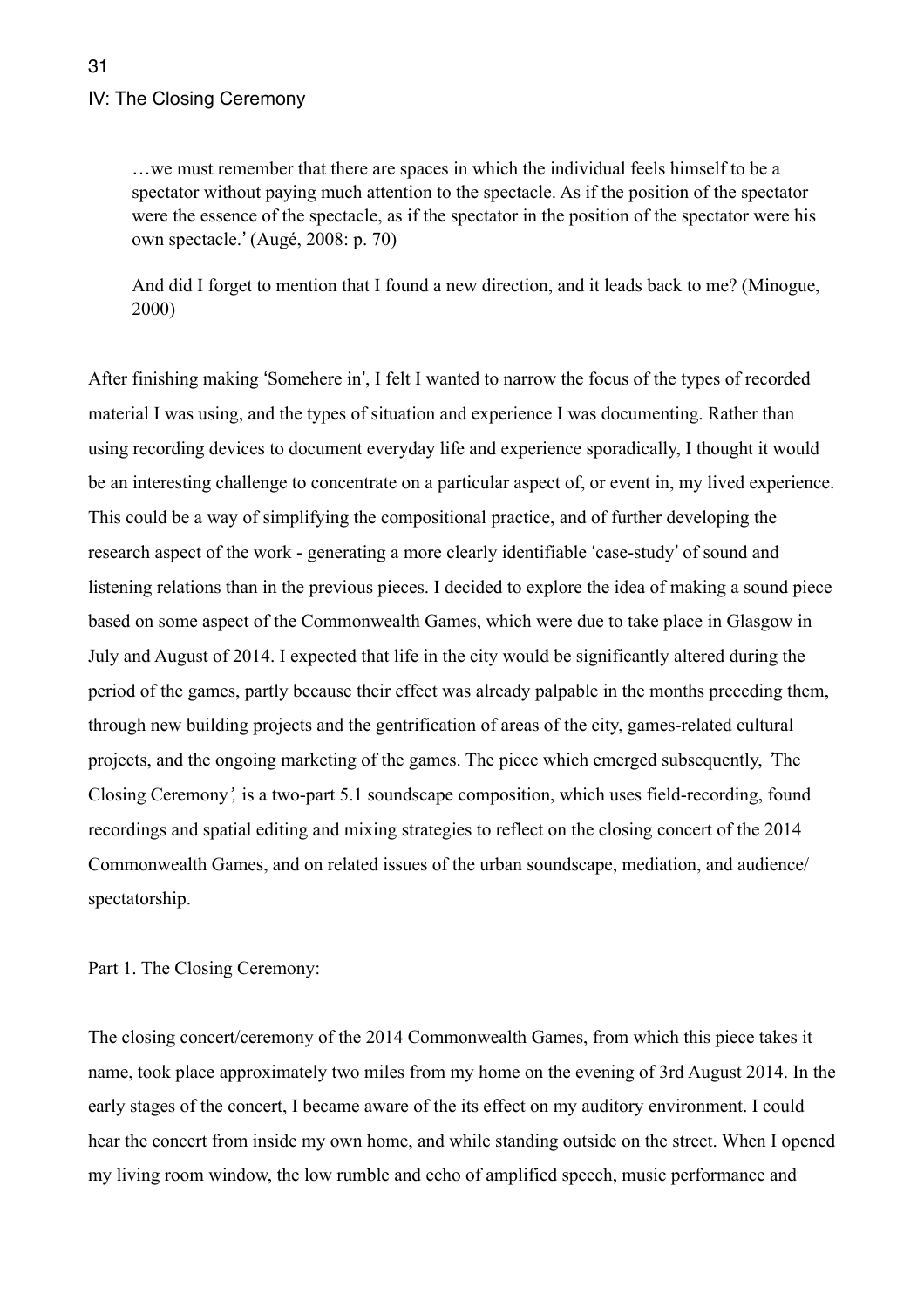applause could be heard reverberating across the sky, merging with the sound of circling helicopters. When I turned on my television to see and hear the event being broadcast live, the same concert was rendered close, crisp and clear - noiseless - and subject to an official narrative designed to directly address me as a TV audience-member (Minogue, 2014). My attention was caught by the contrast between these two sonic manifestations of the closing concert.

I quickly decided to record both manifestations of the closing concert, the official television broadcast playing into my home, and the open-air concert playing out across the city sky. After setting up a stereo recorder and leaving it recording the television broadcast, I set out on a sound walk towards the stadium where the event was taking place, listening attentively and making fieldrecordings on the way and while standing outside the event, using in-ear binaural microphones. In the days after the concert took place, I was able to find more recordings of the same event by searching on Youtube and finding digital videos which had been shot on smartphones by audience members situated inside the stadium (McFall, 2014; Pearson, 2014; Reid, 2014; TheKraig, 2014). I was also able to download these videos and rip the audio content from them. This combination of recorded material - the home recording of broadcast footage, the binaural recordings made on the streets surrounding the stadium, and the ripped audio from uploaded audience footage of the concert - form the basis of part one of 'The Closing Ceremony'. Each recording functions both as documentation of the event, and as an index of a different (mediated) subject-position in relation to it.

My intention with the piece was to use these materials to make a soundscape composition. As the recordings offer different mediated audience perspectives on the same concert, I thought that I could combine and mix between these materials to explore relationships between different audience perspectives. By experimenting with editing and mixing these POV 'audience' recordings using an immersive 5.1 setup, I explored the idea that the piece might be understood to perform the virtual (re-)positioning of an audience, the audience to 'The Closing Ceremony', in relation to a past concert situation, the closing concert of the commonwealth games. The edit for the piece was developed by lining up this diverse set of recordings in a sequencer (as these recordings document the same event, I chose to synchronise them, rather than dropping each of them randomly on the time-line as with previous pieces) and approaching the edit as I had done for the previous pieces, as a process of erasure. By 'writing' edit automation by abruptly muting and unmuting these different channels, I was able to cut between and juxtapose different perspectives.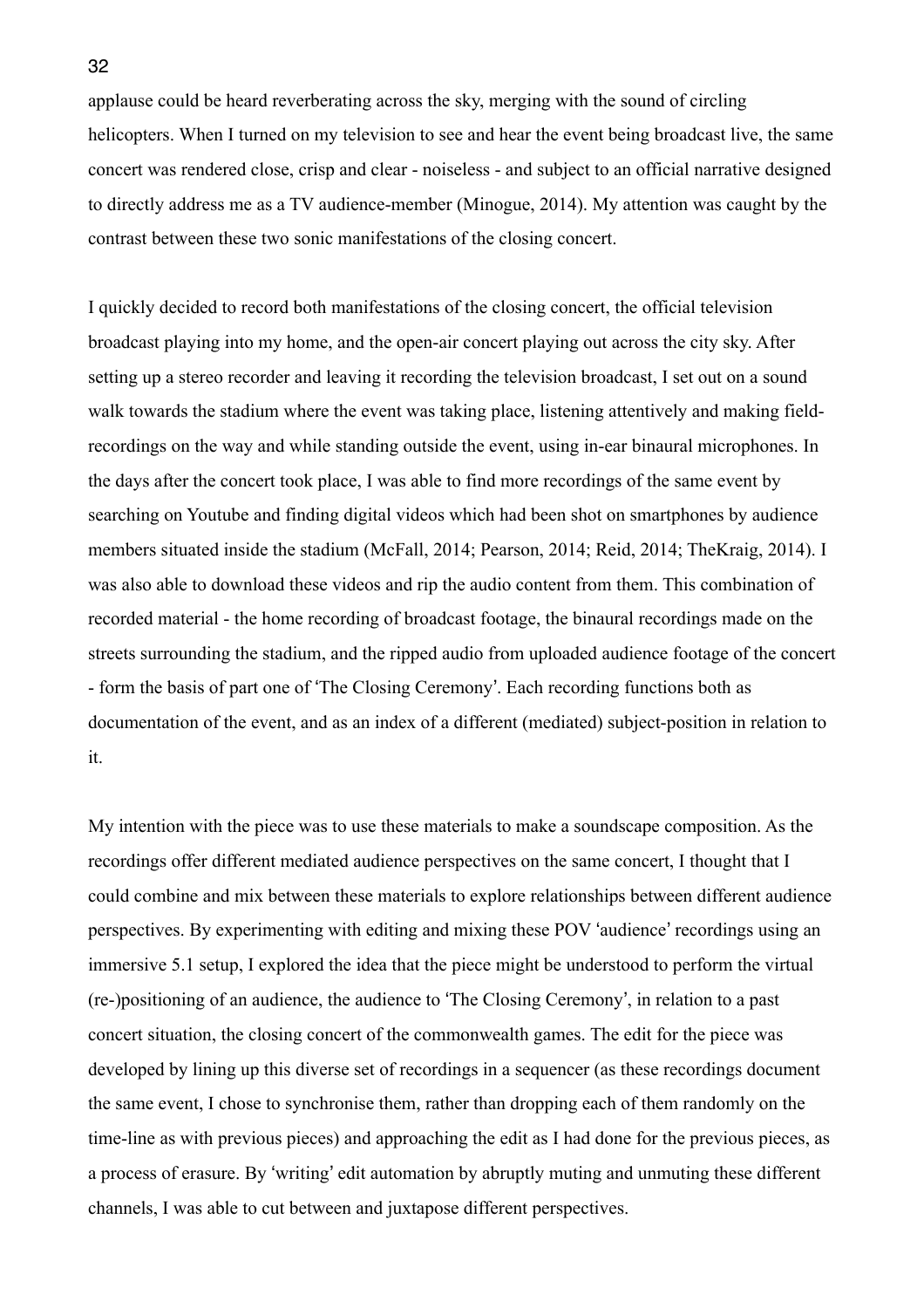In the article 'Soundscape composition: the convergence of ethnography and acousmatic music' John Levack Drever proposes soundscape composition as being essentially ethnographic in its concern for 'the making and presenting of representations of environmental sound…' (2002: p. 21). In the brief conclusion, Drever adds,

 A lot of what has been proposed in the paper vis-a`-vis soundscape composition and ethnography is theoretical. It is only through praxis (i.e. the marriage of theory and praxis) that we will realise pertinent means of addressing such propositions as framing 'the framer as he or she frames the other' (Drever, 2002: p. 26)

This question of how to frame 'the framer as he or she frames the other' , or rather, how to account for and confront *in practice* the problem of the researcher's own representation within their work, is perhaps the central methodological question that autoethnographers contend with. This explains the apparent complexity of many autoethnographic texts, in which '(F)ractions of an experience link to other fractions of another experience… lacking specificity and defined authenticity… as the author authors and re-authors their writing…' (Grant, Short and Turner, 2013: p. 2). It also serves as a useful observation as regards my own practice of recording and layering the sound of my own editing and monitoring activities while making work.

As with each previous piece, during the editing of 'The Closing Ceremony', I became preoccupied with the sound of the editing environment and the editing and monitoring process. The sound of my computer fan, mouse clicking and passing traffic became increasingly imposing as my destructive editing generated sections of digital silence. My domestic environment began providing new harmonic, temporal, timbral and representational frames for the recorded sounds I was in the process of editing. As with previous pieces, I set up microphones within this space, recorded my editing and monitoring activity, and began the work of folding these new recordings into the edit.

Reflecting on the practice of field-recording, Hildegard Westerkamp comments,

 In a soundscape composition we walk a complex and fine line, attempting to find a balance between the voice of the recorded environment and that of the composer, all of this in the interest of understanding, highlighting and questioning our relationship to our sound environment, our listening and sound making. (Carlyle and Lane, 2013: p. 116)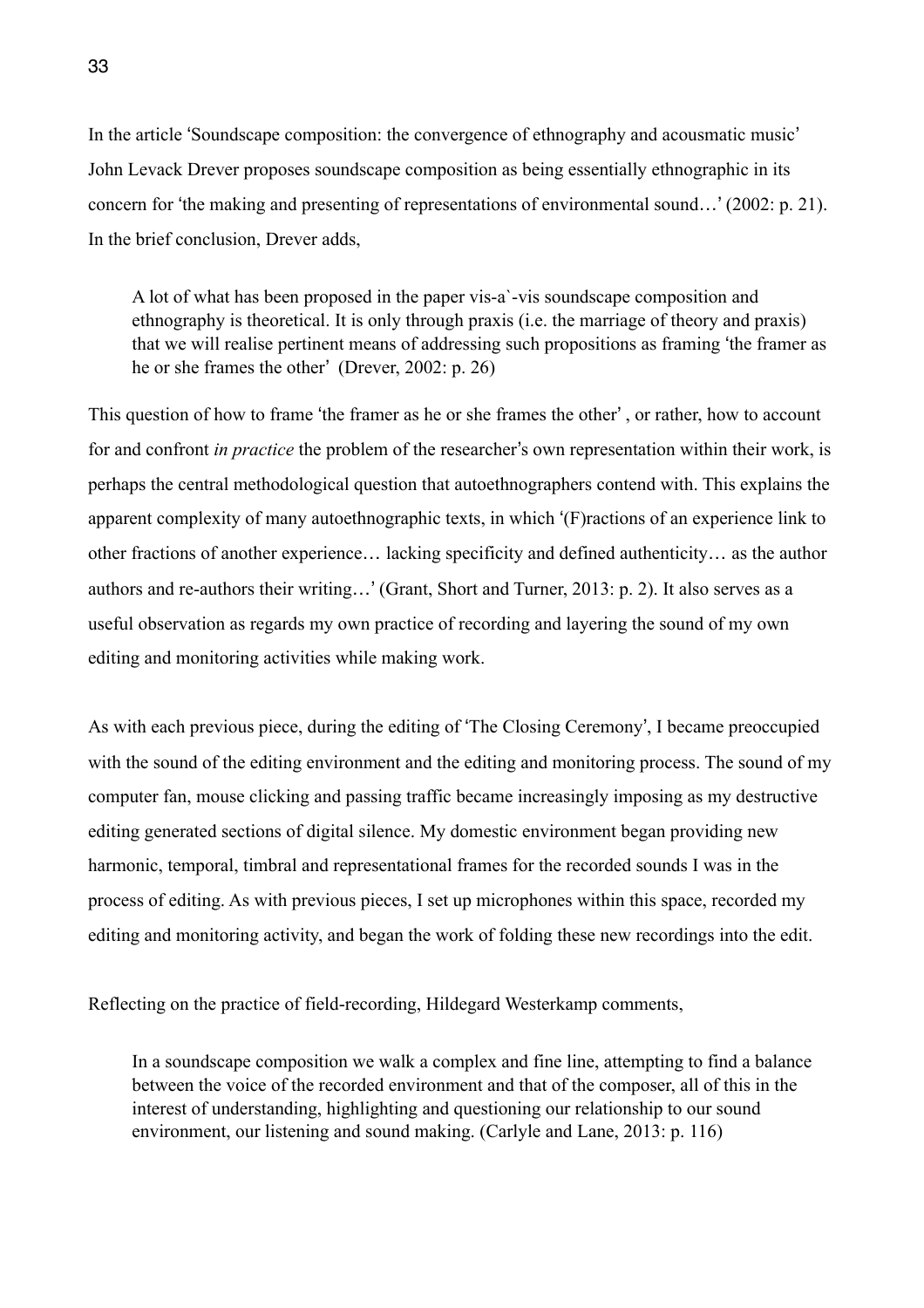In part one of 'The Closing Ceremony', there is an intentional conflation of multiple recording and listening environments, as there is of multiple recording and listening perspectives. Here my questioning concerns the constructedness of auditory environment through listening, and the impact that a culture of mediation and self-documentation has on this. Just as I had been recording my own experiences in order to better understand them, large numbers of audience-members had been recording their experiences of the closing concert and uploading them to be viewed. In agreement with Marc Augé, for whom contemporary spectatorship can be understood to function 'as if the spectator in the position of the spectator were his own spectacle' (Augé, 2008: p. 70), I think that such everyday recording activity functions as much as a performance of spectatorship, as it does as the documenting of an event. A 'selfie' is both an image of the photographer, and an image of the photographer spectating on an image of themselves spectating (in the camera viewfinder). Understood as a collage/montage of 'aural selfies', The Closing Ceremony part one reflects on the recording and listening activities of a concert audience, which includes myself. These activities are presented via a 5.1 sound system for consideration by a subsequent concert audience, creating the space for an audience to consider relations between sound, mediation and spectatorship, while participating in such relations.

At times the audience to 'The Closing Ceremony part one' is effectively listening to me listening to me listening to me listening to the commonwealth games closing concert. Towards the end of the piece, the sound of various recordings of Kylie Minogue's performance of 'Spinning Around' can be heard being edited, being 'clicked away' in real time. The audience is eventually face to face, or ear to ear, with the mores of the composer, whose sluggish, pitched-down contributions reflect the eventual, actual boredom of the composer going about their work, moving in and out of attentiveness over long periods and repeated procedures. Presented in this way, the relative inactivity of the composer can be compared and contrasted with the listener's as sit waiting for the next 'thing' to happen - to locate themselves with/in the audio. The piece's excessive re-framing of 'the framer' gives the composer's listening and editing activity an ominous presence in the composition. The sense in which the composer is 'too close' to the listener is compounded by the immersive capacities of the 5.1 setup and the high relative volumes of these 'aural selfies' towards the end of the piece.

Part 2. Eternal Gratitude: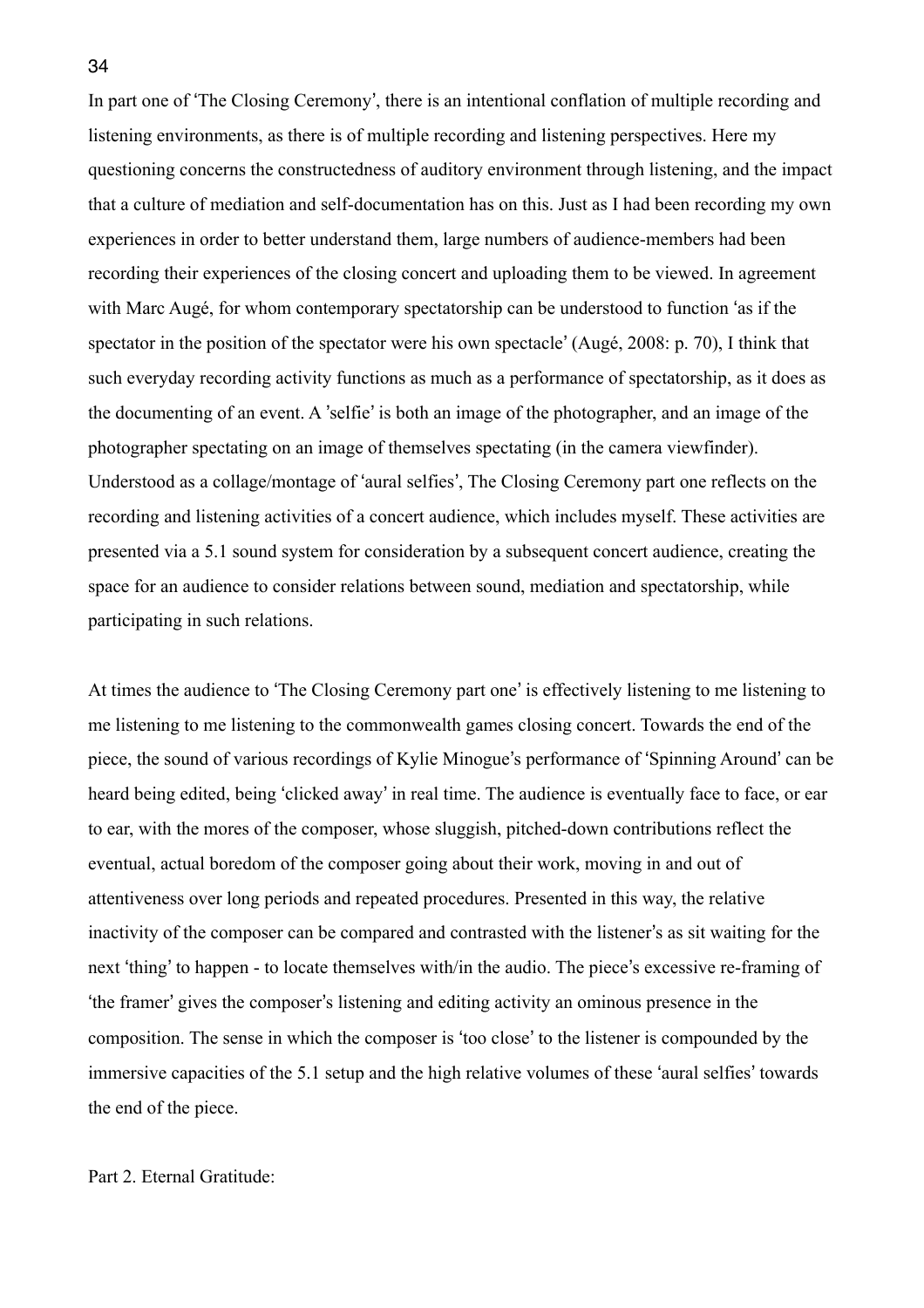Part two of 'The Closing Ceremony' also uses the 5.1 format to reflect on audience/spectatorship through the presentation of an immersive, reflexive listening experience. Similarly to part one, the sound recordings used to make 'Eternal Gratitude' were all captured in Glasgow during the 2014 Commonwealth Games. In contrast to part one, the recordings used in 'Eternal Gratitude' (with the exception of a brief introduction which uses audio from part one) all capture instances of audience applause during commonwealth games events, and at a local rock gig which I attended during the same period. Using editing techniques of looping, time-stretching and fading in / out, these 'applause' recordings are combined in order to immerse the listener in ongoing applause, which shifts gradually from being perceptively close to increasingly distant. As with part one, I made recordings of my editing and monitoring activity and my working environment, and these are folded into the emerging edit. 'Eternal Gratitude' functions as a kind of extended coda to part one, an exaggerated, stretched-out period of applause in response to part one's re-presentation of the closing concert. 'Eternal Gratitude' has clear links with Maria Chavez's piece 'The Rain of Applause' (Chavez, 2014) in which the composer presented multiple recordings of audience applause as a surround sound installation. However, while Chavez's 24-hour installation invites the coming and going of listeners, proposing the question 'can a sound piece still exist when one leaves the room?', 'Eternal Gratitude', by contrast deliberately subjects an audience to listening to the prolonged sounds of applause, while they are seated and relatively motionless. The experience of being immersed/trapped within ongoing applause while not contributing to it is intentionally alienating, and raises the problem of how to respond to the piece when it eventually finishes. Given that so much applause has already been heard, audience members can be forgiven for hesitating to produce any more.

There are some resonances between 'The Closing Ceremony' and the approaches and work of a range of field-recordists/composers including Hildegard Westerkamp, Cathy Lane, Christopher DeLaurenti and Marc Baron. Each of these artists uses documentary field-recordings in a different way to reflect on aspects of and relationships between environment, auditory experience, recordist, and listener. In Westerkamp's well-known piece Kits Beach Soundwalk (Westerkamp, 1989), field recordings are combined with the composer's spoken reflections on the environmental sounds heard and recorded. As the piece progresses we can hear Westerkamp allude to her own compositional interventions in the sound material as they unfold in the edit. The constructed and idealised nature of the composed, virtual sound environment is made explicit. Cathy Lane's 'On the Machair' (Lane,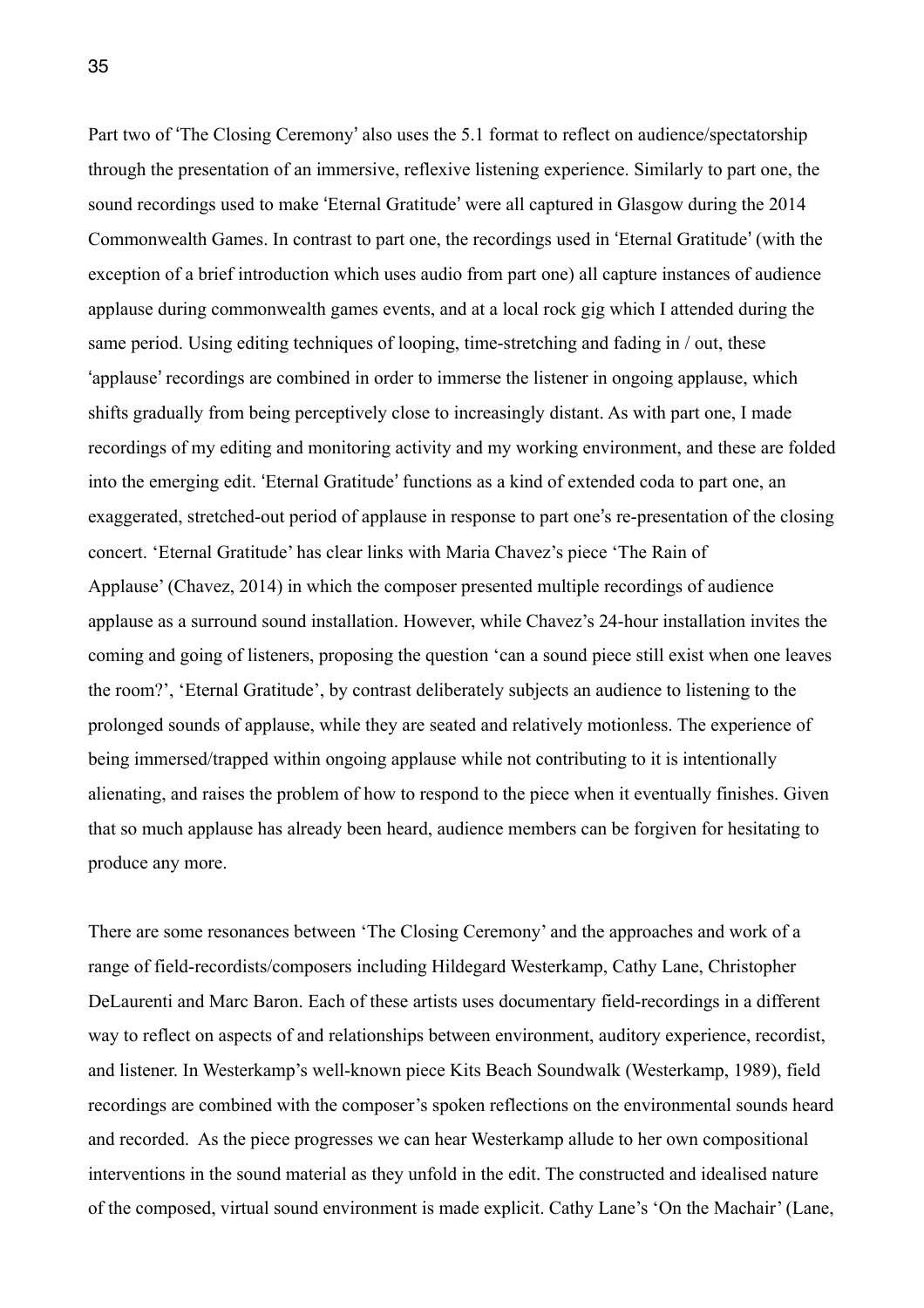2007) similarly combines field recordings and speech, this time in the form of monologues and onsite interviews, to construct a layered aural and oral history of an area of the Outer Hebrides. In this explicitly ethnographic piece the composer emerges frequently in a researcher's role, her voice situated within and relating to the researched field. In various works by phonographer and sound activist Christopher DeLaurenti we hear the field recordist's presence inscribed in the work, again often through their voice. In the various cycles of DeLaurenti's 'protest symphonies', which include the piece 'Live at Occupy' (DeLaurenti, 2012), we hear the recordist/composer's voice captured during the activity of recording, at times referring to their recording activities, at others to their general situation and to other people. In contrast to Westerkamp's reflections on 'Kits Beach Soundwalk', the voice of DeLaurenti can be heard fleetingly in a series of recordings which capture his activities and movements in a variety of situations and social settings. These recordings document the recordist's shifting role and perspective from within large groups, tracking group discussions and journeys as DeLaurenti's listening role oscillates between that of documentarian to active participant in collective organising. While making specific allusions to his role as recordist through the inclusion of spoken references and through the recorded sounds of handling microphones, operating equipment etc., pieces such as 'Live at Occupy' foreground DeLaurenti's changing agency in a variety of situations - the recordist is embedded within the changing sonic and social environment around them. The episodic and often disjointed forms of these pieces can be understood as analogous to the perpetually shifting subject-positions of a person engaged in the sense-making processes common to everyday (auditory) perception and experience. As the press release for another 'protest symphony' piece - Wallingford Foodbank - has it, 'DeLaurenti listens by way of a subjectivity composed on behalf of the microphone.' (Public Record, 2008). Finally Marc Baron's recent release 'Hidden Tapes' (Baron, 2014) combines abstract analogue textures and drones with field recordings which frequently allude to the recording and playback activities of the recordist. On the track '1991-2005' we hear abstract electroacoustic textures punctuated by what sounds like a recording device being operated, before an abrupt change of sound environment followed by the sound of a cassette tape being ejected and handled. This sudden change in soundscape followed by the cassette handling noise has the effect of suggesting that it is the listener who has ejected and is now handling the tape - the effect is one of 'waking' from the 'virtual' and into the auditory 'real'. Composer and listener roles are switched while the materiality and tactility of the recording and playback media is foregrounded, with the effect of bringing the recordist's physical actions together with the listener's cognitive / interpretative process. The subject-position of the composer is caused to momentarily merge with that of the listener.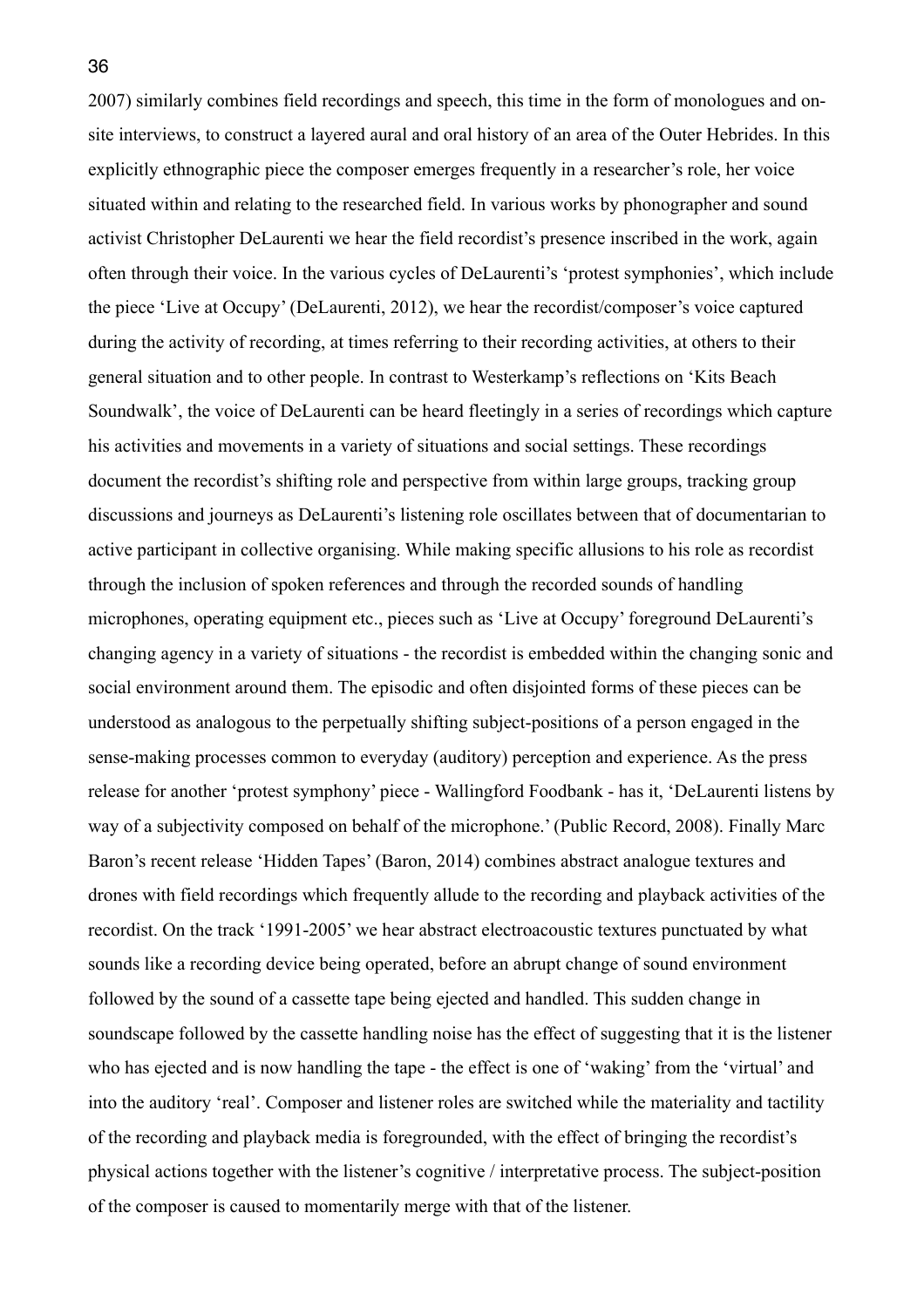The portfolio pieces 'postface', 'In Posterface: 1', and 'Somehere in', can all be understood as both experimental forms of record release, and as site-specific installations. The decision to present 'The Closing Ceremony' in 5.1 audio was a departure from some of the release strategies and methods which were developed through these previous portfolio pieces. At this stage in the research project I decided I wanted to (temporarily) put the visual and release aspects of the enquiry to one side in order to focus specifically on matters of sound and space. 'The Closing Ceremony' can be understood as a compositional study in this regard. However, there are some resonances between the reflexive release methods of the previous pieces and the mode of presentation of 'The Closing Ceremony', as well as there being some conceptual consistency in choosing the 5.1 surround format for this particular recording project and this audio material. The piece constitutes an attempt to engage with and deal with a particular instance of immersive, oppressive sound. Given that the Commonwealth Games closing concert was dominant and omnipresent across areas of Glasgow City while it took place, the surround format chosen was a way of re-presenting and critiquing this degree of aural dominance. The notion of enforced spectatorship was prevalent throughout the Commonwealth Games and the marketing campaign which accompanied them, and both the surround format, and the electroacoustic concert situation serve as means for achieving a comparable type of (auditory) subjection. The piece is ultimately 'about' concerts and concert audiences and the 5.1 format was appropriate and useful for creating the conditions through which to place an audience (of more than one person) in a 'concert within a concert'. While I may use stereo reductions of this piece as compositional material for a future piece, the work presented here is specifically intended for the immersive 5.1. format and concert situation, despite the seeming break from more accessible and autonomous forms of presentation.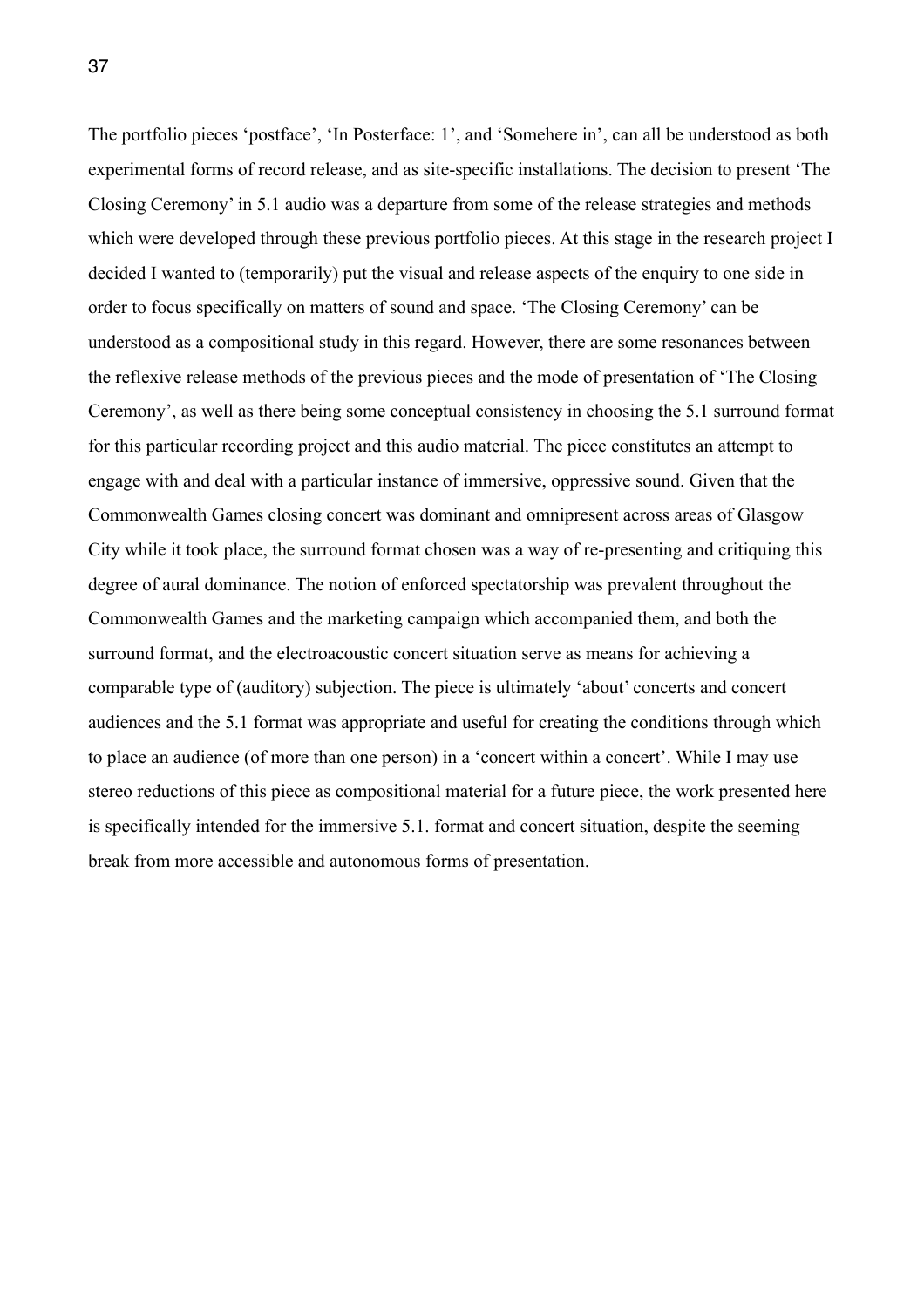V: Born On (Walking Version)

 I used to bite my tongue and hold my breath drown a sea of people in folding words I was circling I was calling them to me they were the me I was born on the circuit I was born on…

(lyrics from 'Born On (Walking Version)')

The next piece, 'Born On (Walking Version)' combines songwriting and music production with everyday listening and recording to explore relations between recorded song, self-narrative, and personal listening practices. The piece documents repeated train commutes as I travel to work each day, listening on headphones to a track I had written and produced specifically for the piece. Making 'Born On (Walking Version)' was a consciously layered and at times disorientating process, where music production and field-recording practices are combined and interwoven, as each one is used to explore aspects of the other. The resulting work uses field recording to capture and explore everyday personal listening, and to reframe an already reflexive self-narrative - a recorded song. The piece is intended to be encountered on headphones while listening 'on the move', and was released (under the group artist name 'In Posterface') as a series of podcasts and social media shares over the course of a week in November 2015.

In the interests of clarity, I will discuss each stage of the process of making Born On (Walking Version) in turn, starting with the writing and producing of a song/track, called 'Born On'.

I wrote and produced the track 'Born On', which was performed by the musicians who contributed to 'In Posterface: 1', and recorded by Paul Gallagher in Glasgow, in January 2014. My idea for the song was to map 'original' musical and lyrical ideas on to the instrumentation and arrangement ideas of an existing and well-known contemporary pop song, as a way of practising record production as reflexive self-narrativisation. 'Born On' borrows extensively from the arrangement and production ideas of the single 'Roar' by Katy Perry (Perry, 2013), which reached number one in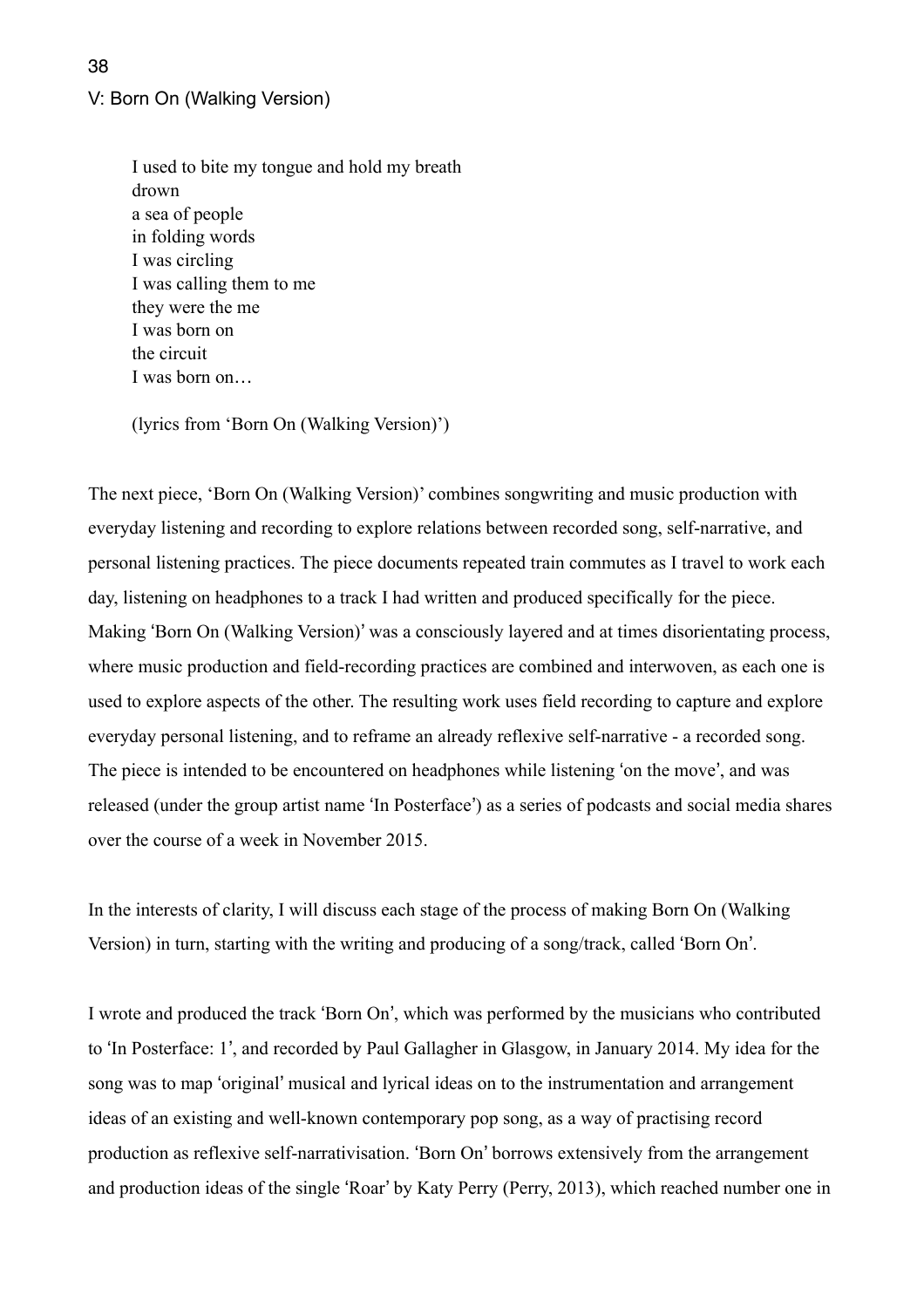the UK and USA singles charts and won a Grammy Award for 'Song of the Year' in 2013, the year of its release.

'Roar' is a mid-paced pop track, which uses rock and pop instrumentation and arrangement tropes as accompaniment for a rousing and motivational first-person identity-narrative. 'Roar' quotes directly from another affirmative first-person narrative - the track 'Eye of the Tiger' - as well as referencing well-known quotations and cliches which convey self-affirmation and determination ('I float like a butterfly, sting like a bee' etc.). As a reflexive songwriting strategy, I devised my own relatively generic chord structure, lyric and vocal line, and combined these with arrangement and instrumentation ideas consciously borrowed from 'Roar', in order to generate a new song, and to extend and critique the production aesthetic and identity-narrative of 'Roar'. The repeating verse chord structure G-C-Em-D was chosen as a progression which I found to be generic, familiar and quite satisfying to play and hear. The pacing of the song (128 bpm) along with repeated 4/4 ('chugchug-chug-chug') acoustic guitar chords is reminiscent of some of the indie-rock songs which I enjoyed in my early teens when I started to become interested in music and records. In this way, the song can be understood to combine some of the tropes of the indie music of my youth (Pixies, Nirvana) with the content and structures of a present-day pop song. Alternative lyrics were generated by editing together direct lyric quotes from 'Roar' and text-based reflections on listening and selfhood. Through a cut-up approach to the editing together of the texts, the lyrics emerge as repetitive and cyclical, in ways which compound the metaphor of being 'born on': '…growth one me / you did this / feedback / and untitled vine toilet place / the list / I was born on / the circuit / I was born on…'

'Born On' borrows its song structure and many instrumentation and arrangement ideas from the verses and choruses of 'Roar', as well as aspects of the arrangement's dramatic development during the course of the track, and arrangement and instrumentation ideas from the dense, climactic, final chorus. The arrangement and production of lead and backing vocals on 'Born On' is also reminiscent of 'Roar', however the lead vocal(s) on 'Born On' song is altered through being obviously pitched down, and through aspects of the spatial arrangement and mix. The new song ('Born On') functions as a kind of reflexive extension of the Katy Perry song, exaggerating the selfnarrative already existent in the original.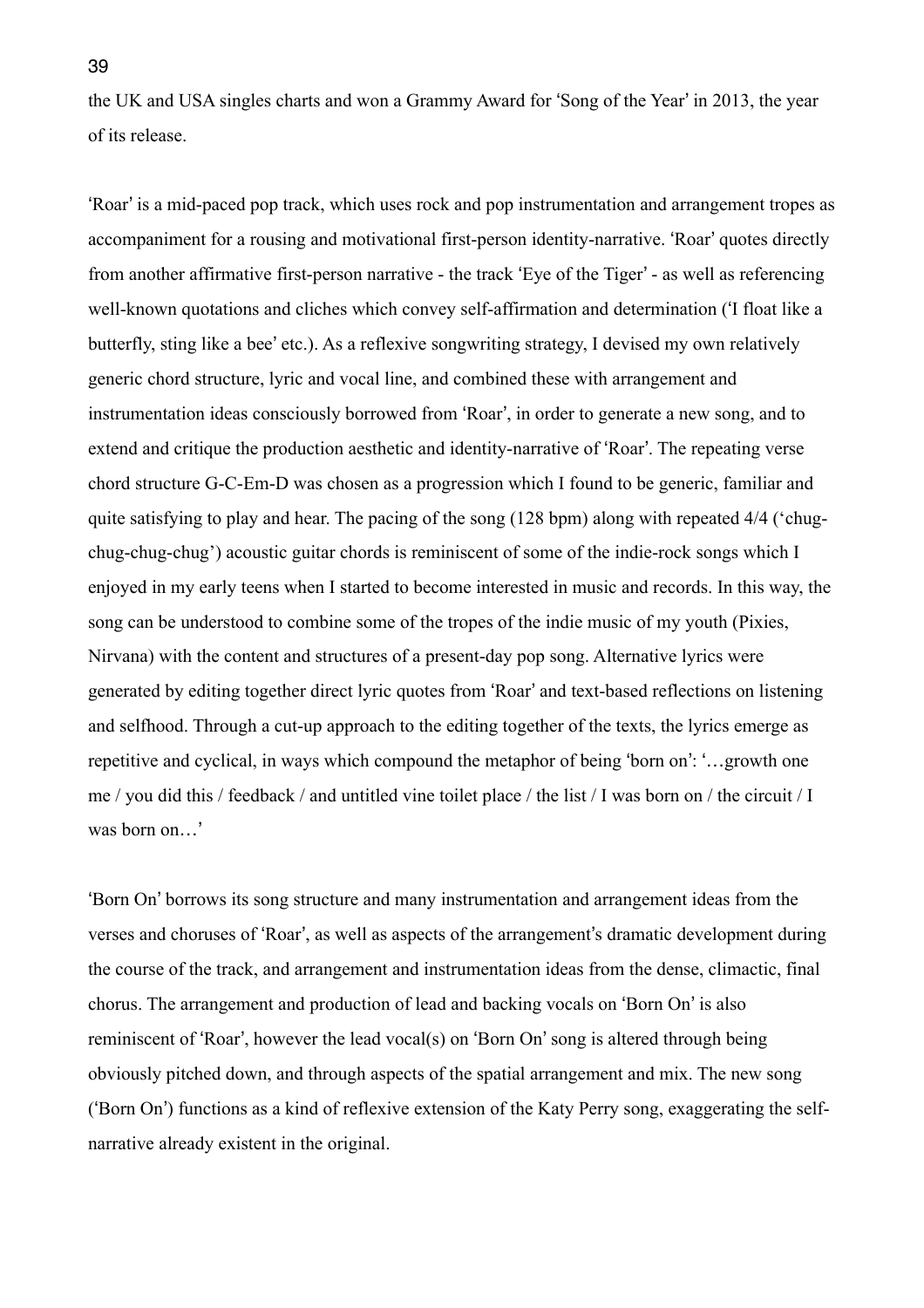As a second stage of making 'Born On (Walking Version)', I used multiple portable sound recorders simultaneously to document my auditory experience and environment while listening to the track 'Born On' on headphones repeatedly during daily train commutes to and from work, over the course of a month. A digital stereo recorder was carried and used to record the sound of my environment as I travelled, while my smartphone, recording in my pocket, captured environmental sounds and the sound of my body's movements. Additionally, a pair of 'in-ear' binaural microphones was used with a second stereo recorder, enabling further detailed documentation of my auditory experience during the journeys on the train and while walking to and from the station. Crucially, these in-ear microphones enabled the recording of my listening to 'Born On' on headphones while I travelled, as the recorded music was transmitted through a pair of headphones which were placed over my ears and thus over the in-ear binaural microphones. The binaural recordings capture the sound of my headphone listening as one of the partial, not total, masking of the wider auditory environment by the headphones and music. By combining all of the recordings made simultaneously during my repeated commutes, I was able to compare them and listen back in detail to relationships between the sound of my environment, the song I was listening to, and my body's movements through space.

By synchronising all of these recordings of the same event in a software sequencer, and adding the stereo master of 'Born On' (in addition to version of it which was recorded as it played through the headphones and into the in-ear microphones), I was able to achieve complete separation between diverse sonic representations of several aspects of the auditory experience of personal listening while commuting - the aural wider environment, the song as it sounds while listening on headphones with the wider environment bleeding in, the recorded song in isolation, and the sound of my body moving through space. The edit of this piece uses a similar technique to the muting/ redacting practised in previous pieces, but in this instance all channels are grouped together, and the muting is used to introduce a series of abrupt 'drop-outs' - muting all audio so that no audio can be heard playing back at all. These dropouts had the effect of splitting the remaining recorded content into short sections, which were then rearranged so that the chronology and linear coherence of the journeys is scrambled. The final edit emerges as a series of out-of-sequence snapshots of my daily commutes, and as a fragmentary, non-linear representation of my listening as I negotiate relationships between real and virtual auditory spaces.

'Born On (Walking Version)' is intended to be encountered on headphones while walking, with the listener's experience of the piece designed to overlay that of their immediate auditory environment.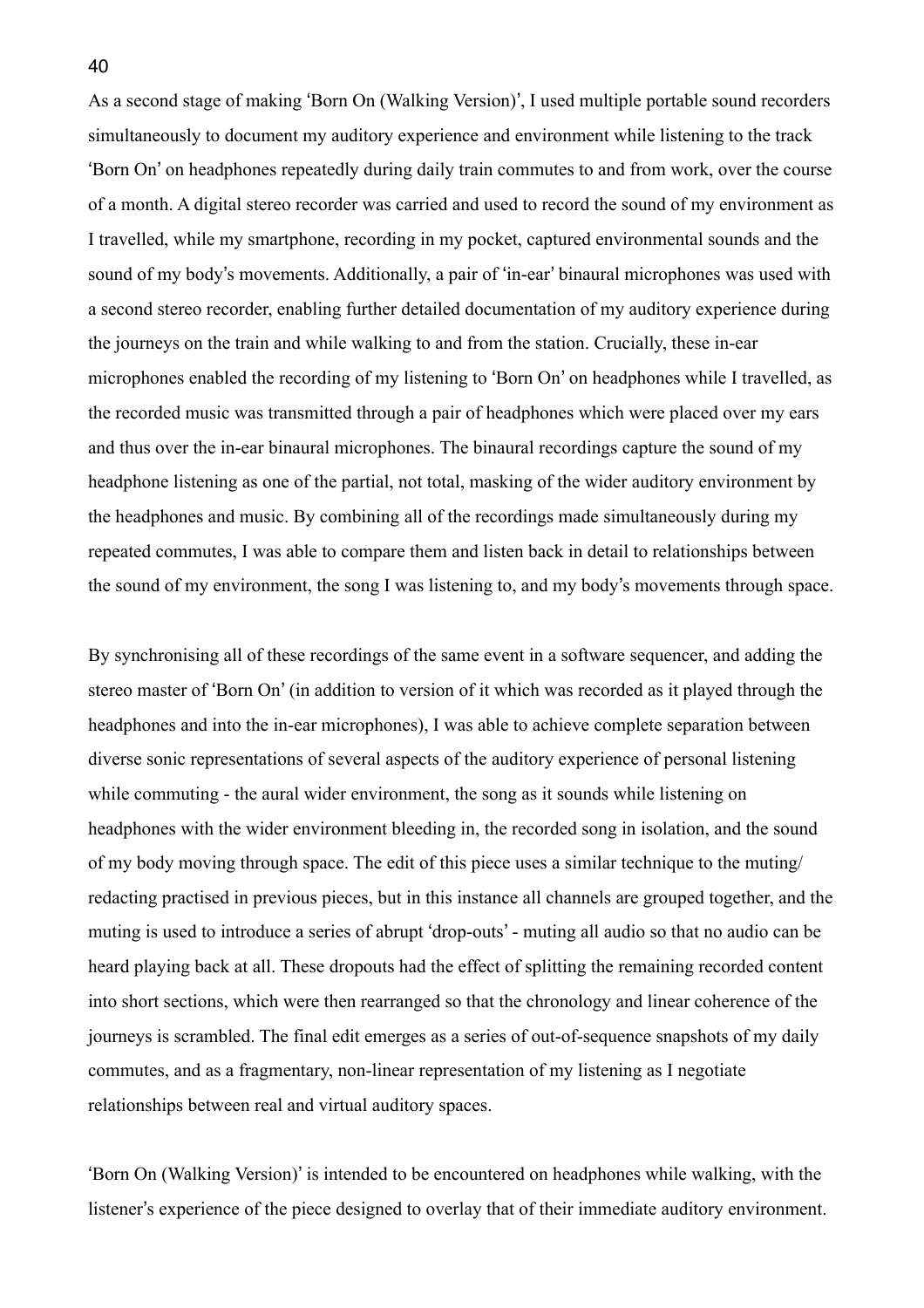In this way, the piece works as a kind of 'second order' listening experience. The listener's auditory experience is masked by a representation of mine. The piece was presented as a series of daily 'shares' from the social media accounts of the Glasgow online label Winning Sperm Party, timed with commuter travel (9-10pm, 4-5pm) from Monday to Friday during one week in November 2015. Each share of the audio was accompanied with instructions for listening and production credits:

 SHOCK HORROR FUCKING POPPIN HELL IN POSTERFACE HAVE RELEASED BORN ON (WALKING VERSION) WHICH IS FOR LISTENING TO ON HEADPHONES WHEN YOU ARE ON THE TRAIN INTO CENTRAL OR OTHERWISE WALKING OUTSIDE DREAMING OF THE END OF THE BEGINNING OR SOMETHING LIKE THAT. THIS IS A WALKING VERSION OF BORN ON COMPLETE WITH DROPOUTS MADE BY AND PLAYED BY I T C & A (RW) VISUAL BY JR MCNEILL MIC HELP BY GAL GROVER MORAL SUPPORT FROM ROB STICKS!!!

There are some parallels here with Viv Corringham's 'Shadow-walks' (Corringham, 2012), in which the composer walks with a single participant on a route which is significant to them, recording the journey as they go. Corringham then retraces the journey herself, singing and recording as she travels, before combining the recordings to produce an audio piece and present it in the original space. This process can be understood as an attempt to explore space and place through the doubling and blurring of repeated journeys through it - the composer places herself in the shoes of another, before placing the listener in hers. Similarly 'Born On', like 'Somehere in', is intended to place the listener 'in the shoes' of a previous listener as they walk, and to conflate listening positions and perspectives. The 'dropouts' frequently force the listener's attention back onto their immediate auditory environment, before quickly interrupting it with more representations of my commuter listening. Listening to the piece is intended to be a disorientating process, which plays with listening as an activity of self-locating. 'Self' is both elusive *and* overdetermined - in the exaggerated, circular self-narrative of the track, and in its scrambled re-presentation through the documented commuter listening.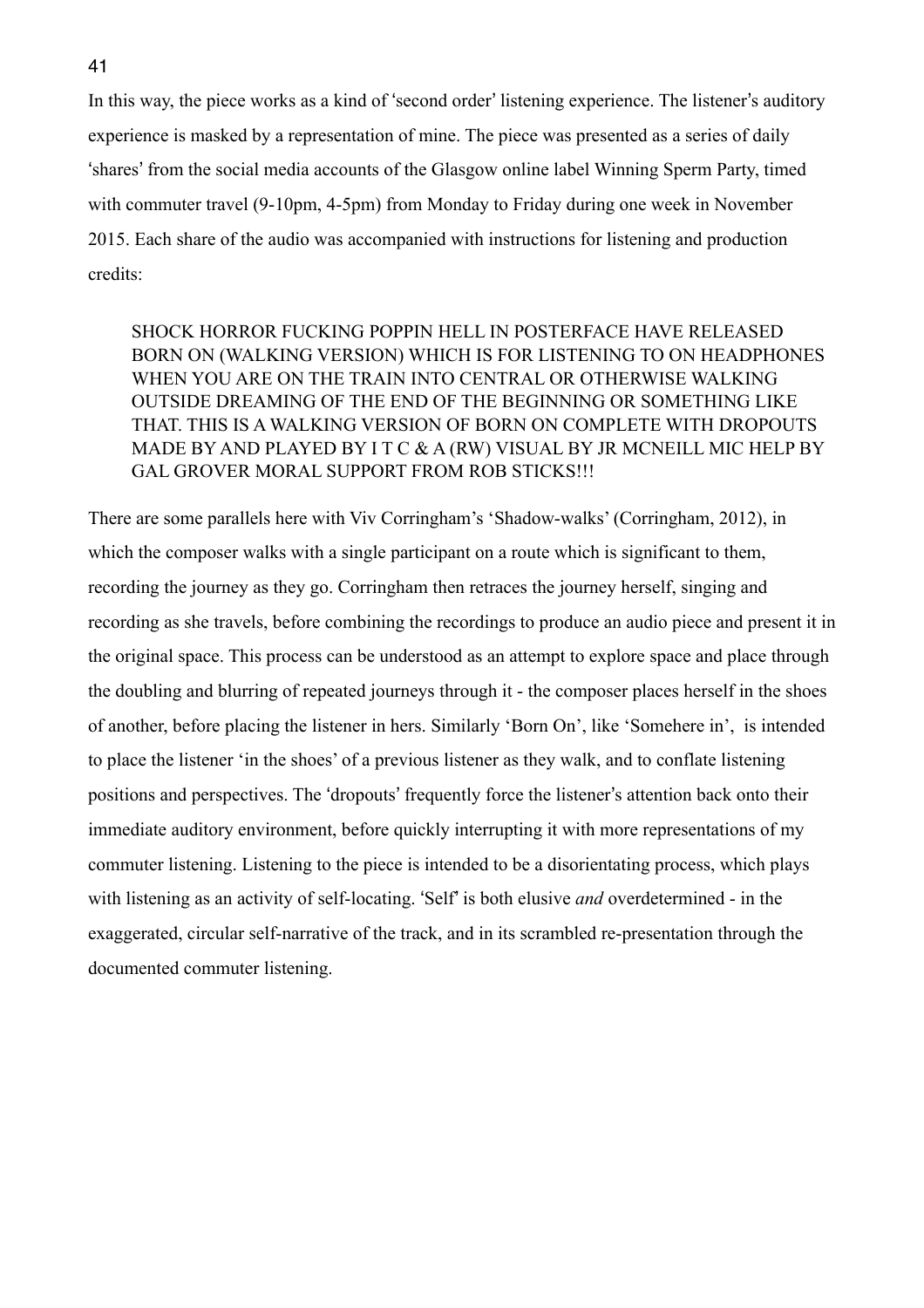VI: omiting in the changing room

 This is all I want from you yours to give and mine to lose…

(Lyrics from All I Want (Moses, 2015))

'\_omiting in the changing room' is the final piece of this portfolio, and takes the form of a stereo recording and public installation. In a similar way to 'Born On (Walking Version)', the piece uses multiple portable recording devices to document the recordist's activity while 'on the move' through an urban environment. In this instance the sound recorders are used to document the auditory environment of a men's clothing shop, and the sound of my activity in this space, which includes forcing a pair of small microphones down my throat while they are recording. These multiple recordings are mixed together, and book-ended by short sections of recorded music, included at the start and end of the piece. This piece was 'released' by leaving removable vinyl stickers on mirrors in the changing rooms of a number of men's clothes shops where I occasionally buy clothes. The artwork on each sticker includes the name of the piece and a QR code which links to the audio and which can be scanned using a smartphone.

Music sociologist Tia DeNora, referencing Jonathan Sterne, writes of music as a 'sonic "framing" device, one that helps mall management to define and differentiate and link together mall spaces through manipulations of the auditory environment' (2000: p. 133). According to DeNora, music is also 'one of a range of devices by which forms of affective agency can be understood to be placed on offer to shoppers who not only try on and try out goods, , but who use the retail space to try on and try out new subject-positions, identities and stances' (2000: p. 133). The suggestion here is that music programming in retail environments often has the dual function of connecting different retail spaces together, and providing cultural information and identity-narratives for consumers who are actively shopping for changes to their self-image.

Reflecting on my own experiences, clothes shops seem to be particularly obvious examples of retail spaces where music programming is used to shape consumer identity and behaviour. As places where people come to make changes to their appearance and self-image, the use of recorded music serves to reinforce particular identities and demographics. When I go shopping for clothes I often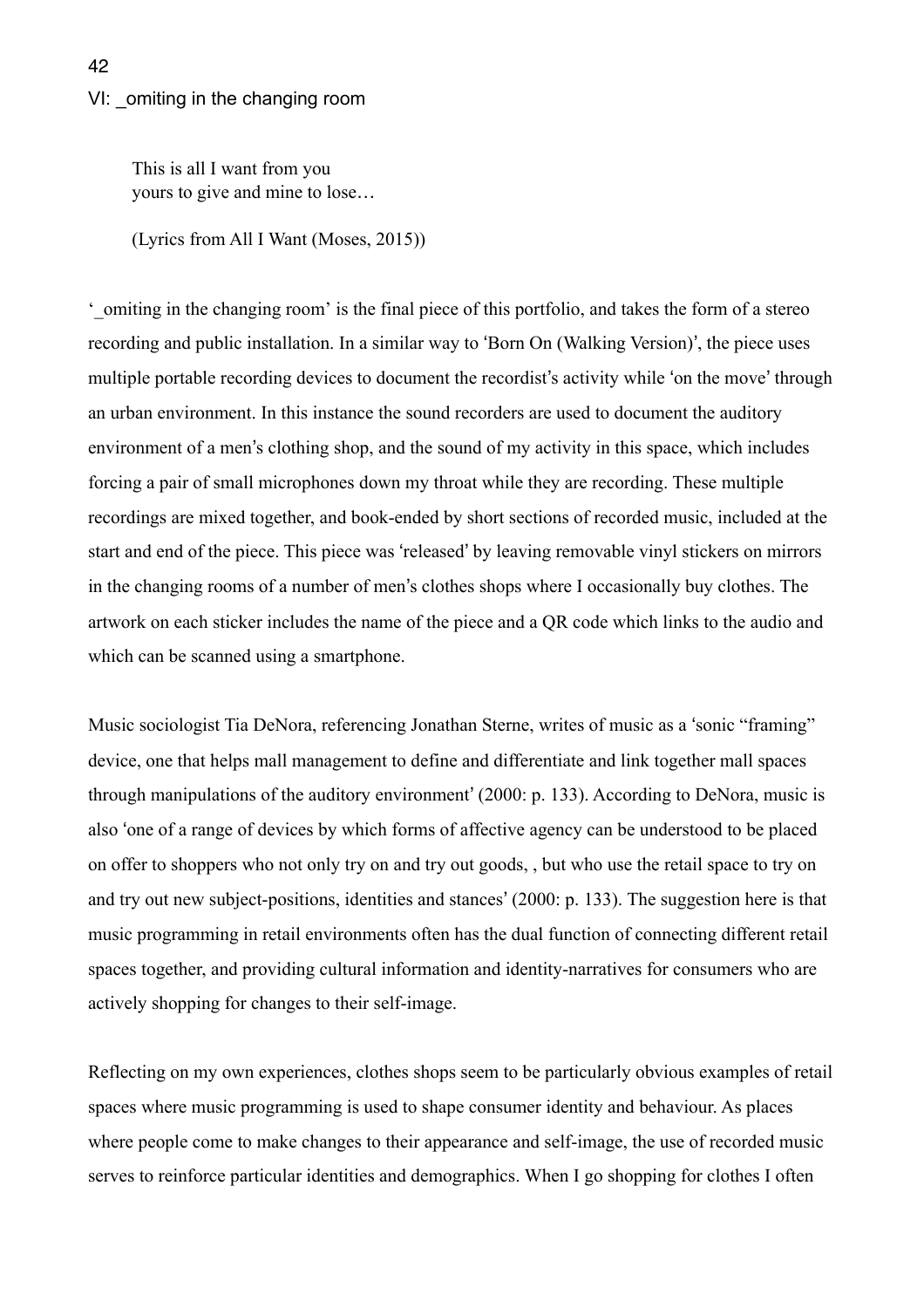experience feelings of guilt and indecision, as well as motivation and anticipation. I am both participating in, and resisting, the production of my consumer identity. The feelings of conflict I experience in such spaces often lead to me critically engaging with the aesthetics of the environment, in a kind of performed distancing of 'self' from the cultural information intended to aid my identification with the space and its function. I find myself negatively judging the music and identity-narratives which permeate the space, rounding on the 'me in the music' which is transmitted via the shop's soundtrack. Through my critical listening, I try to 'spit myself out' (Kristeva, 1982: p. 3).

In making the final portfolio piece I wanted to explore ways of capturing the conflicted relationship between auditory experience, music reception, and (my) self-identity that I regularly experience in such spaces. As a starting point I made numerous field recordings inside men's clothes shops in Glasgow's city centre, using two stereo recorders and a smartphone, and reviewed the results. I found that the contents of these recordings were generally quite similar from one to the next, and that they struck me as rather uneventful and unexciting. None of them captured or reminded me of the conflict I had experienced while in those spaces. A few days after making these recordings, a conversation with a friend about hydrophones led to his suggestion that I could perhaps swallow a microphone while it was recording, as an experiment. This was initially suggested as a joke, but the idea stuck with me as it has some resonance with other recording strategies I had developed previously, e.g. using smartphones as contact microphones to capture body movement, and using inear microphones to capture the sound of headphone listening. I wondered what the result of such a recording might be - whether swallowing the mikes would screen out the auditory environment of the shop completely in the recordings they generated.

Excited by this idea, I decided to go back to the various clothes shops and make some recordings, and while doing so I would try to ingest a pair of small microphones while in the privacy of each changing room. I made a small number of recordings of my journeys through three different clothes shops all on the same high street, all of which I have bought clothes from in the past. For this I used two portable digital stereo recorders, and a mobile phone. Into one of the portable stereo recorders was plugged a pair of in-ear microphones, which, while in a changing cubicle in each shop, I placed inside a condom and attempted to ingest. I found the results surprising and revealing.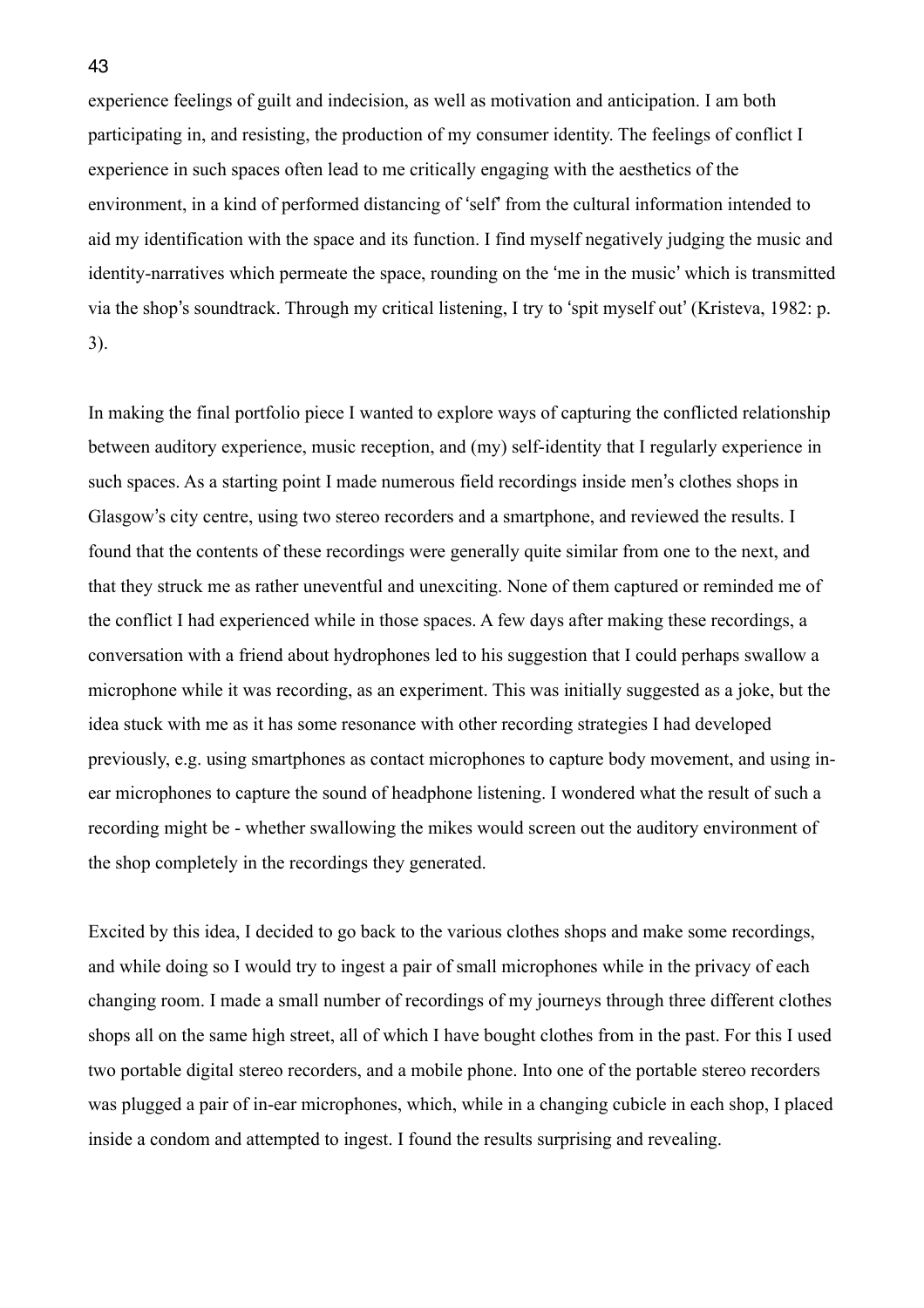Firstly, the experience of doing this was both alienating and exhilarating. Rather than being able to ingest the microphones completely, I had to repeatedly try to push them down my throat as my gagging reflex would engage and reject them. The process of trying to force them down, against my gagging reflex, was sensorially overwhelming, and I found that I was momentarily unable to hear my environment as my stomach's contractions caused my body to convulse. This relatively short process (lasting between ten and twenty seconds each time) also caused a rush of adrenaline, before a feeling of acute self-consciousness as I became reorientated with my surroundings. On leaving the changing room each time I felt changed by the process and experience - alienated, drained, exhilarated, and with heightened self-awareness.

On listening back to the recordings I realised that each sound recorder generated quite a different representation of the auditory environment. The first stereo pair captures the spatial dimensions and ambience of the shop quite well, situating the shop's music soundtrack within a large, open area. The (mono) smartphone recordings captured the close sounds of my movements, including my shoes as I walk, the opening of doors, and my fumbling with microphones and coat hangers. The pair which I ingest captures agitated movement as the two microphones are handled before being pushed down my throat, then pulled out, removed from inside the condom, and finally held in my hand as I leave the shop, functioning as a stereo pair which records my exit.

As with previous pieces, the different recording devices and positions captured the same situation from diverse perspectives, which could each be combined and juxtaposed in an edit. On reviewing the material I quickly focused on one set of recordings, documenting one journey through a single retail environment and including one microphone-vomiting action. In this instance, the whole journey/process is soundtracked by a single pop song as it reverberates around the shop and frames my visit. The pop track's looped beats and accompaniment, and the vocal performance, share a sense of muted urgency which struck me as an appropriately ominous soundtrack for my abject activity. The lyrics to the song seem to chime with the identity-conflict explored through the recording process, suggesting a rejection, perhaps a desire to break free from a controlling influence.

 This is all I want from you, Yours to give and mine to lose, This is all I want from you… Time to change and time to choose,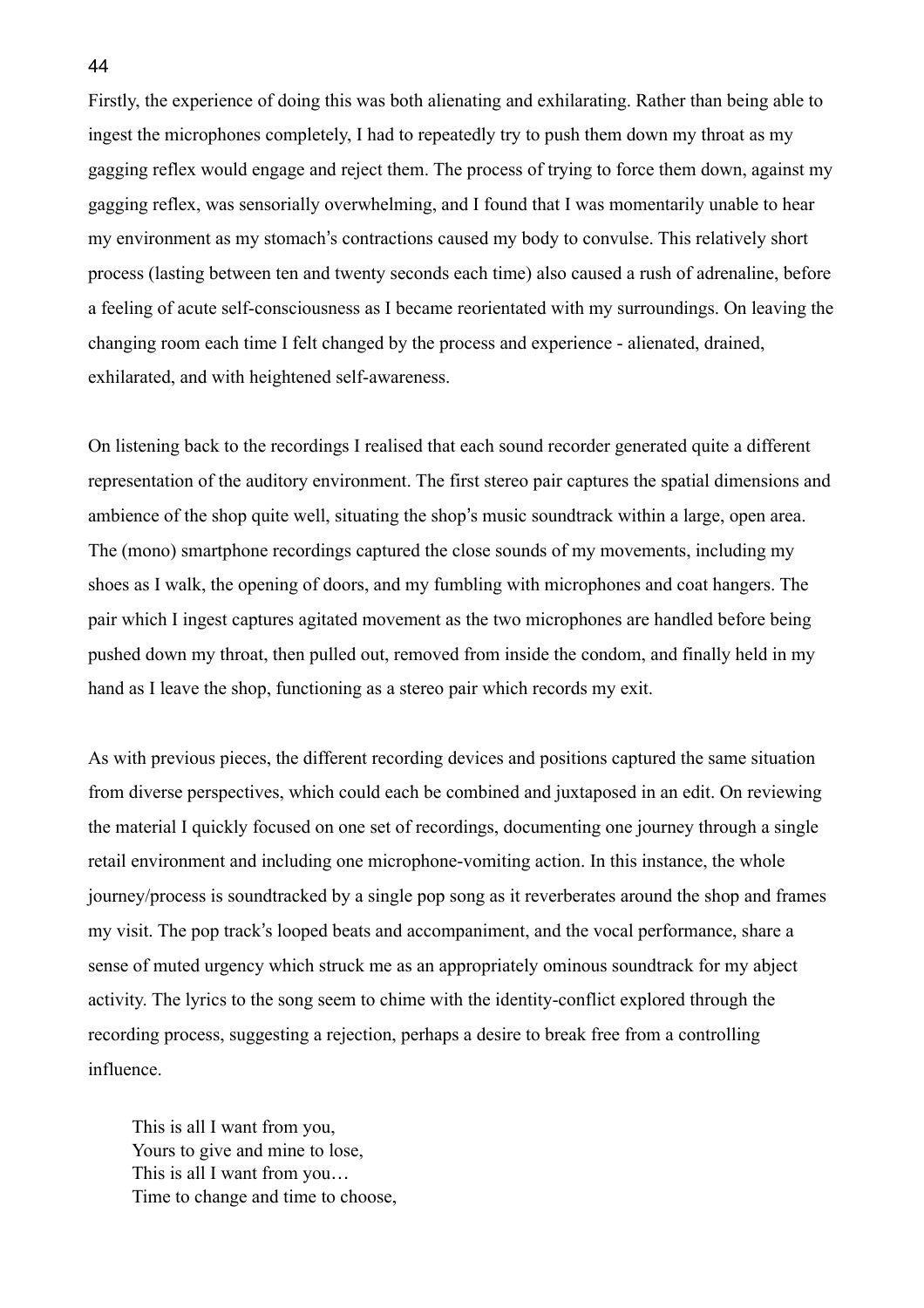This is all I want from you… (Moses, 2015)

My intention with the edit was to let the recording process speak - the journey through the shop begins and ends as each recorder is turned on, and later, off. I decided to line-up and mix the recordings together, with each recording contributing a different perspective on the space and activity. The stereo recorder and smartphone are edited out during the section when the other microphones are ingested, leaving the recordings of the ingested microphones to present the sound of the shop ambience and music being (momentarily) closed out by my body. For a moment, as the act of vomiting effectively closes my ears, it also closes the 'ears' of the microphones as my body is mobilised in physical rejection. As an alternative to the 'subject-positions, identities and stances' which might be provided by the shop and its soundtrack, this brief 'omitting' of hearing and the heard effects a different shift of self, flooding the body with adrenaline and forcing it into spasm.

To these field recordings I added two short sections of recorded music at the start and end of the piece. The first loud blast/cacophony alerts the listener to the piece and draws them in to the content before they are dropped into the (quieter) field recordings which follow. The drum loop that can heard at the close is so incongruously quiet that the listener's attention is forced back out of the recorded environment of the piece, and back into the 'real' auditory environment in which they are listening. While the audio track produced here does not necessarily directly present or communicate the action which it documents in a way which is understandable to the listener (specifically the microphone-vomiting), I think it does draw the listener into an engagement with and interrogation of the sound of a particular type of public/commercial space, to the retail soundtrack, and to the recordist's position within. As with much of this portfolio, and with autoethnographic practice in general, this work oscillates between documentary and aesthetic/evocative priorities, and so it is not always necessary for the listener grasp the recording situation and activity entirely in order to 'read' the piece. As well as being an audio document of my action as a recordist/consumer, the audio serves to engage the listener more generally with a range of listening perspectives in relation to recorded music and retail spaces, and to provide some visceral, gestural shocks along the way.

The audio for '\_omiting in the changing room' was made available by uploading the track to an anonymous soundcloud account, and using the link for this to generate a mobile-readable QR code. This was printed on a series of removable stickers along with the title of the piece, and these were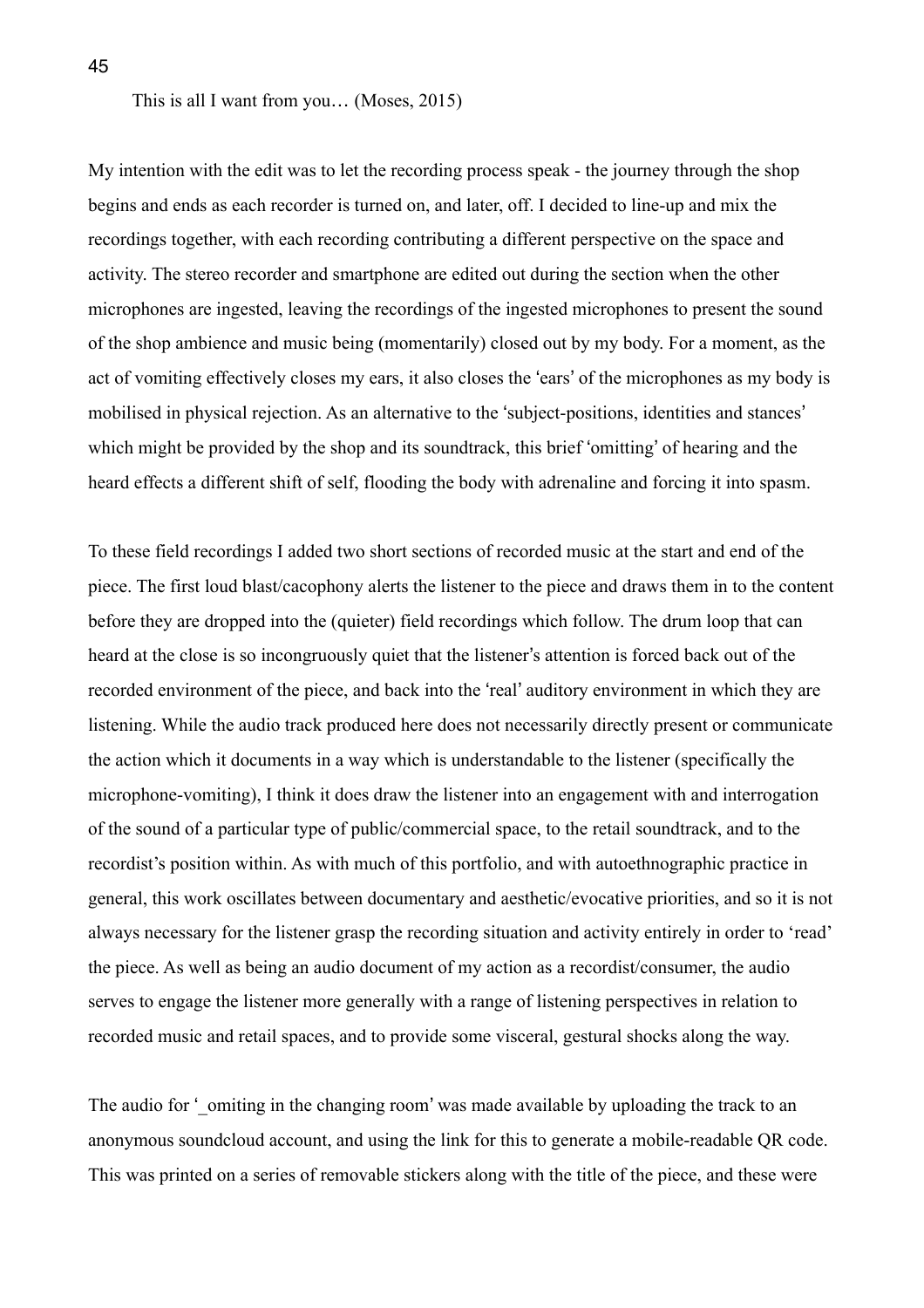placed on the mirrors of men's clothing shops, including the shops in which the recordings were made. I am not aware of whether the people who found them practised their 'omitting' by following the links and listening to the track, or simply by removing the sticker. When I went back to each site a few days later to check, they had all gone.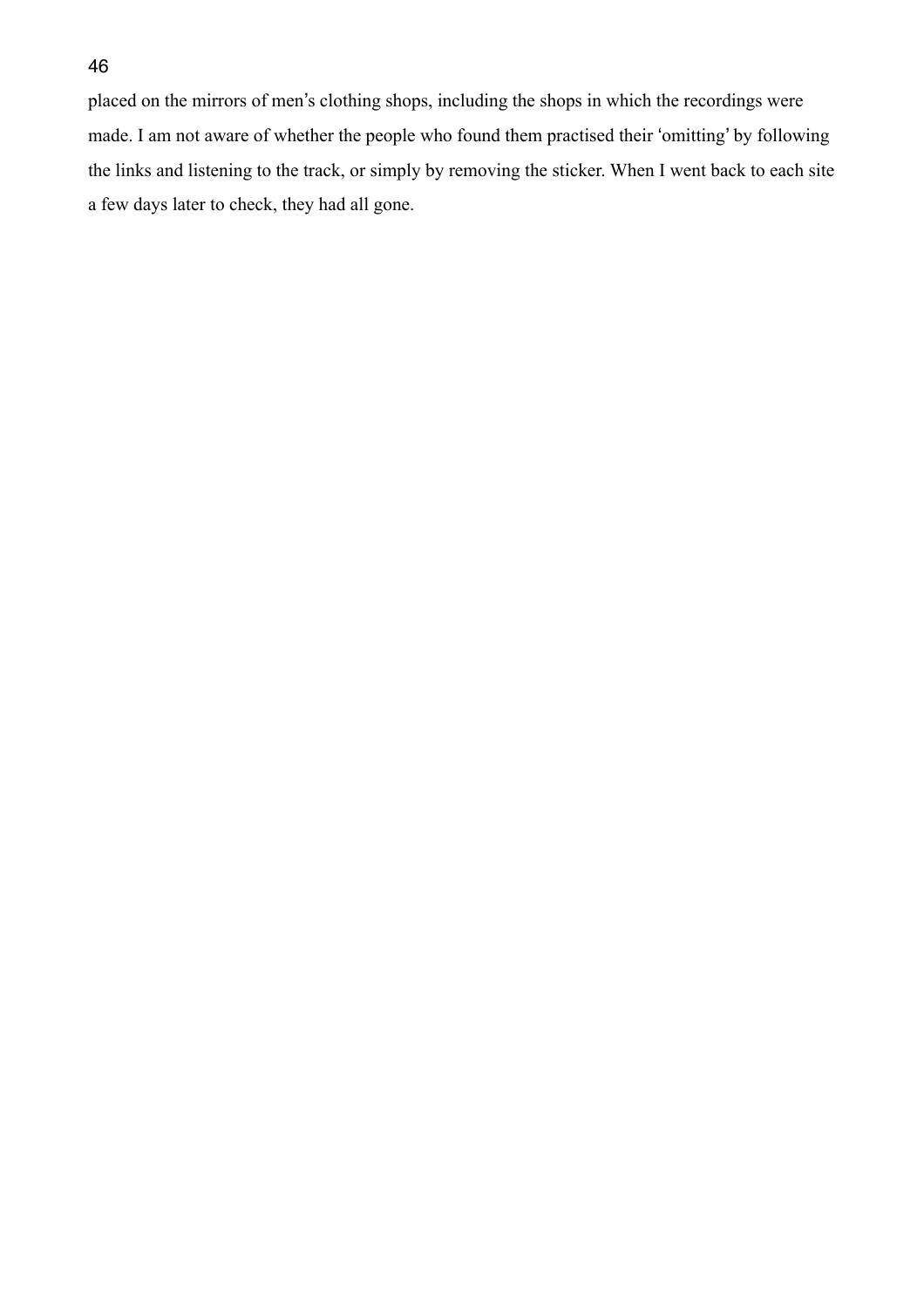## Ends

47

Writing this commentary has been (is) the active process of recalling and recording key methods through which the portfolio was generated. I remain aware of, and where possible vigilant to, the pitfalls of writing a retrospective account of a practice which has been pursuing disordering and disintegrative strategies, and which has sought to develop fragmentary, plural and non-linear narrative forms through which to explore listening relations. However, while writing and thinking, I have been able to identify some recurring tendencies and developing logics at work across the portfolio, which I think can be articulated and understood as generalisable methods and insights, linked to particular outcomes. Among these I would include the following:

Combining field recording, soundscape composition and music production methods can enable relations between recorded songs and their reception to be presented and critiqued through a unified practice (e.g. 'Somehere in', 'Born On', '\_omiting in the changing room').

Conceiving types of documentary sound recording as indexes of subject-position has led to the development of unusual miking strategies in the pieces. By deploying microphones as extensions of listening capacity and/or bodily activity, they can be used to bring about recordings and combinations of recordings which document subjective experiences in unique ways (e.g. The Closing Ceremony', 'Born On', '\_omiting in the changing room').

The practice of extensive and layered self-documentation through sound recording and editing can precipitate a de-centring of relations between recordist/composer and listener. This is demonstrated in each of the portfolio pieces. Additionally, the release and installation/performance strategies of each piece serve to further conflate recording and listening roles, problematising each work's reception.

Exploring aspects of music reception conventions - perhaps most notably, record release formats has embedded the inquiry within everyday music habits and cultures, and within a broader range of art practices. This aspect of the research has been pursued not merely as promotional strategy, but as intervention into such everyday contexts, which invites critical engagement with the work in the wider context of everyday music reception.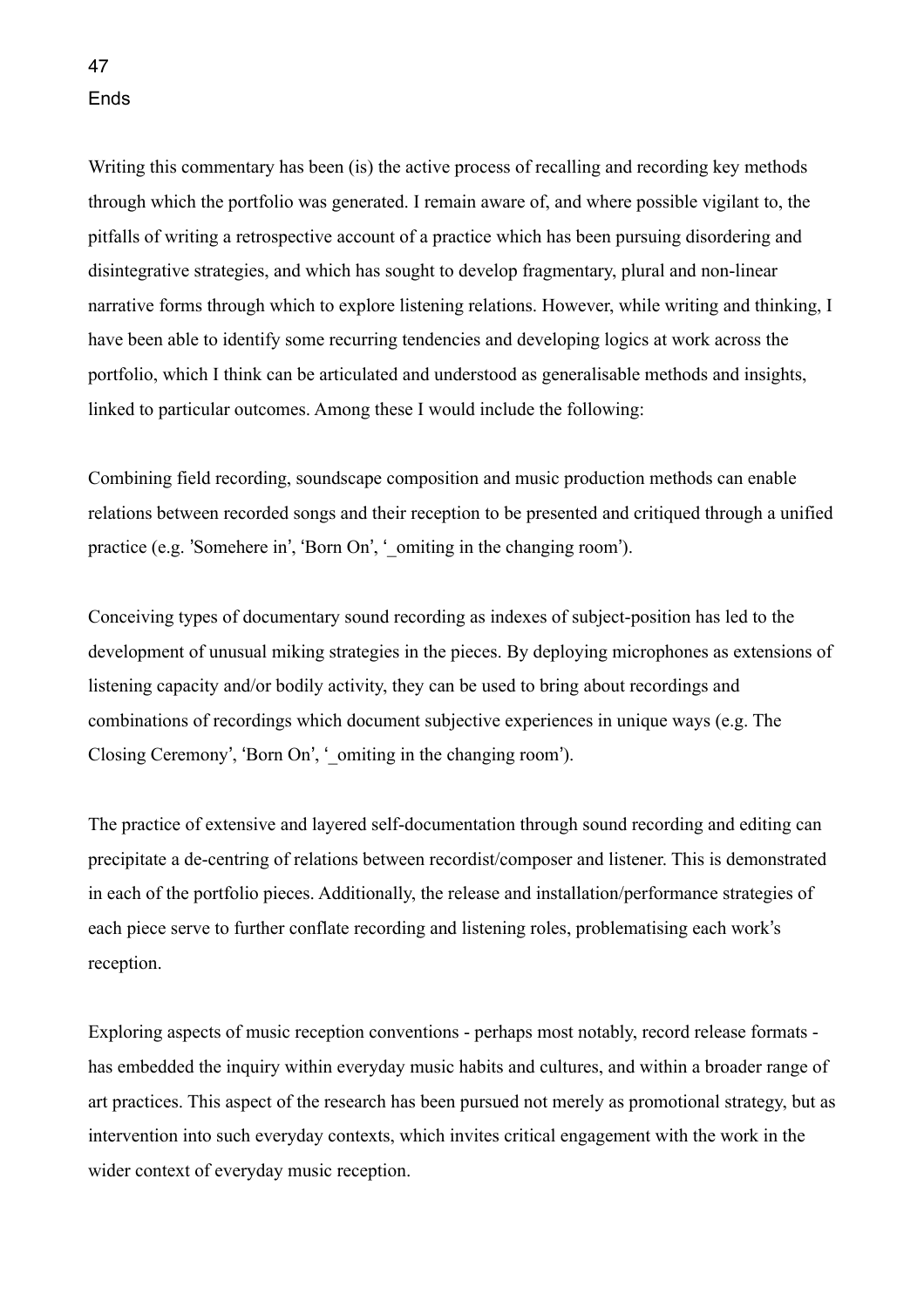Throughout this project I been developing creative strategies to reflect on and interrogate my auditory experiences. Rather than following a solipsistic interest in the detail of my own life, this has been a conscious strategy in exploring a contemporary, consumer-capitalist culture which 'gives increasing prominence and encouragement to narcissistic traits' (Lasch, 1979: p. xvii). I have been using listening and composing to graph a culture which has 'self' at the centre of it. This has been an at times complicated, confusing, tangled, disorientating activity. Perhaps the biggest challenge has been to develop an increasing degree of rigour (methodological, technical, theoretical) while still allowing the creative practice to be layered, emotional and/or neurotic.

I have found the relationship between this work and autoethnographic method to be immensely useful and richly rewarding, and the writing of many autoethnographers has encouraged me to develop what I felt were some of the most interesting, unusual and illuminating aspects of the work I was making. These include pursuing extremes of self-reference, attending to the situational aspects of the work, exploring narrative forms, and working across creative disciplines and media. As the project has progressed, I have come to think of it as *sonic autoethnography*, that is, as embodied research which uses autoethnographic methods to engage in the study of the researcher's personal auditory culture, while reflexively engaging with problems around their own (postmodern) subjectivity, and position as both author and audience. This has been my way of exploring, thinking about, embodying, extending, critiquing, living my everyday auditory experience, and attempting to circulate the outcomes in ways which leave the enquiry open for subsequent listeners. As someone who has always been obsessed with recorded music, this has become my way of making records.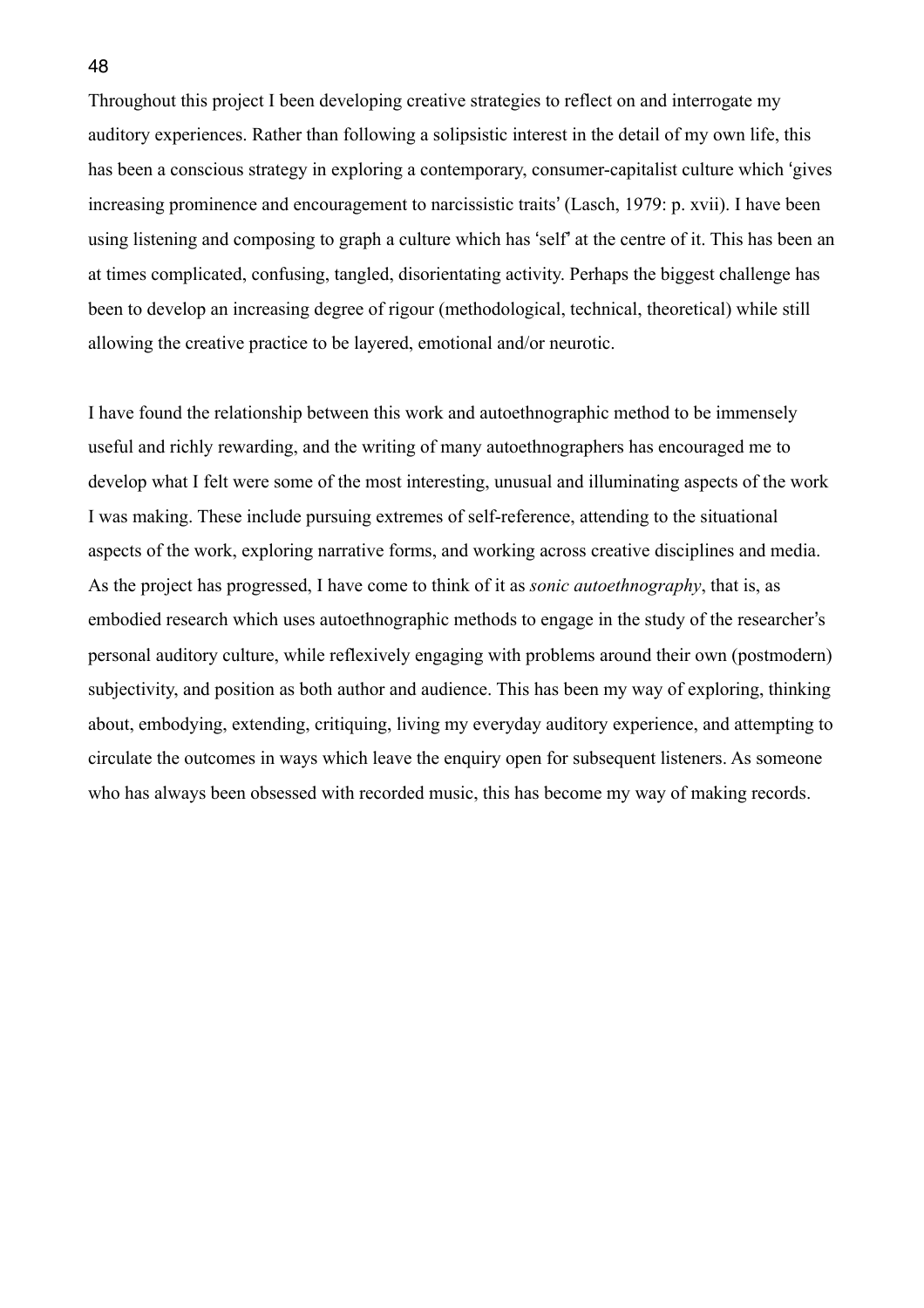Adams, T. E and Ellis, C. and Jones, S. H. (2015). *Autoethnography: Understanding Qualitative Research*. Oxford: Oxford University Press.

Adorno, T. (1991). *The Culture Industry*. London: Routledge.

Adorno, T. (2005). *Minima Moralia: Reflections from a Damaged Life*. London: Verso.

Attali, J. (1985). *Noise: The Political Economy of Music*. Minneapolis: University of Minnesota Press.

Augé, M. (1995). *Non-places: an Introduction to Supermodernity*. London: Verso.

Avanessian, A. and Mackay, R. (2014). *#ACCELERATE: The Accelerationist Reader*. Falmouth: Urbanomic Media Ltd.

Baalman, M. A. J. (2010). Spatial Composition Techniques and Sound Spatialisation Technologies. Organised Sound, 15, pp. 209-218.

Bailey, T. B. W. (2012). *Unofficial Release: Self-released and handmade audio in post-industrial society*. Belsona Books, Ltd.

Bassett, C. (2003). How Many Movements? In: Back, L. and Bull, M. *The Auditory Culture Reader*. Oxford: Berg. pp. 343-355.

Baudrillard, J. (1985). The Ecstasy of Communication. In: Foster, H. (1985). *Postmodern Culture*. London. Pluto Press Limited. pp. 126-134.

Baudrillard, J. (1994). *Simulacra and Simulation*. Ann Arbor: The University of Michigan Press.

Bennett, A and Shank, B and Toynbee, J. eds. (2006). *The Popular Music Studies Reader*. Abingdon, Oxon: Routledge.

Bull, M. (2000). *Sounding Out the City. Personal Stereos and the Management of Everyday Life*. Oxford: Berg.

Bull, M. (2004). 'To Each Their Own Bubble': Mobile Spaces of Sound in the City. In: Couldry, N. and McCarthy, A. eds. *MediaSpace: Place, Scale and Culture in a Media Age*. Oxon: Routledge. 275-293.

Burroughs, W. S. (2009). The Invisible Generation. In: Cox, C. and Warner, D. eds. (2009). *Audio Culture: Reading in Modern Music*. London: Continuum. pp. 334-340.

Carlyle, A. and Lane, C. (2013). In the Field: The Art of Field Recording. Devon: Uniformbooks.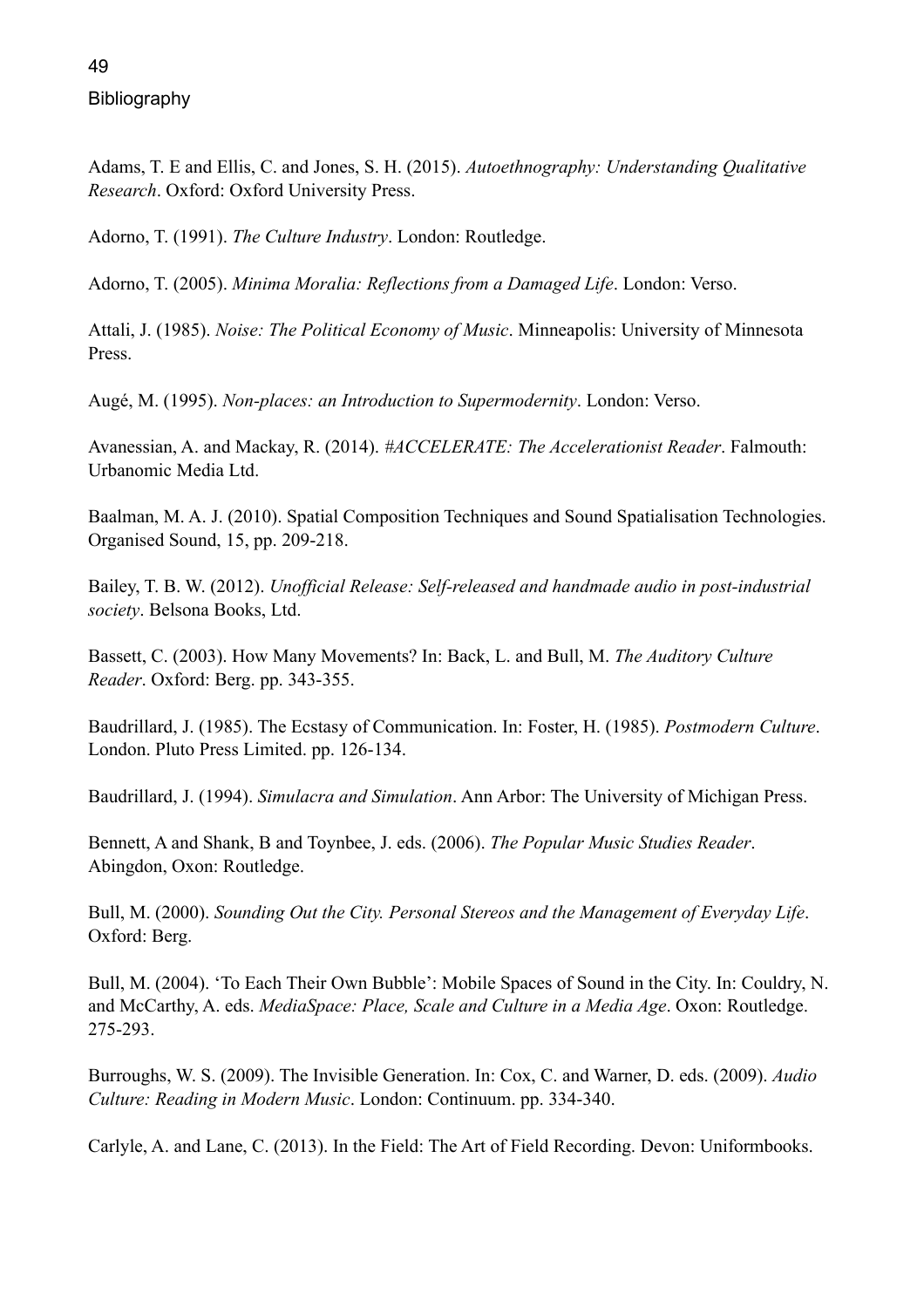[Chavez, M. \(2014\). The Rain of Applause. \(online\). Available at http://mariachavez.org/the-rain-of](http://mariachavez.org/the-rain-of-applause-by-maria-chavez-for-inkonst-malmo-sweden-3-2/)applause-by-maria-chavez-for-inkonst-malmo-sweden-3-2/

Clarke, A. (2005). *Ways of Listening: An Ecological Approach to the Perception of Musical Meaning*. New York: Oxford University Press Inc.

Cook, N. (1998). *Analysing Musical Multimedia*. Oxford: Oxford University Press.

Connor, S. (1997). The Modern Auditory I. In: Porter, R. (ed.) *Rewriting the Self: Histories from the Renaissance to the Present*. London: Routledge. pp. 203-223.

[Corringham, V. Shadow-walks. \(2012\). \(online\). Viv Corringham. Available at http://](http://www.vivcorringham.org/shadow-walks) www.vivcorringham.org/shadow-walks

Couldry, N. and McCarthy, A. eds. (2004). *MediaSpace: Place, Scale and Culture in a Media Age*. Oxon: Routledge.

Cutler, C. (2009). Plunderphonia. In: Cox, C. and Warner, D. eds. (2009). *Audio Culture: Reading in Modern Music*. London: Continuum. pp. 138-156.

DeBord, G. (1994). *The Society of the Spectacle*. New York: Zone Books.

De Certeau, M. (1988). *The Practice of Everyday Life*. Berkeley and Los Angeles. University of California Press.

Deleuze, G. and Guattari, F. (1998 / 2013). *A Thousand Plateaus: Capitalism and Schizophrenia*. London: Bloomsbury Academic.

Denzin, N. K. (2006). Analytic Autoethnography, or Deja Vu all Over Again. Journal of Contemporary Ethnography, 35.4, pp. 419-428.

DeNora, T. (2000). *Music in Everyday Life*. Cambridge: Cambridge University Press.

Derrida, J. (1976). *Of Grammatology*. Baltimore: John Hopkins University Press.

Dixon, M. (2009). Labour, work and action in the creative process. In: Townley, B. and Beech, N. (eds.) *Managing Creativity : Exploring the Paradox*. Cambridge: Cambridge University Press. pp. 47-59.

Drever, J. L. (2002). Soundscape composition: the convergence of ethnography and acousmatic music. Organised Sound, 7, pp. 21-27.

Ellis, C. (2004). *The Ethnographic I: A methodological novel about auto-ethnography*. Walnut Creek: AltaMira Press.

Emmerson, S. ed. (2000). *Music, Electronic Media and Culture*. Aldershot: Ashgate Publishing Limited.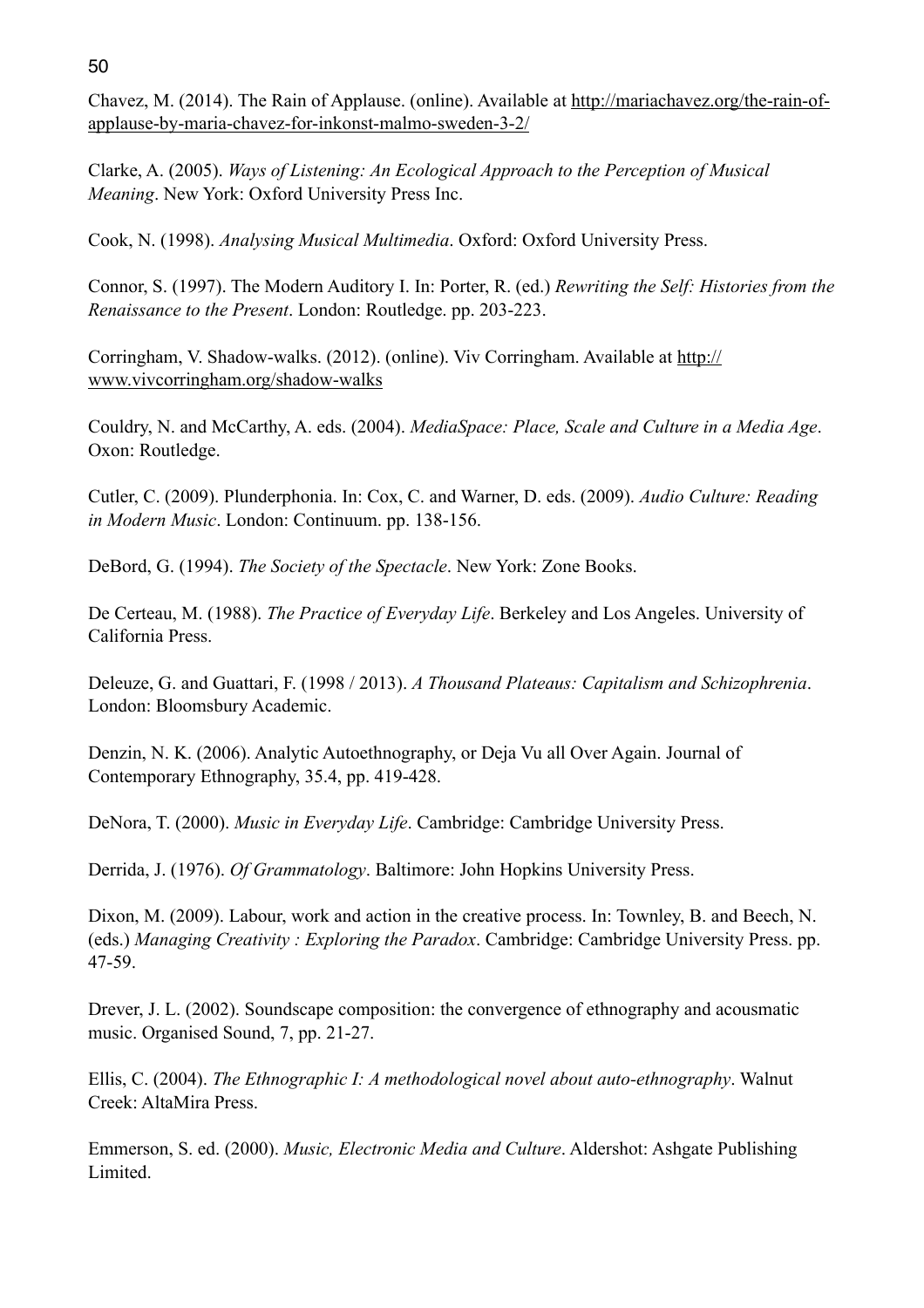Eshun, K. *Motion Capture*. (online) Cybernetic Culture Research Unit. Available at: http:// www.ccru.net/swarm1/1\_motion.htm

Fisher, M. (2009). *Capitalist Realism: Is There No Alternative?* London: Zero Books.

Fisher, M. (2014). *Ghosts of My Life: Writings on depression, hauntology and lost futures*. Alresford: Zero Books.

Foucault, M. (1972). *The Archaeology of Knowledge*. London: Tavistock Publications Ltd.

Frith, S. (2007). *Taking Popular Music Seriously.* Hampshire: Ashgate.

Frith, S. and Zagorski-Thomas, S. eds. (2012). *The Art of Record Production: An Introductory Reader to a New Academic Field.* Surrey: Ashgate.

Grant, A. and Short P. and Turner, L. eds. (2013). *Contemporary British Autoethnography*. Rotterdam: Sense Publishers.

Group Mu, eds. (1978). Collages, Revue d'Esthétique, nos. 3-4. Paris: Union Genérale d'Editions.

Hegarty, P. (2007). *Noise/Music: A History*. New York: Bloomsbury Academic.

Iles, A. et al. (2009). *Noise and Capitalism*. Donostia-S.Sebastiá: Arteleku Audiolab

Greene, R. (2004). *Internet Art*. London: Thames and Hudson.

Katz, M. (2010). *Capturing Sound: How Technology Has Changed Music*. Berkeley and Los Angeles: University of California Press.

Kaye, N. (1996). *Art Into Theatre: Performance Interviews and Documents*. Oxon: Routledge.

Kheshti, R. (2009). Acoustigraphy: Soundscape as Ethnographic Field. *Anthropology News*, 50.4, pp.15-19.

Kristeva, J. (1982). *Powers of Horror: An Essay on Abjection*. New York: Columbia University Press.

LaBelle, B. (2006). *Background Noise: Perspectives of Sound Art*. New York: Continuum.

LaBelle, B. (2010). *Acoustic Territories: Sound Culture and Everyday Life.* New York: Continuum.

Lacan, J. (1977). *Ecrits*. London: Tavistock Publications Limited.

Land, N. (2012). *Fanged Noumena: Collected Writings 1987-2007*. Falmouth: Urbanomic Media Ltd.

Lasch, C. (1991). *The Culture of Narcissism: American Life in an Age of Diminishing Expectations.* New York: W. W. Norton & Company.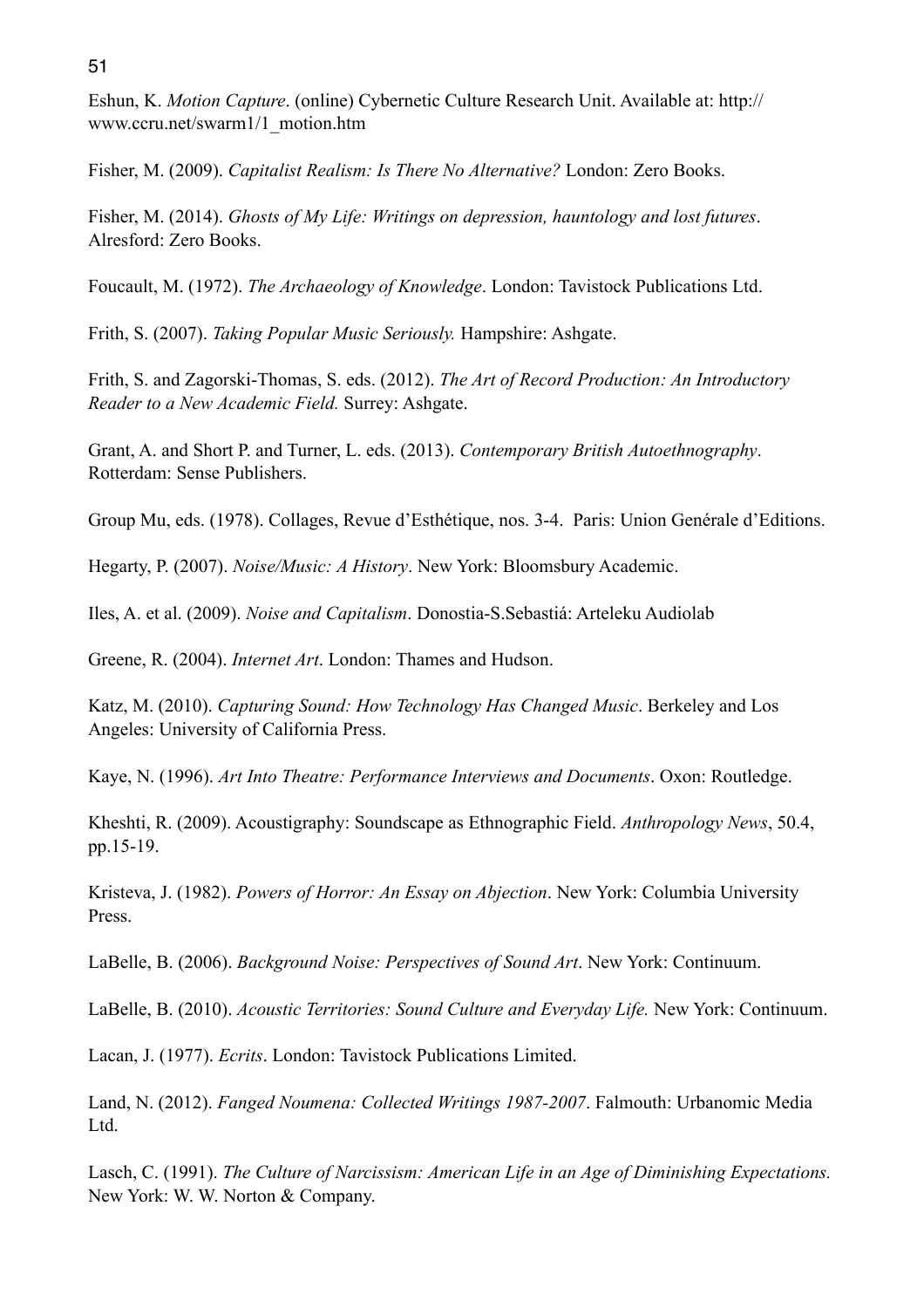Lefebvre, H. (1974 / 1991). *The Production of Space*. Oxford: Blackwell.

Massumi, B. (2011). *Semblance and Event: Activist Philosophy and the Occurrent Arts*. London: The MIT Press.

McLuhan, M. (1964). *Understanding Media: The extensions of man*. New York: Routledge.

Merleau-Ponty, M. (1962). *Phenomenology of Perception*. London: Routledge and Kegan Paul Ltd.

Nyman, M. (1974 / 1999). *Experimental Music: Cage and Beyond*. Cambridge: Cambridge University Press.

Pace, S. (2012). Writing the self into research: Using grounded theory analytic strategies in autoethnography. *TEXT*, Special Issue: Creativity: Cognitive, Social and Cultural Perspectives, pp. 1-15.

Poster, M. ed. (1988). *Jean Baudrillard: Selected Writings*. Stamford: Stamford University Press.

Public Record, 2008. *"Wallingford Food Bank" press release*.

Rabinow, P. (1991). *The Foucault Reader: An Introduction to Foucault's Thought*. London: Penguin Books Ltd.

Reed-Danahay, D. E. ed. (1997). *Auto/Ethnography: Rewriting the Self and the Social*. Oxford: Berg.

Russolo, L. (1986). *The Art of Noises*. New York: Pendragon Press.

Schafer, R. M. (1977 / 1994). *The Soundscape: Our Sonic Environment and the Tuning of the World*. Vermont: Destiny Books

Shuker, R. (1994). *Understanding Popular Music*. Abingdon, Oxon: Routledge.

Spry, T. (2001). Performing Autoethnography: An Embodied Methodological Praxis. Qualitative Inquiry, 7.6, pp. 706-732.

Sterne, J. (2012). The Sound Studies Reader. Oxon: Routledge.

Truax, B. (2016). *Soundscape Composition*. (online) Simon Fraser University. Available at: http:// [www.sfu.ca/~truax/scomp.html \(Accessed 4th August 2014\)](http://www.sfu.ca/~truax/scomp.html) 

Tuan, Y. (1977 / 2007). *Space and Place: The perspective of experience*. Minneapolis: University of Minnesota Press.

Ulmer, G. L. (1985) .The Object of Post-Criticism. In: *Postmodern Culture*. Foster, H. ed. London. Pluto Press Limited. pp. 83-110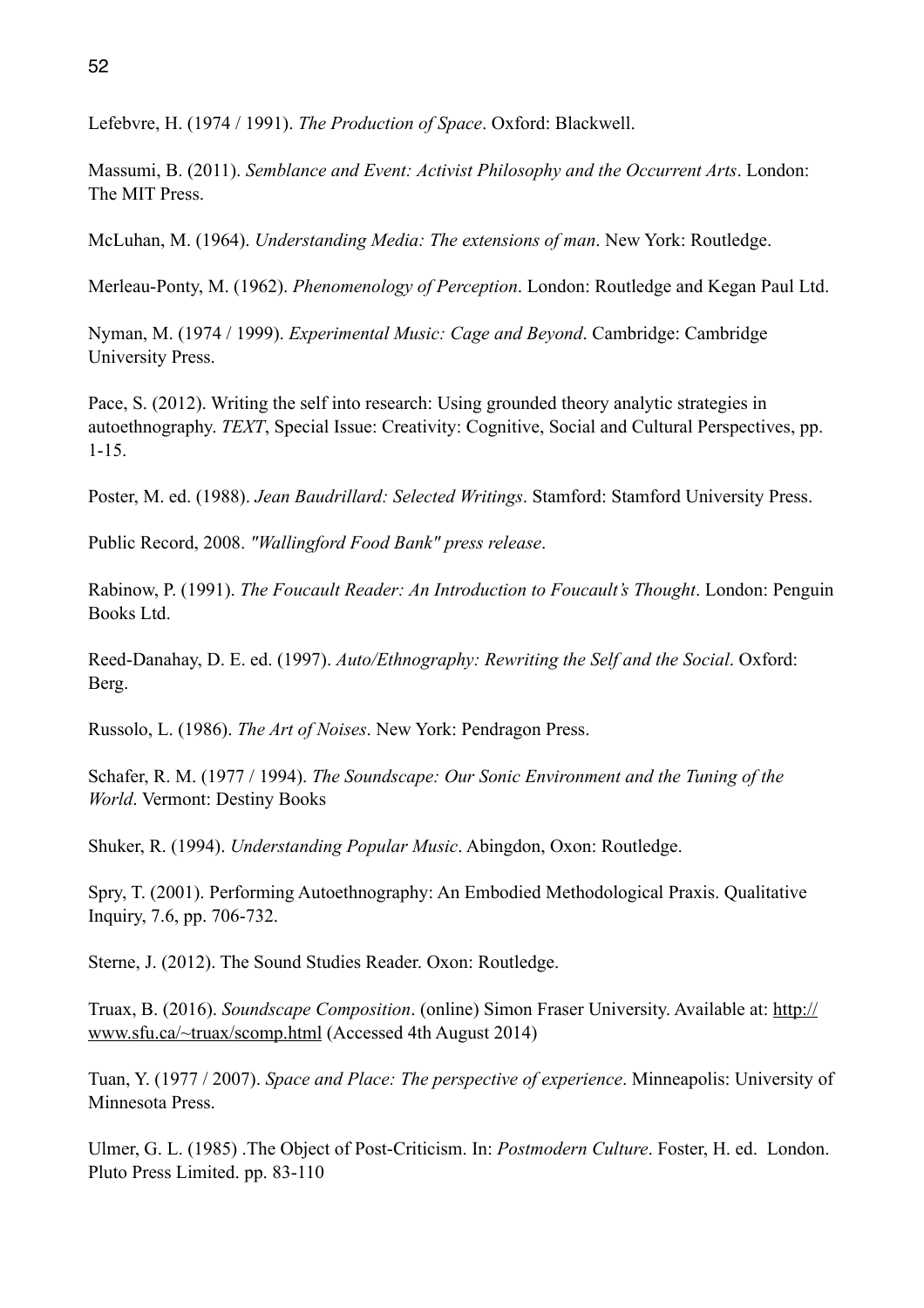Ultrared. (1997). *Deadrooms : from the death of ambient music to listening material.* (online). Available at [http://www.ultrared.org/lm\\_dead.html](http://www.ultrared.org/lm_dead.html) (Accessed 16th October 2014).

Voegelin, S. (2010). *Listening to Noise and Silence: Towards a Philosophy of Sound Art.* London: Bloomsbury Academic.

Watson, B. (1994). *Frank Zappa and the Negative Dialectics of Poodle Play*. London: Quartet Books Ltd.

Westerkamp, H. (1974 / 2001). Soundwalking. *Sound Heritage*, 3.4.

Wishart, T. (1996). *On Sonic Art*. Amsterdam: Harwood Academic Publishers.

Zagorski-Thomas, S. (2010). The stadium in your bedroom: functional staging, authenticity and the audience-led perspective in record production. *Popular Music*, 29, pp 251-266.

Zappa, F. and Occhiogrosso, P. (1999). The Real Frank Zappa Book. New York: Touchstone.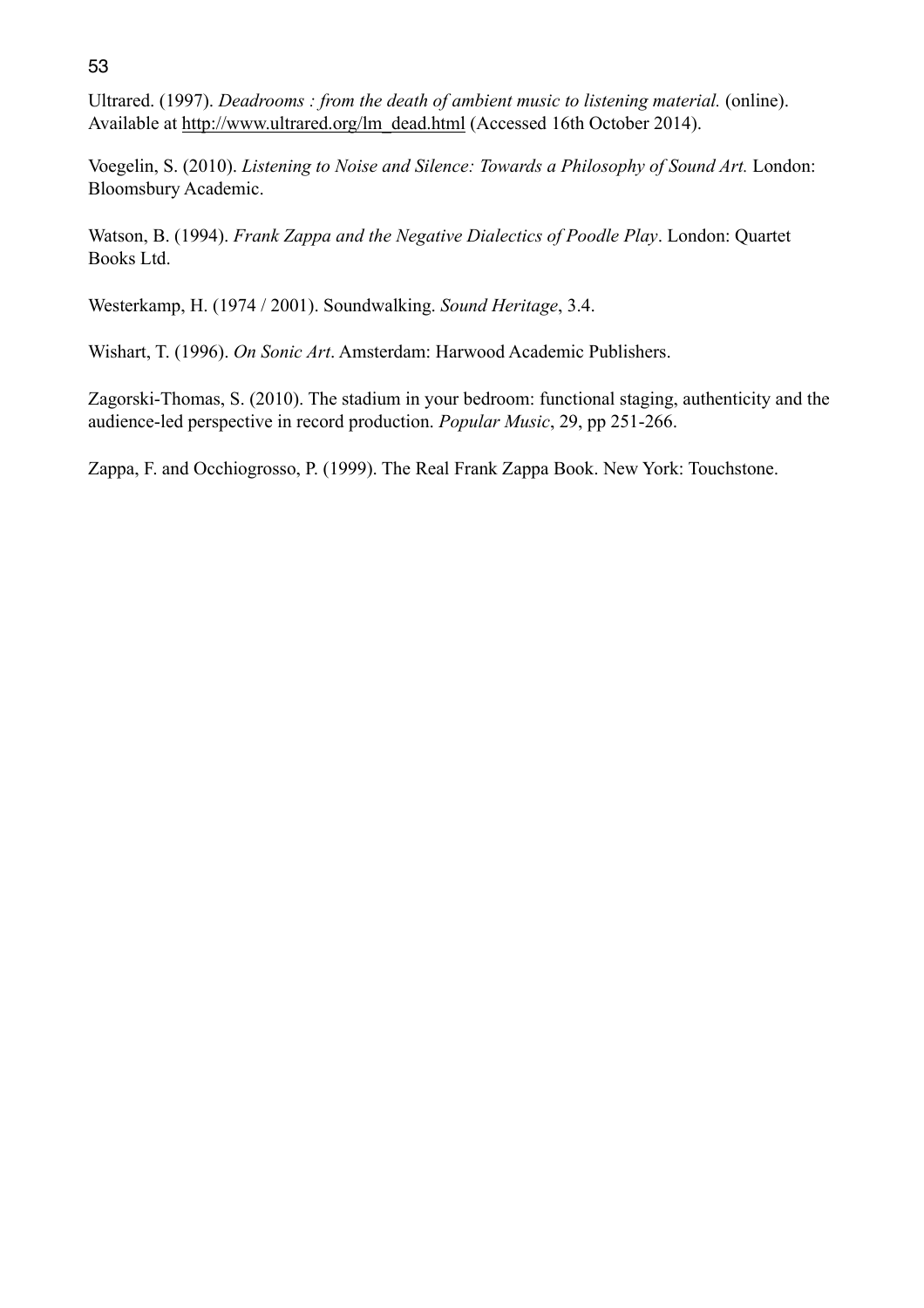Allen, L. (2013). *Somewhere Only We Know*. iTunes (Download). Available at https:// [itunes.apple.com/gb/album/somewhere-only-we-know-single/id736799683 \(Accessed](https://itunes.apple.com/gb/album/somewhere-only-we-know-single/id736799683) 19th December 2013).

Bailey, S. (2013). *Skyscraper*[. iTunes \(Download\). Available at https://itunes.apple.com/gb/album/](https://itunes.apple.com/gb/album/skyscraper-single/id785774104) skyscraper-single/id785774104 (Accessed 20th December 2013).

Bailey, S. (2013 2). *Skyscraper.* [\(Video\) Available at https://www.youtube.com/watch?](https://www.youtube.com/watch?v=kh2cMMFanB8) v=kh2cMMFanB8 (Accessed 22nd December 2013).

Baron, M. (2014). *Hidden Tapes*[. Potlatch. \(Online\). Available at https://www.youtube.com/watch?](https://www.youtube.com/watch?v=7AJX4flkK_w) v=7AJX4flkK\_w (Accessed 12th August 2014).

Boards of Canada (2013). *Tomorrow's Harvest*. iTunes (Download). Available at https:// [itunes.apple.com/gb/album/tomorrows-harvest/id641229267 \(Accessed 9th November 2](https://itunes.apple.com/gb/album/tomorrows-harvest/id641229267)013).

Boredoms (1998). *Super AE*[. Birdman Records. \(Online\). Available at https://www.youtube.com/](https://www.youtube.com/watch?v=fUSGujidgns) watch?v=fUSGujidgns

[Burial \(2006\). Burial Album. Hyperdub. \(Online\). Available at https://www.youtube.com/watch?](https://www.youtube.com/watch?v=2VDPMCMuHWY&list=PLZqsyBiYZFQ0hE4LOjH6jxjCVPkTOLyYr) v=2VDPMCMuHWY&list=PLZqsyBiYZFQ0hE4LOjH6jxjCVPkTOLyYr

Death Grips (2012). *The Money Store*. Epic. Available at https://www.youtube.com/watch? [v=SW9H1b7zXUY&list=PL2D59D51BDE448389 \(Accessed 14th February 2013\).](https://www.youtube.com/watch?v=SW9H1b7zXUY&list=PL2D59D51BDE448389) 

Death Grips (2013). *No Love Deep Web*. Epic. Available at https://www.youtube.com/watch? [v=HMVSQVn97es&list=PL55Jv4fGPIb8GyBt6AD5QKqXkK3VPPXC5 \(Accessed 15th](https://www.youtube.com/watch?v=HMVSQVn97es&list=PL55Jv4fGPIb8GyBt6AD5QKqXkK3VPPXC5)  November 2013).

DeLaurenti, C. 2012. *Live At Occupy (for Audio Field Report side one 16 Minute Version)*. (Online). Available at https://soundcloud.com/delaurenti/live-at-occupy-for-audio-field-reportside-1-16-minute-version?in=delaurenti/sets/protest-symphonies-cycle-3 (Accessed 10th May 2016)

Fall, The (1985). *Paintwork*[. Beggars Banquet. \(Online\). Available at https://www.youtube.com/](https://www.youtube.com/watch?v=5ewTX3_E-48) watch?v=5ewTX3\_E-48

John Lewis. (2013). *The Bear and the Hare*. (Video) Available at<https://vimeo.com/78740926> (Accessed 2nd December 2013).

Keys, A. (2009). *Try Sleeping With A Broken Heart*. iTunes (Download). Available at https:// [itunes.apple.com/gb/album/element-freedom-deluxe-version/id341455149 \(Accessed 8th Jun](https://itunes.apple.com/gb/album/element-freedom-deluxe-version/id341455149)e 2011).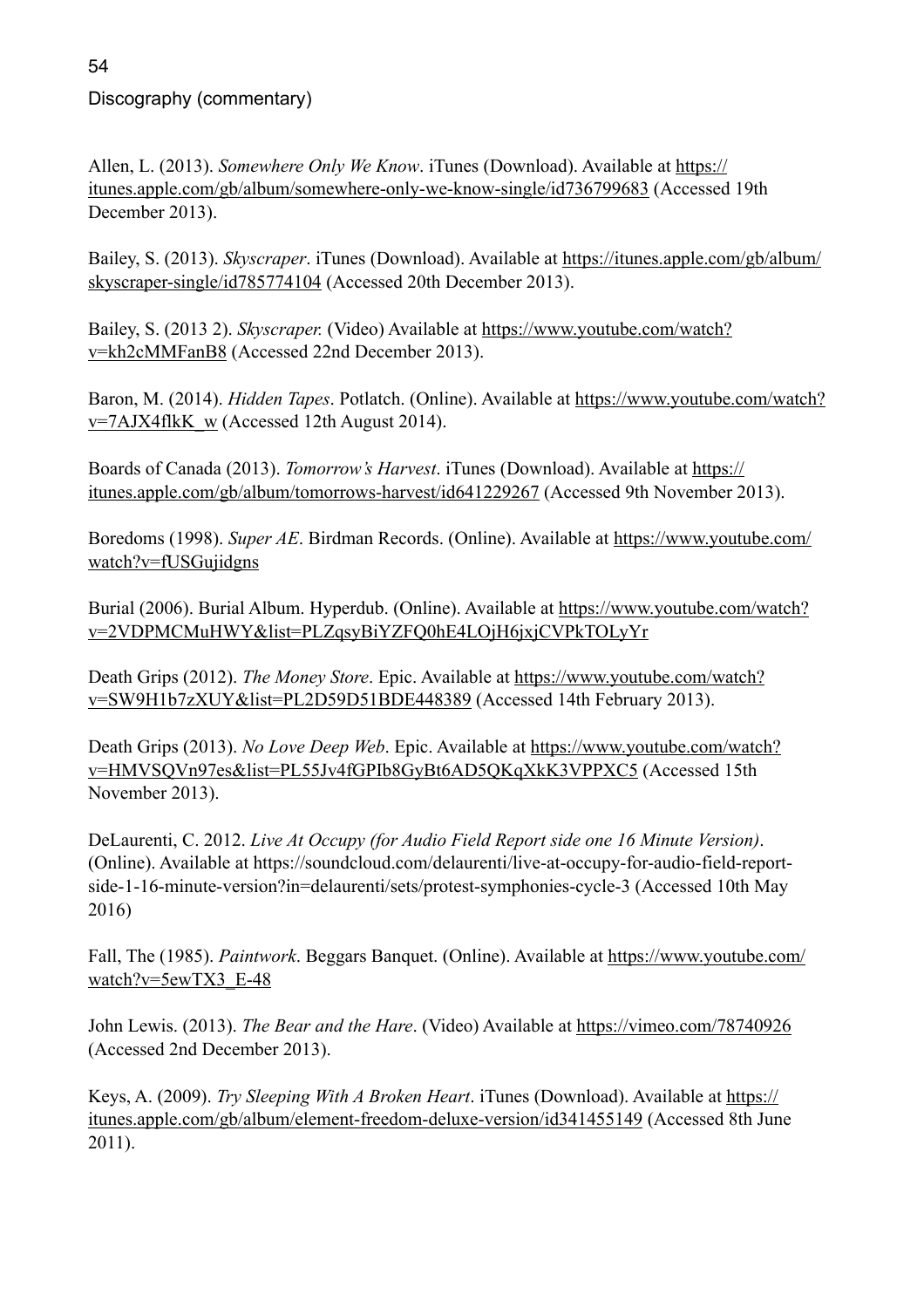[Lane, C \(2007\). On the Machair. \(Online\). Available at https://soundcloud.com/playingwithwords/](https://soundcloud.com/playingwithwords/on-the-machair-1) on-the-machair-1

Lewis, L. (2007). *The First Time Ever I Saw Your Face.* iTunes (Download). Available at https:// [itunes.apple.com/us/album/spirit-the-deluxe-edition/id303682720 \(Accessed 18th August 2011\).](https://itunes.apple.com/us/album/spirit-the-deluxe-edition/id303682720) 

Macintosh Plus (2011). *Floral Shoppe*[. Beer on the Rug. \(Online\). Available at https://](https://www.youtube.com/watch?v=YcsYSJwewWk) www.youtube.com/watch?v=YcsYSJwewWk

Marclay, C. (1985). *Record Without a Cover*. Locus Solus. (Online). Available at https:// [www.youtube.com/watch?v=iVyO9BaMvAQ](https://www.youtube.com/watch?v=iVyO9BaMvAQ)

Matmos (2006). *Solo Buttons for Joe Meek*. Matador. (Online). Available at https:// [www.youtube.com/watch?v=wn9nlDM\\_SBg](https://www.youtube.com/watch?v=wn9nlDM_SBg)

McFall, L. (2014). *Commonwealth Games 2014 - Closing Ceremony Fireworks*. (Video) Available at<https://www.youtube.com/watch?v=XLQ5XFHKlnY> (Accessed 15th September 2014).

Minogue, K. (2000). *Spinning Around*. iTunes (Download). Available at https://itunes.apple.com/gb/ [album/spinning-around-single/id699768981 \(Accessed 5th August 2014\).](https://itunes.apple.com/gb/album/spinning-around-single/id699768981) 

Minogue, K. (2014). *Spinning Around*, concert performance. 3 August 2014, Hampden Park, Glasgow, Scotland.

Moses, B. (2015). *All I Want*[. iTunes \(Download\). Available at https://itunes.apple.com/gb/album/](https://itunes.apple.com/gb/album/all-in-all/id962506844) all-in-all/id962506844 (Accessed 21st October 2015).

Negativland. (1989). *Helter Stupid*[. \(Online\). SST Records. Available at https://www.youtube.com/](https://www.youtube.com/watch?v=MAj8Dvnoxd0) watch?v=MAj8Dvnoxd0 (Accessed 23rd March 2012).

Ne-Yo (2012). *Let Me Love You (Until You Learn to Love Yourself)*. iTunes (Download). Available at<https://itunes.apple.com/us/album/let-me-love-you-until-you/id546464875>(Accessed 20th September 2012).

Oneohtrix Point Never (2011). *Replica*. iTunes (Download). Available at https://itunes.apple.com/ [gb/album/replica/id858613764 \(Accessed 12th January 2014\).](https://itunes.apple.com/gb/album/replica/id858613764) 

Ono, Y. (1971). *Fly*. (Online). Apple. Available at https://www.youtube.com/watch? [v=coE23xJhdRI&list=PL14851E1D3B1CB3A3 \(Accessed 5th November 2015\).](https://www.youtube.com/watch?v=coE23xJhdRI&list=PL14851E1D3B1CB3A3) 

Oswald, J. (2008). *plunderphonics 69/96* (Online). Fony. Available at https://www.youtube.com/ [watch?v=lUujTlyWWLw&index=2&list=PLUSRfoOcUe4ZpPtZjxMb6dhG\\_McKmrNoT](https://www.youtube.com/watch?v=lUujTlyWWLw&index=2&list=PLUSRfoOcUe4ZpPtZjxMb6dhG_McKmrNoT) 

Pearson, L. (2014). *CWG 2014 Closing Ceremony - Kylie Spinning Around*. (Video) Available at [https://www.youtube.com/watch?v=9HFmX356d\\_U](https://www.youtube.com/watch?v=9HFmX356d_U) (Accessed 15th September 2014).

People Like Us (2010). *The Sound Of The End Of Music*[. \(Online\). Available at https://vimeo.com/](https://vimeo.com/16919017) 16919017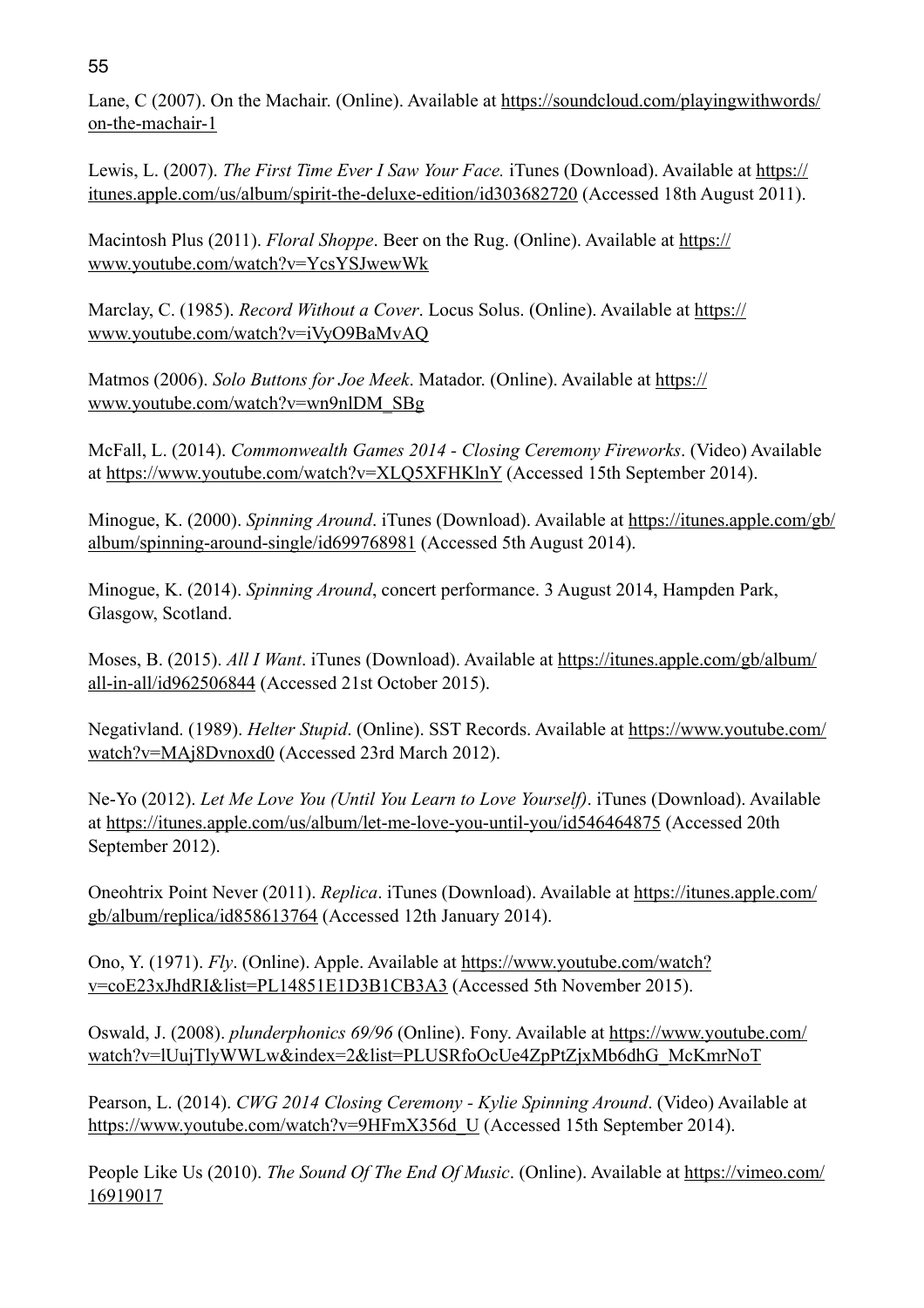Perry, K. (2013). *Roar*[. iTunes \(Download\). Available at https://itunes.apple.com/us/music-video/](https://itunes.apple.com/us/music-video/roar/id700911241) roar/id700911241 (Accessed 1st March 2015).

Portishead (2008). *Third*[. Go! Discs Ltd. Available at https://itunes.apple.com/us/album/third/](https://itunes.apple.com/us/album/third/id279371442) id279371442 (Accessed 10th February 2013).

Public Enemy (1988). *It Takes a Nation of Millions to Hold Us Back*. iTunes (Download). Available at<https://itunes.apple.com/us/album/it-takes-nation-millions-to/id124017> (Accessed 2nd November 2015).

Reid, E. (2014). *Kylie Minogue,Glasgow 2014 Commonwealth Games Closing Ceremony.* (Video) Available at<https://www.youtube.com/watch?v=8PKEzcTPUgk> (Accessed 15th September 2014). (Accessed 6th January 2015).

The Beatles (1967). *Sgt. Pepper's Lovely Hearts Club Band*. iTunes (Download). Available at <https://itunes.apple.com/gb/album/sgt.-peppers-lonely-hearts/id401141921>(Accessed 31st October 2015).

TheKraig. (2014). *Kylie - Spinning Around (Commonwealth Games)*. (Video) Available at https:// [www.youtube.com/watch?v=cWNm4icOM9E \(Accessed 15th September 2014\).](https://www.youtube.com/watch?v=cWNm4icOM9E) 

The Mothers of Invention (1968). *We're Only in it for the Money*. Verve. Available at https:// [www.youtube.com/watch?v=6-9FX7bhESs \(Accessed 1st March 2014\).](https://www.youtube.com/watch?v=6-9FX7bhESs) 

This Heat (1981). *Deceit*[. Rough Trade. Available at https://www.youtube.com/watch?](https://www.youtube.com/watch?v=_53J5VS_guk) v= 53J5VS guk (Accessed 10th October 2015).

Westerkamp, H. (1989). *Transformations*. (CD) Montreal: empreintes DIGITALes.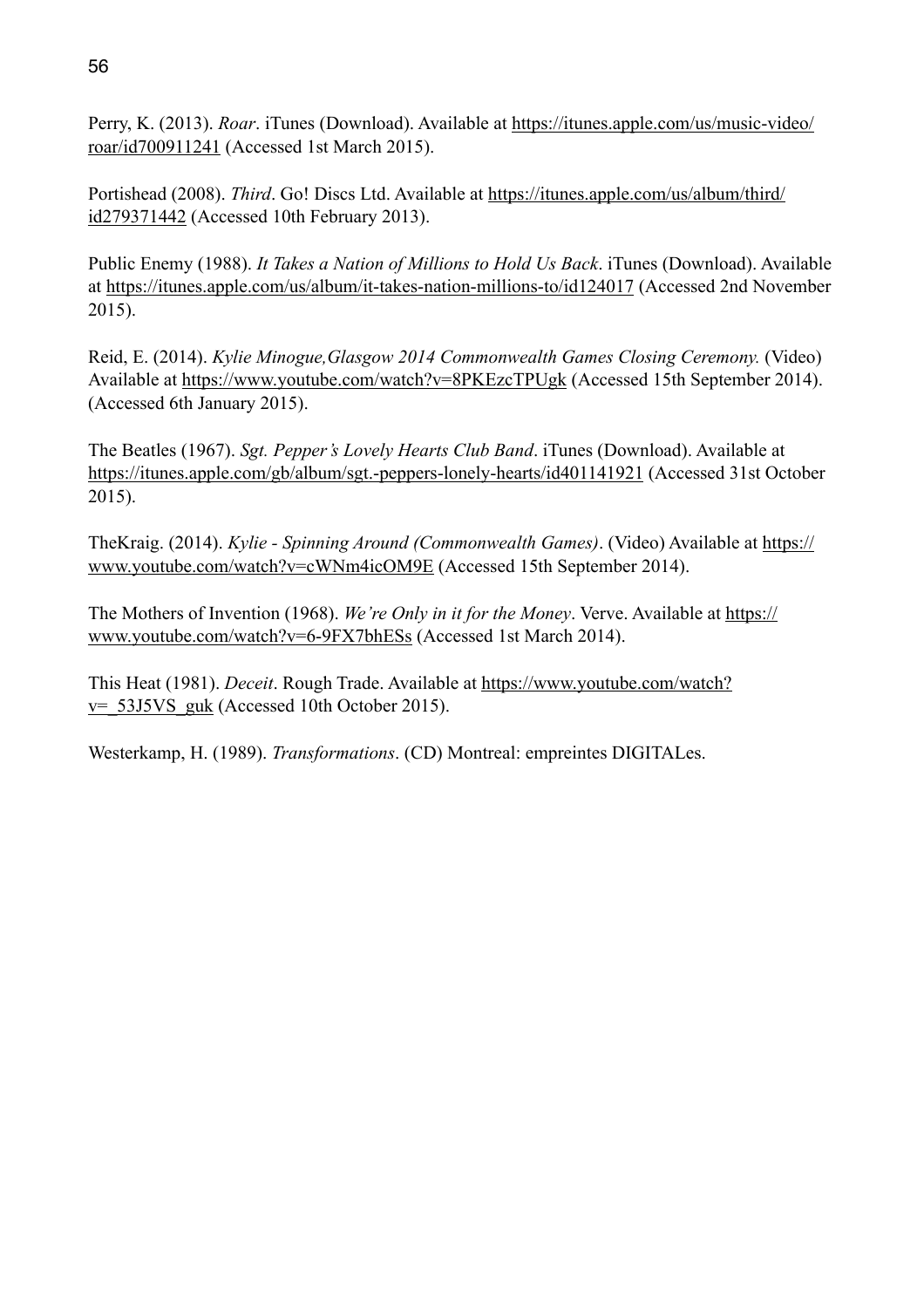### I: postface

Keys, A. (2009). *Try Sleeping With A Broken Heart*. iTunes (Download). Available at https:// [itunes.apple.com/gb/album/element-freedom-deluxe-version/id341455149 \(Accessed 8th Jun](https://itunes.apple.com/gb/album/element-freedom-deluxe-version/id341455149)e 2011).

Lewis, L. (2007). *The First Time Ever I Saw Your Face.* iTunes (Download). Available at https:// [itunes.apple.com/us/album/spirit-the-deluxe-edition/id303682720 \(Accessed 18th August 2011\).](https://itunes.apple.com/us/album/spirit-the-deluxe-edition/id303682720) 

Queen (1985). *The Complete Works*. (LP) London: EMI

Queen (1981). *We Are The Champions*. iTunes (Download). Available at https://itunes.apple.com/ [us/album/greatest-hits/id932694528 \(Accessed 20th August 2011\).](https://itunes.apple.com/us/album/greatest-hits/id932694528) 

The Beach Boys (1976). *20 Golden Greats.* (LP) Los Angeles: Capitol.

Allen, L. (2013). *Somewhere Only We Know*. iTunes (Download). Available at https:// [itunes.apple.com/gb/album/somewhere-only-we-know-single/id736799683 \(Accessed](https://itunes.apple.com/gb/album/somewhere-only-we-know-single/id736799683) 19th December 2013).

Bailey, S. (2013). *Skyscraper*[. iTunes \(Download\). Available at https://itunes.apple.com/gb/album/](https://itunes.apple.com/gb/album/skyscraper-single/id785774104) skyscraper-single/id785774104 (Accessed 20th December 2013).

### II: In Posterface: 1

Beethoven, L. V. (2002). *String Quartet No. 14, Op. 131*. iTunes (Download) Available at https:// [itunes.apple.com/us/album/beethoven-string-quartet-no./id332160600 \(Accessed January 20th](https://itunes.apple.com/us/album/beethoven-string-quartet-no./id332160600)  2013).

Coldplay (2012). *Paradise*[. iTunes \(Download\). Available at https://itunes.apple.com/gb/album/](https://itunes.apple.com/gb/album/mylo-xyloto/id726372830) mylo-xyloto/id726372830 (Accessed 2nd February 2013).

Gotye (2011). *Somebody That I Used To Know*. iTunes (Download). Available at https:// [itunes.apple.com/gb/album/somebody-that-i-used-to-know/id484992603 \(Accessed 1st F](https://itunes.apple.com/gb/album/somebody-that-i-used-to-know/id484992603)ebruary 2013).

Guetta, D. (2011). *Titanium*[. iTunes \(Download\). Available at https://itunes.apple.com/us/album/](https://itunes.apple.com/us/album/nothing-but-the-beat/id693225996) nothing-but-the-beat/id693225996 (Accessed 2nd February 2013).

J, J. (2011). *Domino*[. iTunes \(Download\). Available at https://itunes.apple.com/us/album/domino](https://itunes.apple.com/us/album/domino-single/id458479566)single/id458479566 (Accessed 2nd February 2013).

Jepsen, C. R. (2012). *Call Me Maybe*. iTunes (Download). Available at https://itunes.apple.com/gb/ [album/call-me-maybe-single/id505381975 \(Accessed 1st February 2013\).](https://itunes.apple.com/gb/album/call-me-maybe-single/id505381975)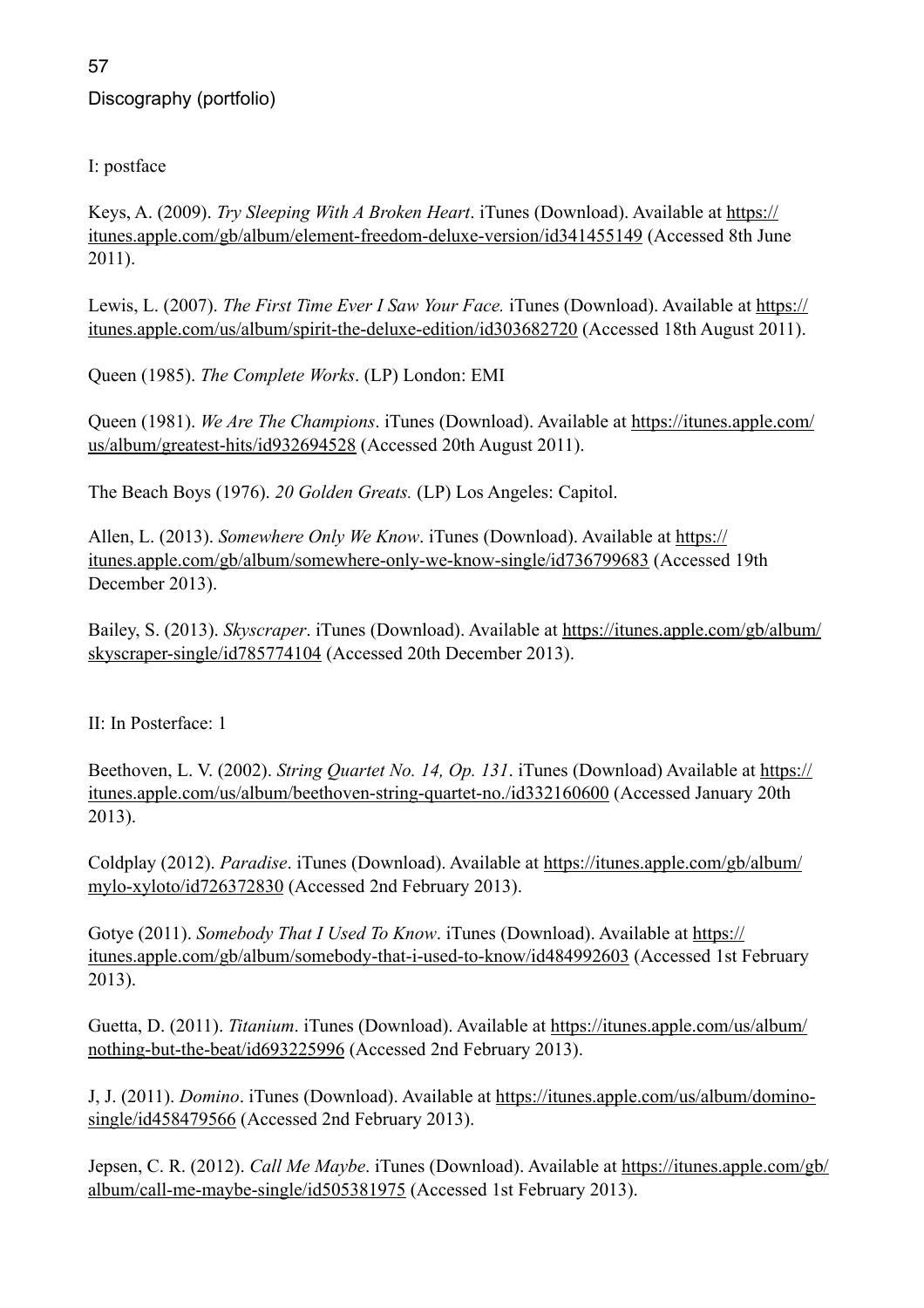Maroon 5 (2012). *Payphone*. iTunes (Download). Available at https://itunes.apple.com/gb/album/ [payphone-feat.-wiz-khalifa-ep/id528284782 \(Accessed 3rd February 2013\).](https://itunes.apple.com/gb/album/payphone-feat.-wiz-khalifa-ep/id528284782) 

Ne-yo (2012). *Let Me Love You (Until You Learn to Love Yourself)*. iTunes (Download). Available at<https://itunes.apple.com/us/album/let-me-love-you-until-you/id546464875>(Accessed 20th September 2012).

Ora, R. (2012). *How We Do (Party)*. iTunes (Download). Available at https://itunes.apple.com/gb/ [album/how-we-do-party-ep/id532230575 \(Accessed 1st February 2013\).](https://itunes.apple.com/gb/album/how-we-do-party-ep/id532230575) 

Psy (2012). *Gangnam Style*. iTunes (Download). Available at https://itunes.apple.com/us/album/ [gangnam-style-gangnamseutail/id560398387 \(Accessed 3rd February 2013\).](https://itunes.apple.com/us/album/gangnam-style-gangnamseutail/id560398387) 

The Fall (1994). *Hey! Student*. iTunes (Download). Available at https://itunes.apple.com/gb/album/ [complete-peel-sessions-1978/id673433493 \(Accessed 4th May 2013\).](https://itunes.apple.com/gb/album/complete-peel-sessions-1978/id673433493) 

Skrillex (2011). *Bangarang*[. iTunes \(Download\). Available at https://itunes.apple.com/gb/album/](https://itunes.apple.com/gb/album/bangarang/id491596645) bangarang/id491596645 (Accessed 5th February 2013).

The Kingsmen (2006). *Louie Louie*. iTunes (Download) Available at https://itunes.apple.com/gb/ [album/the-best-of-the-kingsmen/id121695681 \(Accessed January 20th 2013\).](https://itunes.apple.com/gb/album/the-best-of-the-kingsmen/id121695681) 

Walker, S. (2006). *The Drift*. (CD) London: 4AD.

will.i.am (2012). *This is Love*. iTunes (Download). Available at https://itunes.apple.com/gb/album/ [this-is-love-feat.-eva-simons/id531590953 \(Accessed 2nd February 2013\).](https://itunes.apple.com/gb/album/this-is-love-feat.-eva-simons/id531590953) 

Zappa, F. (1967/1984). *Lumpy Gravy.* (CD) Rykodisc.

III: Somehere in

Bailey, S. (2013). *Skyscraper.* [\(Video\) Available at https://www.youtube.com/watch?](https://www.youtube.com/watch?v=kh2cMMFanB8) v=kh2cMMFanB8 (Accessed 22nd December 2013).

John Lewis. (2013). *The Bear and the Hare*. (Video) Available at<https://vimeo.com/78740926> (Accessed 2nd December 2013).

Williams, P. (2013). *Happy*[. \(Video\). Available at https://www.youtube.com/watch?v=y6Sxv](https://www.youtube.com/watch?v=y6Sxv-sUYtM)sUYtM (Accessed 29th December 2013).

IV: The Closing Ceremony

McFall, L. (2014). *Commonwealth Games 2014 - Closing Ceremony Fireworks*. (Video) Available at<https://www.youtube.com/watch?v=XLQ5XFHKlnY> (Accessed 15th September 2014).